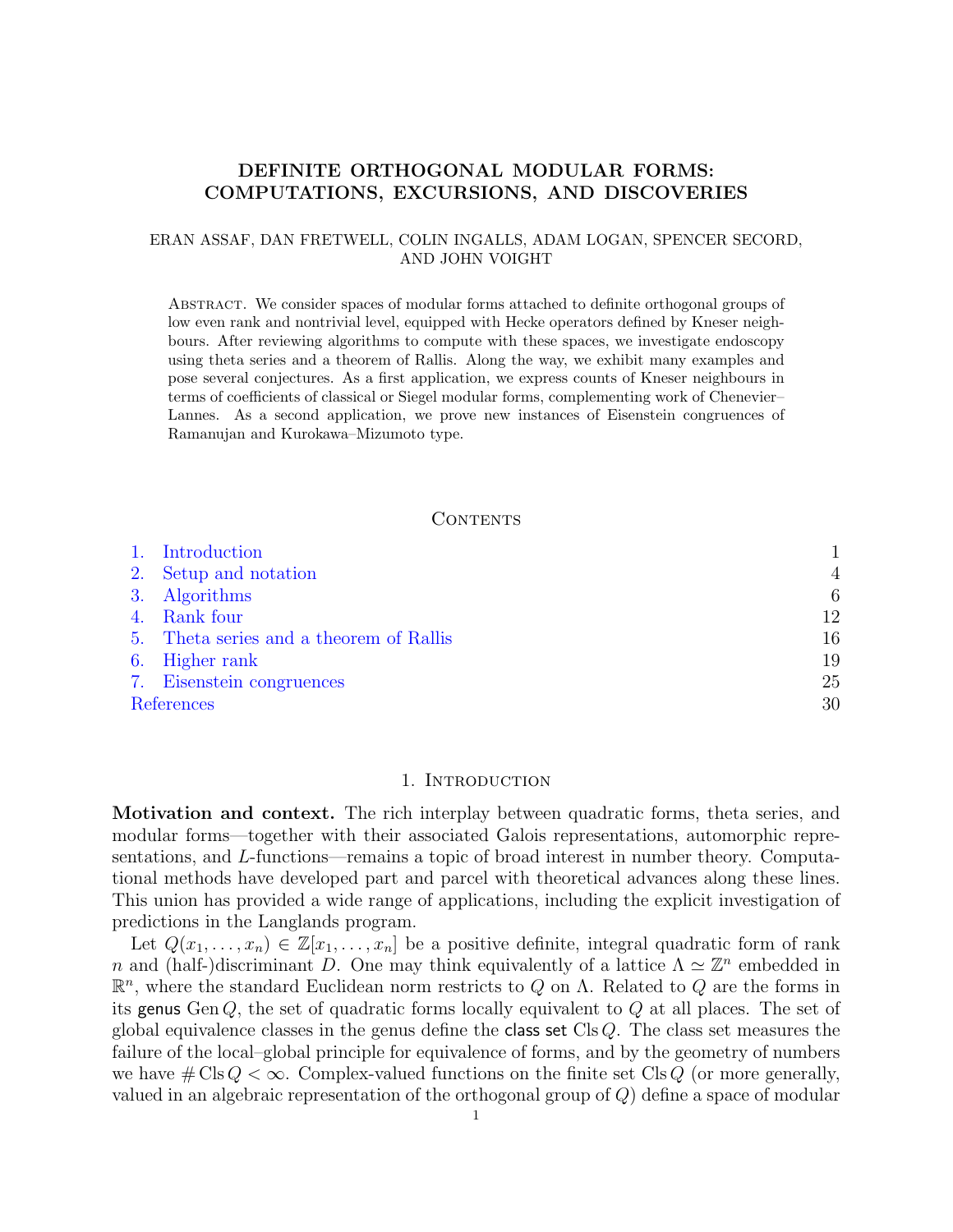forms  $M = M(\Lambda)$ . The space M can be equipped with the action of Hecke operators, defined by counting classes of Kneser p-neighbours. Attached to eigenforms for the Hecke action are automorphic L-functions. (For more detail, see Section [2.](#page-3-0))

Just as in the classification of semisimple Lie groups, significant differences among spaces of orthogonal modular forms emerge depending on the parity and size of the rank  $n$ . The case of small odd rank has seen significant investigation. For rank  $n = 3$  and arbitrary D, there is a Hecke-equivariant, functorial association to classical modular forms, first developed by Birch  $[6]$  and recently refined and generalized by Hein  $[26]$  and Hein–Tornaría–Voight  $[27]$ . For  $n = 5$  and (at least squarefree) (half-)discriminant D, Rama–Tornaría [\[41\]](#page-30-2) and Dummigan– Pacetti–Rama–Tornaría [\[16\]](#page-29-2) exhibited striking explicit connections to Siegel paramodular forms, building on previous work of Ibukiyama [\[28\]](#page-30-3). In both cases, the association can be understood as being furnished by Clifford algebras.

On the other hand, the situation of large rank and low level has seen recent significant strides. Chenevier–Lannes [\[9\]](#page-29-3) beautifully studied functoriality for orthogonal modular forms attached to even unimodular lattices of ranks  $n = 16, 24$ . Mégarbané [\[33\]](#page-30-4) also studied lattices of rank  $n = 23, 25$  with half-discriminant  $D = 1$ . In both cases, the corresponding automorphic representations are unramified at all finite places. For example, in rank  $n = 16$ , the class set is represented by  $E_8 \oplus E_8$  and  $E_{16}$ , and the partitioning of Kneser p-neighbours between these classes can be expressed explicitly in terms of  $\tau(p)$ , the Fourier coefficients of Ramanujan's  $\Delta$ -function. And for  $n = 24$ , Chenevier–Lannes prove a congruence modulo 41 between a Siegel modular form and a classical modular form, originally conjectured by Harder  $[23]$ . For a résumé, see Examples [7.1](#page-25-0) and [7.2.](#page-26-0)

Our initial goal in this project (which began as an undergraduate summer project of Secord) was to give formulas similar to that of Chenevier–Lannes  $[9]$  for the number of pneighbours. However, it turned out to be necessary to change our viewpoint and consider the eigenvalues and eigenvectors of the Kneser matrices and to relate them to automorphic forms and Galois representations, as well as to investigate theta series, in order to facilitate the discovery of such formulas and to enable us to prove them.

Results and contents. With this motivation in mind, here we seek to complement the work mentioned above by considering low to moderate even rank and nontrivial discriminant D. We are guided by computational discovery, and we highlight features and phenomena in this setting that we hope will be insightful in the context of the Langlands program.

After a quick setup in Section [2,](#page-3-0) we present in Section [3](#page-5-0) an implementation of algorithms for computing the Hecke module structure of definite orthogonal modular forms (at good primes), implemented in Magma and available online [\[4\]](#page-29-5). This implementation works with an arbitrary lattice and allows arbitrary weight, and we report on its practical performance.

We then proceed in increasing even rank n. The case  $n = 2$  concerns genera of positive definite binary quadratic forms; the associated  $L$ -functions are Hecke Größencharakters, and this can be understood already classically. For simplicity, in the remainder of the paper we focus on trivial weight—there is already a lot to see in this case. In Section [4](#page-11-0) we consider rank  $n = 4$ . We make explicit the transfer to Hilbert modular forms, where we have a precise understanding of the eigensystems and  $L$ -functions that can arise (Theorem [4.4\)](#page-12-0). We exhibit by example all cases that can arise.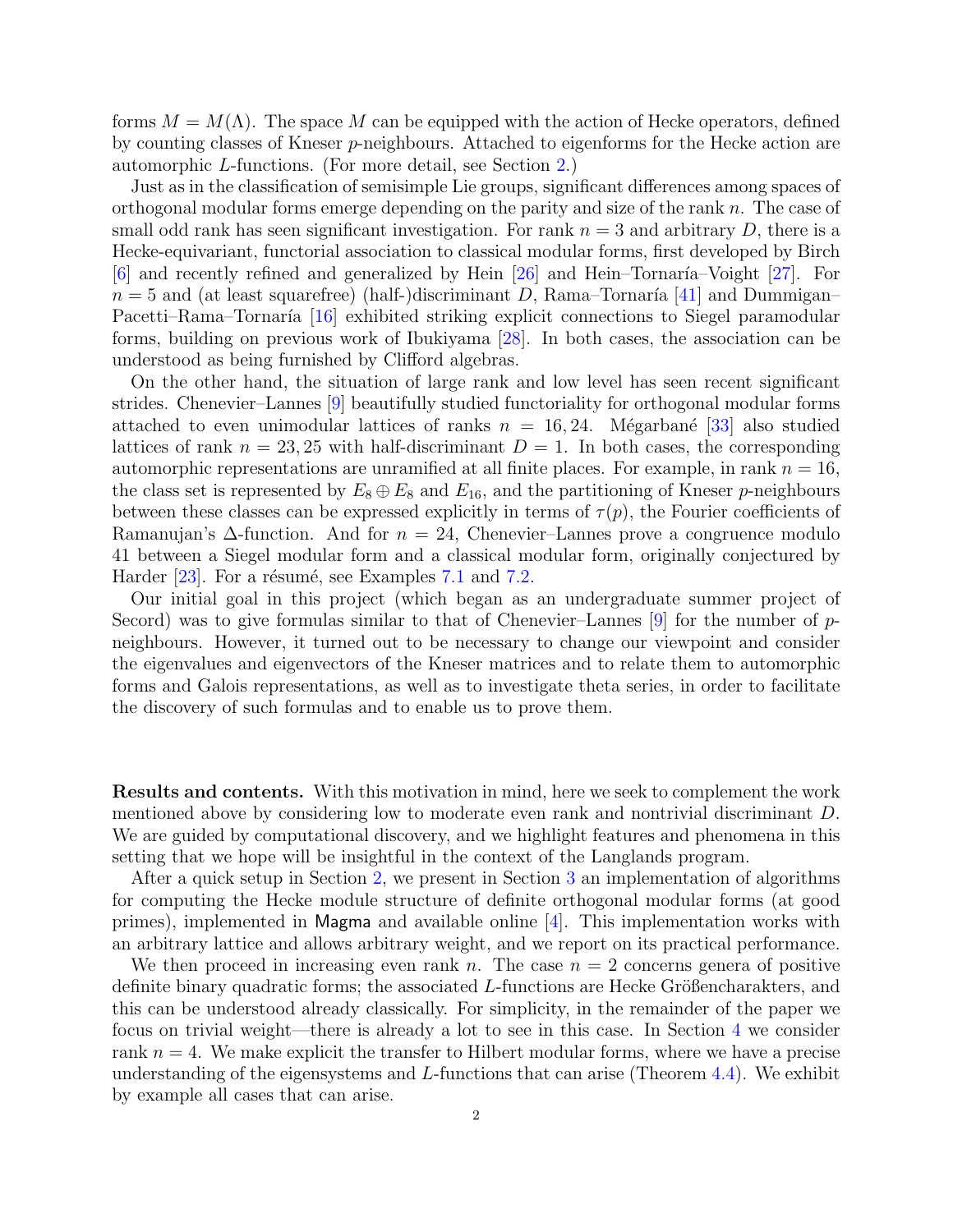Preparing to move to higher rank, in Section [5](#page-15-0) we define the theta series of an eigenform  $\phi \in M(\Lambda)$ , for example

<span id="page-2-0"></span>
$$
\theta^{(1)}(Q)(q) = \sum_{m=0}^{\infty} r_m(Q)q^m \tag{1.1}
$$

has coefficients  $r_m(Q) := \#\{(x_1, \ldots, x_n) \in \mathbb{Z}^n : Q(x_1, \ldots, x_n) = m\}.$  The depth of  $\phi$  is the smallest  $g \geq 0$  such that  $\theta^{(g)}(\phi) \neq 0$ . We then state a theorem of Rallis (Theorem [5.6\)](#page-16-0) relating the L-series of an eigenform to its theta series for g equal to its depth, and we consider the special cases of depth 0 and 1.

In Section [6,](#page-18-0) we pursue rank  $n \geq 6$ . We find many examples that we can describe completely in terms of classical modular forms. The following statement is a simple example of what can be established this way; for this purpose, we label classical modular forms following the LMFDB [\[31\]](#page-30-5).

**Theorem 1.2.** Let  $\Lambda$  be the lattice  $A_6 \oplus A_2$  of rank 8 and discriminant 21. Then  $\#\text{Cls}(\Lambda) =$ 3, and there are three Hecke eigenforms in  $M(\Lambda)$  with eigenvalues

$$
\frac{p^{7}-1}{p-1} + \chi(p)p^{3}, \quad \frac{p(p^{5}-1)}{p-1} + a_{p}^{2} - \chi(p)p^{3}, \quad \frac{p(p^{5}-1)}{p-1} + b_{p}^{2} - \chi(p)p^{3}
$$

for the operators  $T_p$  with  $p \neq 3, 7$ , where:

- $\chi$  is the quadratic character of discriminant 21, and
- $a_p$  and  $b_p$  are the coefficients of the classical newforms of weight 4 and level 21 with LMFDB labels [21.4.c.a](https://www.lmfdb.org/ModularForm/GL2/Q/holomorphic/21/4/c/a/) and [21.4.c.b](https://www.lmfdb.org/ModularForm/GL2/Q/holomorphic/21/4/c/b/), respectively.

This theorem is established in Example [6.10.](#page-21-0) There, we give two other ways to write the statement in the theorem: first, in terms of the L-functions of these eigenforms; and second, as an explicit expression for the matrix of the Hecke operator  $T_p$  acting on  $M(\Lambda)$ .

Further investigations in rank 6 led us to the following conjecture.

<span id="page-2-1"></span>**Conjecture 1.3.** Let  $G_p$  be the genus of lattices of rank 6 and discriminant  $D = p$ . Then the kernel of  $\theta^{(2)}$  on  $G_p$  has dimension equal to the number of classes in  $G_p$  of lattices with no automorphism of determinant  $-1$ .

We verified this conjecture for  $p < 1000$  (subject to the limitations on our ability to rigorously determine ker $\theta^{(2)}$ ; however, we do not have a heuristic or conceptual reason which might explain it.

As the discriminant and rank increase, we soon encounter Siegel modular forms of higher genus. In some cases these can still be related explicitly to classical modular forms via lifts—see Example [6.13](#page-23-0) for the genus of lattices containing  $D_4 \oplus D_6$ . In the remaining cases, which we think of as being *genuine* depth at least 2, we consider it a feature of working with definite orthogonal modular forms that we can compute some higher genus Siegel eigenforms explicitly, but indirectly.

Finally, in Section [7](#page-24-0) we pursue congruences between eigenvalues of classical modular form and of nonlift Siegel eigenforms. We propose Conjecture [7.4](#page-27-0) which predicts such congruences within the framework of Eisenstein congruences. In some cases, these congruences can easily be proven by explicit computation with orthogonal modular forms: an illustrative example is as follows.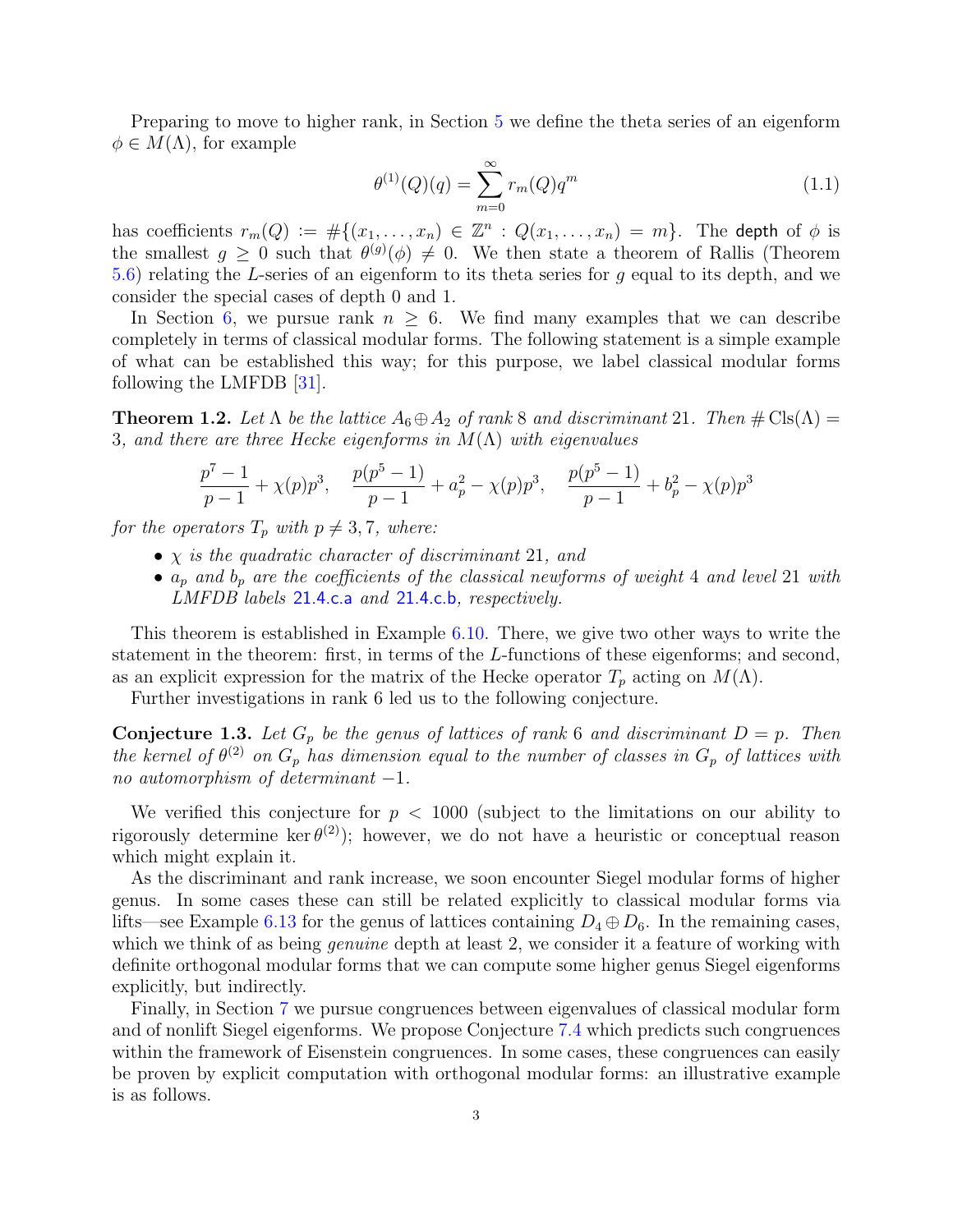<span id="page-3-1"></span>Theorem 1.4. The congruence

$$
a_{1,p^2}(F) \equiv a_p(f)^2 - (1 + \chi_{53}(p))p^3 + p^5 + p \pmod{\mathfrak{q}}
$$
\n(1.5)

holds for all primes  $p \neq 53$ , where:

•  $F \in S_4(\Gamma_0^{(2)}(53), \chi_{53})$  is a nonlift Siegel eigenform of weight 4, level 53, and quadratic character  $\chi_{53}$  whose Hecke eigenvalues  $a_{1,p}(F), a_{1,p^2}(F)$  lie in the ring of integers of the sextic number field  $K := \mathbb{Q}(\{a_{1,p}(F), a_{1,p^2}(F)\})$  defined by

$$
x^{6}-2x^{5}-290x^{4}-388x^{3}+14473x^{2}+11014x-81256;
$$

- q is the unique prime of norm 397 in the ring of integers of  $K$ ; and
- $a_p(f)$  are the Hecke eigenvalues of the classical modular form f of weight 4, level 53, and quadratic character with LMFDB label [53.4.b.a](https://www.lmfdb.org/ModularForm/GL2/Q/holomorphic/53/4/b/a/).

We prove Theorem [1.4](#page-3-1) in Example [7.3.](#page-26-1) Remarkably, we do not exhibit the Siegel eigenform directly; however, it would be interesting to do so.

Acknowledgements. The authors would like to thank Neil Dummigan for explaining how our congruences fit into the general framework of his paper  $[5]$  and Gonzalo Tornaría for helpful discussions. Assaf and Voight were supported by a Simons Collaboration grant (550029, to Voight). Ingalls was supported by an NSERC Discovery Grant RGPIN-2017- 0462. Secord was supported by the I-CUREUS program.

## 2. Setup and notation

<span id="page-3-0"></span>In this section, we provide basic setup and notation. For convenience and to highlight ideas, we take the ground field to be the rational numbers; however, much of what we present extends to a general totally real base field. For further reading, see e.g. Greenberg–Voight [\[22\]](#page-29-7), Rama–Tornaría  $[41]$ , or Gross  $[21]$ .

**Lattices.** Let  $(V, Q)$  be a positive definite quadratic space over  $Q$  with associated bilinear form  $B(x, y) = Q(x + y) - Q(x) - Q(y)$  for  $x, y \in V$ . Let  $\Lambda \subset V$  be a Z-lattice of rank n and (half-)discriminant D. Rescaling  $Q$ , we may suppose without loss of generality that  $Q(\Lambda) \subseteq \mathbb{Z}$ , and we say that  $\Lambda$  is integral. We say that  $\Lambda$  is maximal if  $\Lambda$  is not properly contained in another integral lattice. Choosing a basis  $e_1, \ldots, e_n$  for  $\Lambda \simeq \mathbb{Z}^n$ , the Gram matrix of  $\Lambda$  is  $(B(e_i, e_j))_{i,j=1,\dots,n} \in M_n(\mathbb{Z})$ , with diagonal entries  $2Q(e_i) \in 2\mathbb{Z}$  for  $i = 1,\dots,n$ .

The orthogonal group  $O(V)$  of V is the group of Q-linear automorphisms of V that preserve the quadratic form, the isometries of V; the orthogonal group  $O(\Lambda)$  of  $\Lambda$  is the subgroup of  $O(V)$  that stabilizes  $\Lambda$ . If  $\Lambda' = \gamma(\Lambda)$  for  $\gamma \in O(V)$ , we say  $\Lambda$  is isometric to  $\Lambda'$  and we write simply  $\Lambda \simeq \Lambda'$ .

Repeating these definitions but with  $\mathbb{Q}_p$  and  $\mathbb{Z}_p$  in place of  $\mathbb Q$  and  $\mathbb Z$ , respectively, we can consider the completions  $\Lambda_p := \Lambda \otimes \mathbb{Z}_p \subset V_p := V \otimes_{\mathbb{Q}} \mathbb{Q}_p$  for primes p.

The genus of  $\Lambda$  is the set of lattices

Gen(
$$
\Lambda
$$
) := { $\Lambda' \subset V : \Lambda'_p \simeq \Lambda_p$  for all primes  $p$ }, (2.1)

i.e., the set of lattices which become isometric to  $\Lambda$  in each completion.

The orthogonal group  $O(V)$  acts on the genus  $Gen(\Lambda)$ , and we define the class set to be the set of global isometry classes

$$
\text{Cls}(\Lambda) := \mathcal{O}(V) \backslash \text{Gen}(\Lambda). \tag{2.2}
$$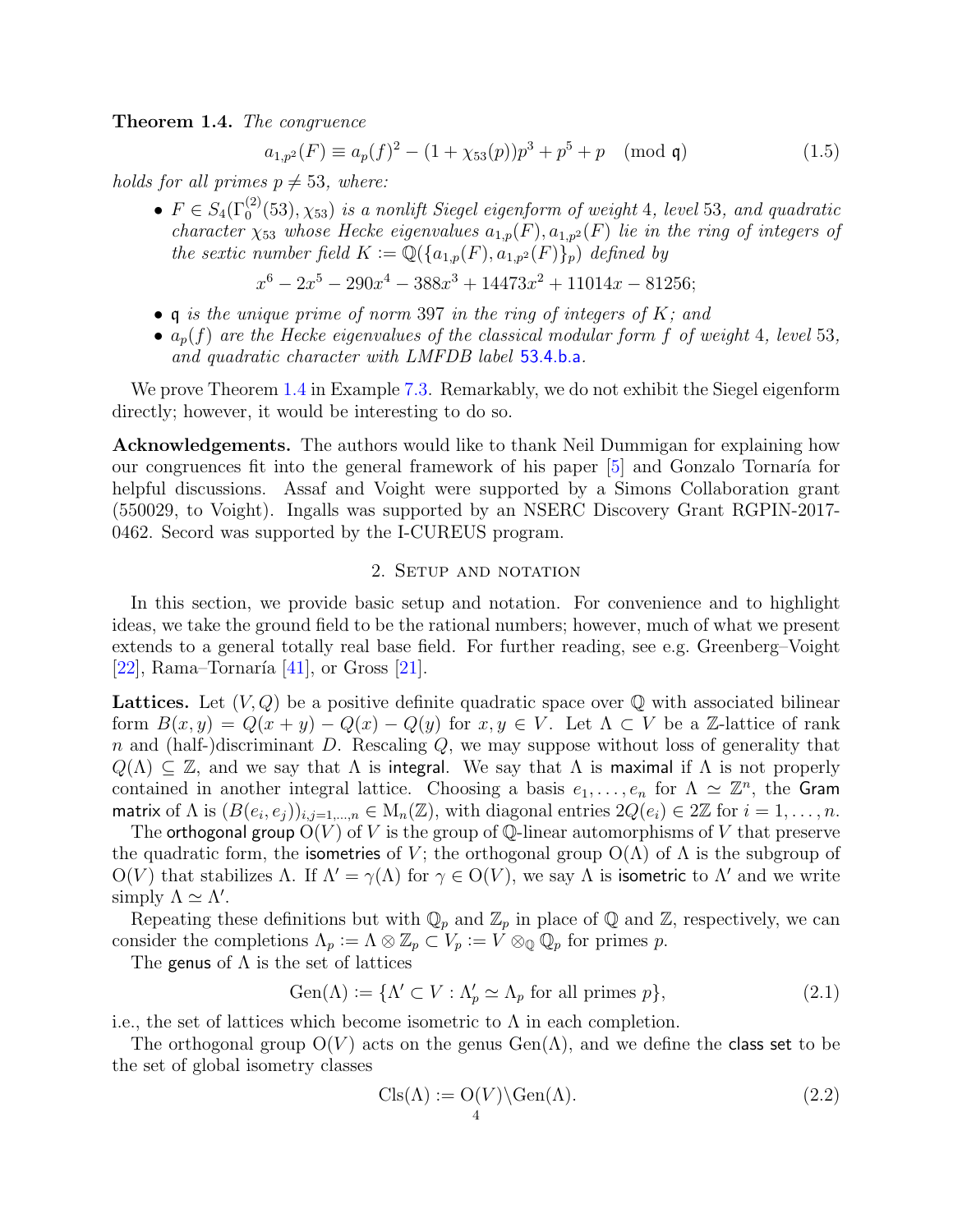By the geometry of numbers we have  $h = h(\Lambda) := \# \text{Cls}(\Lambda) < \infty$  (see the First Finiteness Theorem of Minkowski on p.99 of [\[43\]](#page-30-6)). Let  $\text{Cls}(\Lambda) = \{[\Lambda_1], \ldots, [\Lambda_h]\}\$  with  $\Lambda = \Lambda_1$ .

Following Kneser [\[29\]](#page-30-7), for a prime p (allowing  $p = 2$ ) and integer  $1 \leq k \leq \lfloor n/2 \rfloor$ , a lattice  $\Pi \subset V$  is called a p<sup>k</sup>-neighbour of Λ, and we write  $\Lambda \sim_{p^k} \Pi$ , if there exist group isomorphisms

$$
\Lambda/(\Lambda\cap\Pi)\simeq (\mathbb{Z}/p\mathbb{Z})^k\simeq \Pi/(\Lambda\cap\Pi).
$$

There are evidently only finitely many  $p^k$ -neighbours of  $\Lambda$ , and if  $\Pi \sim_{p^k} \Lambda$  is a  $p^k$ -neighbour, then  $\Pi \in \text{Gen}(\Lambda)$ . For any  $p \nmid D$ , the class set  $\text{Cls}(\Lambda)$  is connected under the p-neighbour relation, and lattices in the same genus have the same number of  $p^k$ -neighbours.

**Orthogonal modular forms.** The space of orthogonal modular forms for  $\Lambda$  (of trivial weight) is the C-vector space of functions on  $\text{Cls}(\Lambda)$ :

$$
M(\Lambda) := \{ \phi : \text{Cls}(\Lambda) \to \mathbb{C} \}. \tag{2.3}
$$

(We often implicitly work with the subspace of functions with values in Q, or in a number field.) A basis for this vector space is given by the characteristic functions on the set  $\text{Cls}(\Lambda)$ : explicitly, we take  $\phi^{(1)}, \ldots, \phi^{(h)}$  defined by  $\phi^{(i)}([\Lambda_j]) = \delta_{ij} = 1, 0$  according as  $i = j$  or not. For  $c_1, \ldots, c_h \in \mathbb{C}$ , we abbreviate

$$
[c_1, ..., c_h] := \sum_{i=1}^h c_i \phi^{(i)} \in M(\Lambda), \tag{2.4}
$$

noting that this depends on the implicit ordering of the elements in  $\text{Cls}(\Lambda)$ .

More generally, given a finite-dimensional (algebraic) representation  $\rho: O(V) \circ W$ , we may similarly define a space of orthogonal modular forms  $M(\Lambda, W)$  of weight W: these are functions on  $Cls(\Lambda)$  with values in W, equivariant with respect to the orthogonal group, with

<span id="page-4-1"></span>
$$
M(\Lambda, W) \simeq \bigoplus_{i=1}^{h} W^{\mathcal{O}(\Lambda_i)}
$$
\n(2.5)

where  $W^{O(\Lambda_i)}$  denotes the fixed subspace of W under the finite group  $O(\Lambda_i)$ . We omit the details of this case, as we mostly restrict our attention below to the case where W is the trivial representation: for more detail, see e.g. Rama–Tornaría  $[41, §1.2]$  or Greenberg–Voight  $[22, §2, (4)].$  $[22, §2, (4)].$ 

We define an inner product on  $M(\Lambda)$  by

<span id="page-4-0"></span>
$$
\langle \phi^{(i)}, \phi^{(j)} \rangle = \frac{\delta_{ij}}{\# \mathcal{O}(\Lambda_i)} \tag{2.6}
$$

extending by linearity. The constant function  $[1, 1, \ldots, 1] \in M(\Lambda)$  is called Eisenstein; we define the cuspidal subspace  $S(\Lambda) \subset M(\Lambda)$  to be the orthogonal complement of the constant functions.

The  $p^k$ -neighbour relation defines linear operators on  $M(\Lambda)$  as follows: for  $p \nmid D$ , we define the Hecke operator

<span id="page-4-2"></span>
$$
T_{p,k}: M(\Lambda) \to M(\Lambda)
$$
  
\n
$$
T_p(f)([\Lambda']) = \sum_{\Pi' \sim_{p^k} \Lambda'} f([\Pi']).
$$
\n(2.7)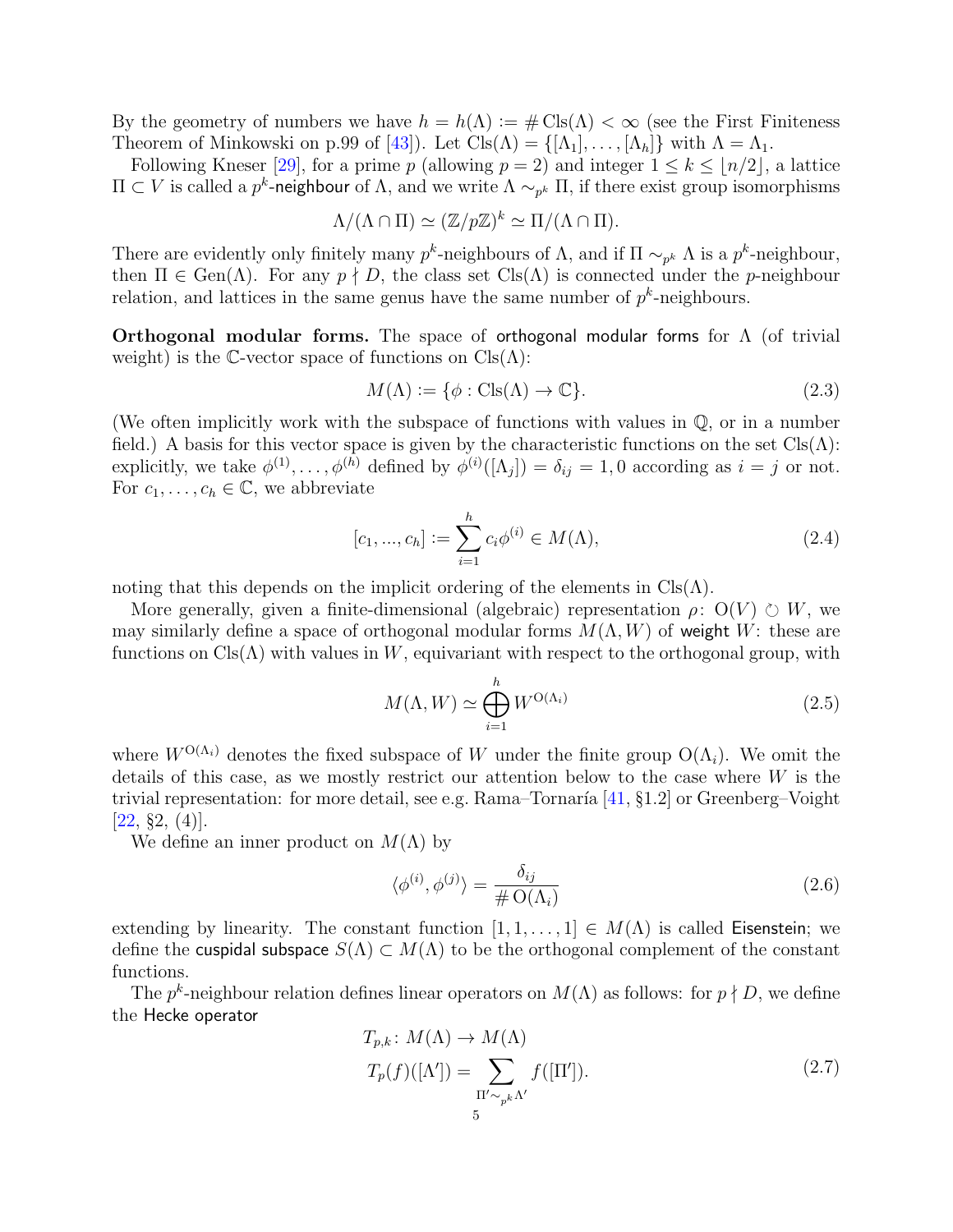More concretely, the matrix of  $T_{p,k}$  in the basis of characteristic functions has  $(i, j)$ -entry equal to the number of  $p^k$ -neighbours of  $\Lambda_j$  isometric to  $\Lambda_i$ . These operators pairwise commute and are self-adjoint with respect to the inner product  $(2.6)$  so are simultaneously diagonalizable. The Hecke algebra  $\mathcal{H}(\Lambda)$  is the finite-dimensional Q-algebra generated by the Hecke operators  $\{T_{p,k} : p \nmid D\}_{p,k}$ ; it is an Artinian commutative ring. An eigenform in  $M(\Lambda)$ is a simultaneous eigenvector for the Hecke algebra.

The Eisenstein function is always an eigenform; its eigenvalue  $N_{p,k}$  under  $T_{p,k}$  is the total number of  $p^k$ -neighbours of  $\Lambda$ . For example, we have

$$
N_{p,1} = \sum_{i=0}^{n-2} p^i + \chi_{D^*}(p) p^{\frac{n}{2}-1}
$$
\n(2.8)

where  $D^* = 1$  if n is odd and  $D^* = (-1)^{\frac{n}{2}}D$  if n is even, and  $\chi_d = \left(\frac{d}{dx}\right)^{\frac{n}{2}}$ d and  $D^* = (-1)^{\frac{n}{2}} D$  if *n* is even, and  $\chi_d = \begin{pmatrix} \frac{d}{2} \end{pmatrix}$  is the quadratic character attached to  $\mathbb{Q}(\sqrt{d})$ .

Let  $\phi \in M(\Lambda)$  be an eigenform with  $T_{p,k}(\phi) = \lambda_{p,k}\phi$ . We define the (automorphic) Lfunction attached to  $\phi$  as an Euler product

$$
L(\phi,s):=\prod_p L_p(\phi,p^{-s})^{-1}
$$

where  $L_p(\phi, T) \in 1 + T\mathbb{C}[T]$  is a polynomial of degree *n* defined in terms of the eigenvalues  $\lambda_{p,k}$  via the Satake transform: see Murphy [\[35,](#page-30-8) §3] for an explicit description and precise formulas in ranks  $n \leq 8$  [\[35,](#page-30-8) p. 56–57]. For example, for  $n = 4$  we have

$$
L_p(\phi, T) = \begin{cases} 1 - \lambda_{p,1} T + p(\lambda_{p,2} + 2)T^2 - \lambda_{p,1} p^2 T^3 + p^4 T^4, & \text{if } \chi_{D^*}(p) = 1; \\ (1 - pT)(1 + pT)(1 - \lambda_{p,1} T + p^2 T^2), & \text{if } \chi_{D^*}(p) = -1. \end{cases}
$$
(2.9)

In particular, note that in both cases the coefficient of T is  $-\lambda_{p,1}$ . This is the case for arbitrary rank, a fact that we will need to use later.

## 3. Algorithms

<span id="page-5-0"></span>In this section, we review algorithms for computing the Hecke module structure of orthogonal modular forms, and we report on our implementation in Magma [\[10\]](#page-29-9), available online [\[4\]](#page-29-5). This implementation allows a general totally real base field  $F$ , but again for simplicity we restrict our presentation to the case  $F = \mathbb{Q}$ . For further background reading, see e.g. Greenberg–Voight [\[22,](#page-29-7) Section 6].

Algorithms. The algorithms we require include the following:

- (1) OrthogonalModularForms( $\Lambda, W$ ): construct from a lattice  $\Lambda$  and a weight W a basis for the space of orthogonal modular forms  $M(\Lambda, W)$ . The returned data type stores the genus of the lattice  $Gen(\Lambda)$  and the bases for each subspace  $W^{O(\Lambda_i)}$ .
- <span id="page-5-1"></span>(2) HeckeOperator(M, p, k): the matrix representing the Hecke operator  $T_{p,k}$  on the space  $M = M(\Lambda, W)$  (with respect to the computed basis).
- <span id="page-5-2"></span>(3) HeckeEigenforms $(M)$ : a list of eigenforms for the Hecke algebra, with one representative for every Galois orbit.
- <span id="page-5-3"></span>(4) HeckeEigenvalue(f, p, k): for an eigenform  $\phi$ , the eigenvalue  $\lambda_{p,k}$  such that  $T_{p,k}(\phi)$  =  $\lambda_{p,k}\phi$ .
- <span id="page-5-4"></span>(5) LPolynomial(f, p): the L-polynomial  $L_p(\phi, T)$  of the eigenform  $\phi$ .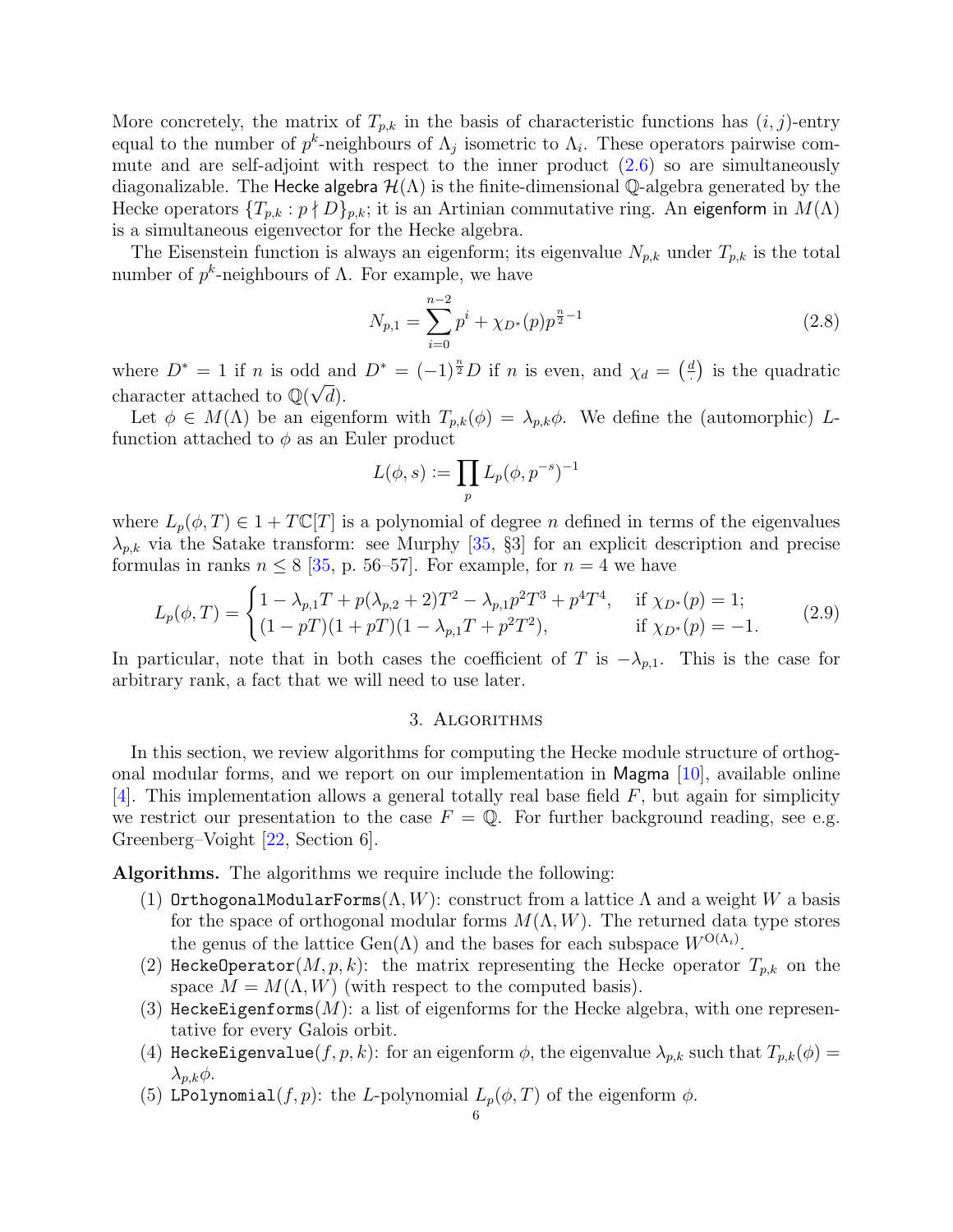For OrthogonalModularForms, in view of [\(2.5\)](#page-4-1) we need to enumerate the genus, and then compute automorphism groups of the lattices; we obtain a basis by computing fixed subspaces via standard linear algebra. The enumeration of representatives of the genus of a lattice using p-neighbours has been studied in great detail, with many practical improvements.

We briefly elaborate upon the main workhorse HeckeOperator  $(2)$ . By  $(2.7)$ , the Hecke operators are obtained by summing over  $p^k$ -neighbours. An algorithm for computing Hecke operators using  $p^k$ -neighbours is described in generality (allowing for other algebraic groups and arbitrary weights) in Greenberg–Voight [\[22\]](#page-29-7); it was implemented for orthogonal modular forms of trivial weight in Magma [\[10\]](#page-29-9) by Greenberg, Jeffery Hein, and Voight. (For lattices over number fields, we rely upon an implementation of Markus Kirschmer and David Lorch.) Beyond enumerating  $p^k$ -neighbours using isotropic subspaces, it relies on the algorithm of Plesken–Souvignier [\[38\]](#page-30-9) for isometry testing between lattices, which was implemented in Magma [\[10\]](#page-29-9) by Souvignier, with further refinements to the code contributed by Allan Steel, Gabriele Nebe, and others.

## <span id="page-6-0"></span>Algorithm 3.1 (HeckeOperator $(M, p, k)$ ).

1: Let  $Gen(\Lambda) = {\Lambda_1, \ldots, \Lambda_h}$  be the genus representatives.

- 2: Let  $\{v_{(i,l)}\}_{i,l}$  be a basis for M such that  $\{v_{(i,l)}\}_l$  is a basis for  $W^{O(\Lambda_i)}$ .
- 3: for  $i = 1, 2, ..., h$  do
- 4: Let  $t_{i,(j,m)} \coloneqq 0$  for all m and j.
- 5: for  $\Lambda' \sim_{p^k} \Lambda_i$  do

6: Find j and  $\gamma_{ij} \in O(V)$  such that  $\Lambda' = \gamma_{ij} \Lambda_j$  by isometry testing.

7: Let  $t_{i,(j,m)}+:=\gamma_{ij}v_{(j,m)}$  for all m.

8: Write 
$$
t_{i,(j,m)} = \sum_l t_{(i,l),(j,m)} v_{(i,l)}
$$
 for all  $m$  and  $j$ .

- 9: end for
- 10: end for
- 11: **return**  $T = (t_{(i,l),(i,m)})$ .

The complexity of Algorithm [3.1](#page-6-0) is dominated by  $O(h^2p^{k(n-k-1)})$  isometry tests between lattices, if done *naively*—for a refined approach, see more on isometry testing below. Building on their implementation, Assaf extended the implementation to support higher rank lattices, Hermitian lattices (for unitary groups), and arbitary weight. This implementation includes highest weight representations for orthogonal and unitary groups in characteristic 0 as explained e.g. by Fulton–Harris [\[19\]](#page-29-10). (An implementation of these representations over finite fields exists in Magma  $[11, 20]$  $[11, 20]$  $[11, 20]$  by Willem de Graaf and others, based on the LiE system [\[32\]](#page-30-10).)

HeckeEigenforms [\(3\)](#page-5-2) is accomplished using linear algebra on the output of sufficiently many calls to HeckeOperator. We compute the operators  $T_p = T_{p,1}$  for small primes until the simultaneous eigenspaces are irreducible over Q. For large enough spaces with a maximal lattice, the single operator  $T_2$  often suffices in practice to observe eigensystems occuring with multiplicity one.

Remark 3.2. We expect that this multiplicity one phenomenon can be explained by work of Aizenbud–Gourevitch–Rallis–Schiffmann [\[1\]](#page-29-13). However, when the lattice is not maximal, multiplicity one need not hold due to the presence of oldforms. It would be interesting to study these multiplicities in more detail.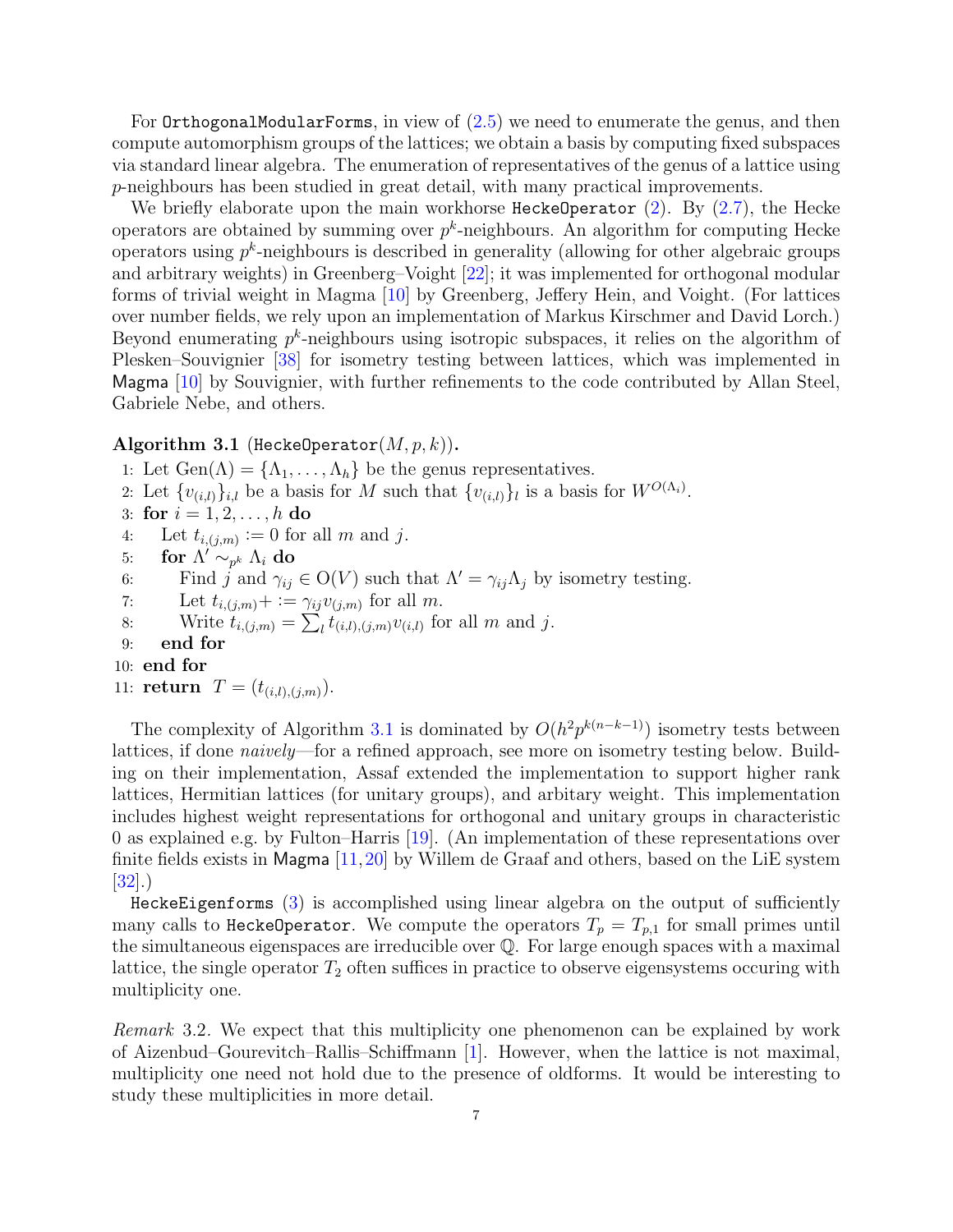HeckeEigenvalue [\(4\)](#page-5-3) slightly improves on the preceding by using the fact that  $\phi$  is an eigenform. Indeed, if we write  $\phi = \sum_i \phi^{(i)}$  where  $\phi^{(i)} \in W^{O(\Lambda_i)}$  (overlapping with previous notation), we may choose an index i such that  $\phi^{(i)} \neq 0$  and compute only loop number i (Step 3) in Algorithm [3.1.](#page-6-0) This already yields  $T_{p,k}\phi^{(i)} = \lambda_{p,k}\phi^{(i)}$ , from which we can extract  $\lambda_{p,k}$ . Thus, Algorithm HeckeEigenvalue  $(4)$  saves a factor h in its running time in comparison to HeckeOperator.

Finally, LPolynomial [\(5\)](#page-5-4) first uses HeckeEigenvalue [\(4\)](#page-5-3) to compute the eigenvalues  $\lambda_{p,k}$ for  $k = 1, 2, \ldots, \lfloor n/2 \rfloor$ . It then produces the L-polynomial from these eigenvalues using the Satake transform, as described by Murphy [\[35,](#page-30-8) §3]. The running time complexity of Algorithm [\(5\)](#page-5-4) is dominated by  $O(hp^{n(n-2)/4})$  applications of isometry testing.

The running time is polynomial in  $p$  (exponential in  $\log p$ ), and the exponent is quadratic in the rank  $n$ , making computations in very high rank almost infeasible. However, in some of the applications described in the paper, we only require knowledge of the L-polynomial at a single prime. In any case, even improvements by constant factors (depending on the rank n) are of practical importance. We turn now to discuss several such improvements.

Genus enumeration. For some of the genera appearing in our examples, a straightforward attempt to find all of the lattices in the genus and their automorphism groups using Magma takes a long time. As an example, consider the genus of lattices of rank 8 and discriminant  $p \equiv 1 \pmod{4}$ . One of the lattices in this genus is generated by  $E_7$  and a vector of norm  $(p+3)/2$ , and Magma's algorithm for finding the automorphism group of a lattice relies on listing all of the vectors of norm up to  $m$ , where  $m$  is minimal such that these vectors span a sublattice of rank n (equivalently, of finite index)—hence unnecessarily enumerating all elements of  $E_7$  of norm up to  $(p+3)/2$ .

Once this problem is recognized, it is easily dealt with: we compute directly with this lattice, relating its automorphism group to that of  $E_7$ . In cases where  $p \equiv 1 \pmod{8}$  or  $p \equiv 1 \pmod{12}$ , there are lattices generated by  $A_7$ ,  $D_7$ , or  $E_6 \oplus A_1$  and one vector of large norm that cause similar (but less severe) problems. More generally, if we were trying to enumerate genera of lattices of rank  $n$  we would directly find the lattices that have a large root sublattice of small discriminant and their automorphism groups.

In light of this issue, our implementation offers an option for the user to supply the lattices in a genus together with their automorphism groups.

Isometry testing. To test for isometry, we rely on standard algorithms for Z-lattices. Since our genus representatives are fixed while computing Hecke operators, we are able to perform some precomputation steps in order to improve the running times. If  $\Lambda_1, \ldots, \Lambda_h$  are representatives for Cls( $\Lambda$ ), we compute the first few coefficients of its theta series  $\theta^{(1)}(\Lambda_i)$ (as defined in  $(1.1)$ ) and cache them before enumerating the *p*-neighbours. Since these are isometry invariants, we can compute them for every  $p$ -neighbour, and test for isometry only when they match. If the cached data determines the genus representative uniquely and the weight is trivial, we do not need to test for isometry at all, eliminating the need for any isometry testing. In higher weight, one needs to compute the actual isometry, but this can be computed on the correct representative so the total number of isometry tests is equal to the number of neighbours.

There are several other possible ways to exploit the ability to precompute data in order to reduce the running time of isometry testing. For example, the ultimate representative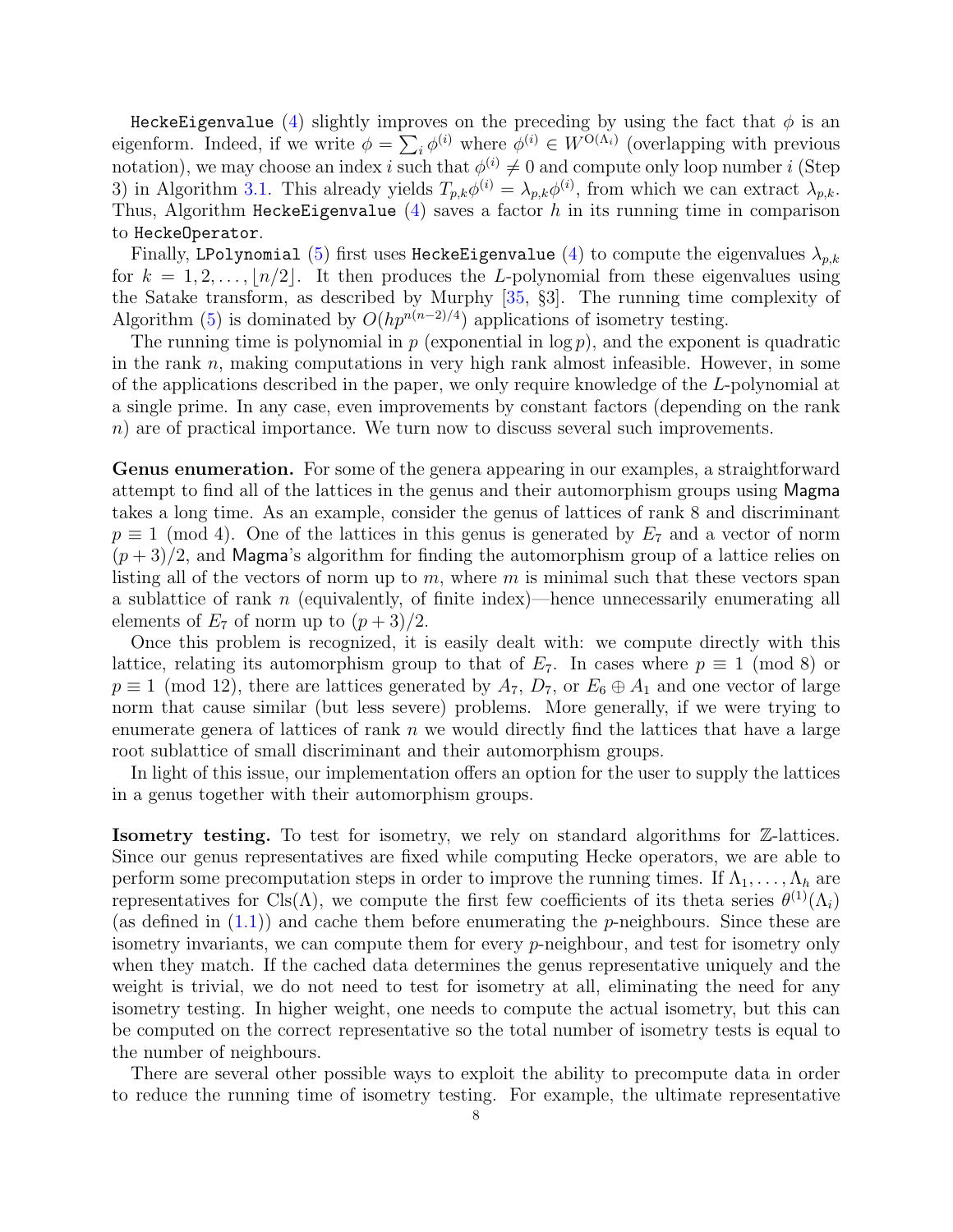would be to compute a *canonical form* for the lattice [\[24\]](#page-29-14) (or in rank  $\leq 4$ , we could compute a Minkowski-reduced representative). Although this seems to work very well when tested on its own terms, we have not been able to take advantage of this speedup in computing modular forms because its implementation does not easily plug into our implementation in Magma. We have also attempted to use greedy reduction, as described by Nguyen–Stehlé [\[36\]](#page-30-11). However, as the reduction process does not yield a unique representative, one has to determine the orbits of the greedy-reduced lattices. The precomputation of these orbits turned out to be slower than computing the Hecke operators  $T_{p,k}$  in practice.

Automorphism group and time/memory trade-off. The algorithms HeckeOperator and HeckeEigenvalue for computing the Hecke operator  $T_{p,k}$  and its eigenvalues has naive running time complexity of  $O(h^2p^{k(n-k-1)})$  isometry tests, while requiring only  $O(1)$  memory. In the presence of memory resources, we leverage this to gain some improvement, even if by a constant, as follows.

The group  $O(\Lambda)$  acts on the set of  $p^k$ -neighbours by isometries, hence it suffices to test isometries on a set of orbit representatives. The naive time/memory trade-off is then to precompute the orbits of  $O(\Lambda)$  on neighbours by union find, at the cost of  $O(p^{k(n-k-1)})$ memory. An alternative is obtained by keeping only a single orbit in memory at any given time, expanding it while computing its stabilizer. In both cases, if we are computing HeckeEigenvalue, we can choose an index i such that  $\#O(\Lambda_i)$  is maximized.

Timings. We record the performance of our implementation. All the timings appearing here were measured on a standard desktop machine. Each example has a corresponding code snippet included in the examples in our package [\[4\]](#page-29-5).

<span id="page-8-0"></span>Example 3.3. We consider the genus of maximal, integral lattices of rank 4 and discriminant  $D = 37^2 = 1369$ . We compute L-polynomials for the eigenforms. A representative  $\Lambda$  of the genus corresponds to the quadratic form

$$
Q(x, y, z, w) = x2 + xz + xw + 2y2 + yz + 2yw + 5z2 + zw + 10w2.
$$
 (3.4)

Running OrthogonalModularForms, we find  $\# \text{Cls}(\Lambda) = 4$ , with representatives

$$
\Lambda_1 = \Lambda = \begin{pmatrix} 2 & 0 & 1 & 1 \\ 0 & 4 & 1 & 2 \\ 1 & 1 & 10 & 1 \\ 1 & 2 & 1 & 20 \end{pmatrix}, \quad \Lambda_2 = \begin{pmatrix} 2 & 1 & 0 & -1 \\ 1 & 8 & -1 & -4 \\ 0 & -1 & 10 & -2 \\ -1 & -4 & -2 & 12 \end{pmatrix},
$$

$$
\Lambda_3 = \begin{pmatrix} 4 & -1 & -1 & 0 \\ -1 & 4 & 2 & -1 \\ -1 & 2 & 6 & 2 \\ 0 & -1 & 2 & 20 \end{pmatrix}, \quad \Lambda_4 = \begin{pmatrix} 4 & -1 & -1 & 1 \\ -1 & 6 & 3 & -1 \\ -1 & 3 & 8 & 1 \\ 1 & -1 & 1 & 10 \end{pmatrix}.
$$
(3.5)

The first three Hecke operators have matrices (under the standard basis):

$$
T_{2,1} = \left(\begin{array}{rrr} 1 & 1 & 1 & 1 \\ 2 & 4 & 0 & 2 \\ 2 & 0 & 4 & 2 \\ 4 & 4 & 4 & 4 \end{array}\right), \quad T_{3,1} = \left(\begin{array}{rrr} 4 & 1 & 1 & 2 \\ 2 & 9 & 0 & 3 \\ 2 & 0 & 9 & 3 \\ 8 & 6 & 6 & 8 \end{array}\right), \quad T_{5,1} = \left(\begin{array}{rrr} 4 & 4 & 4 & 4 \\ 8 & 10 & 6 & 8 \\ 8 & 6 & 10 & 8 \\ 16 & 16 & 16 & 16 \end{array}\right)
$$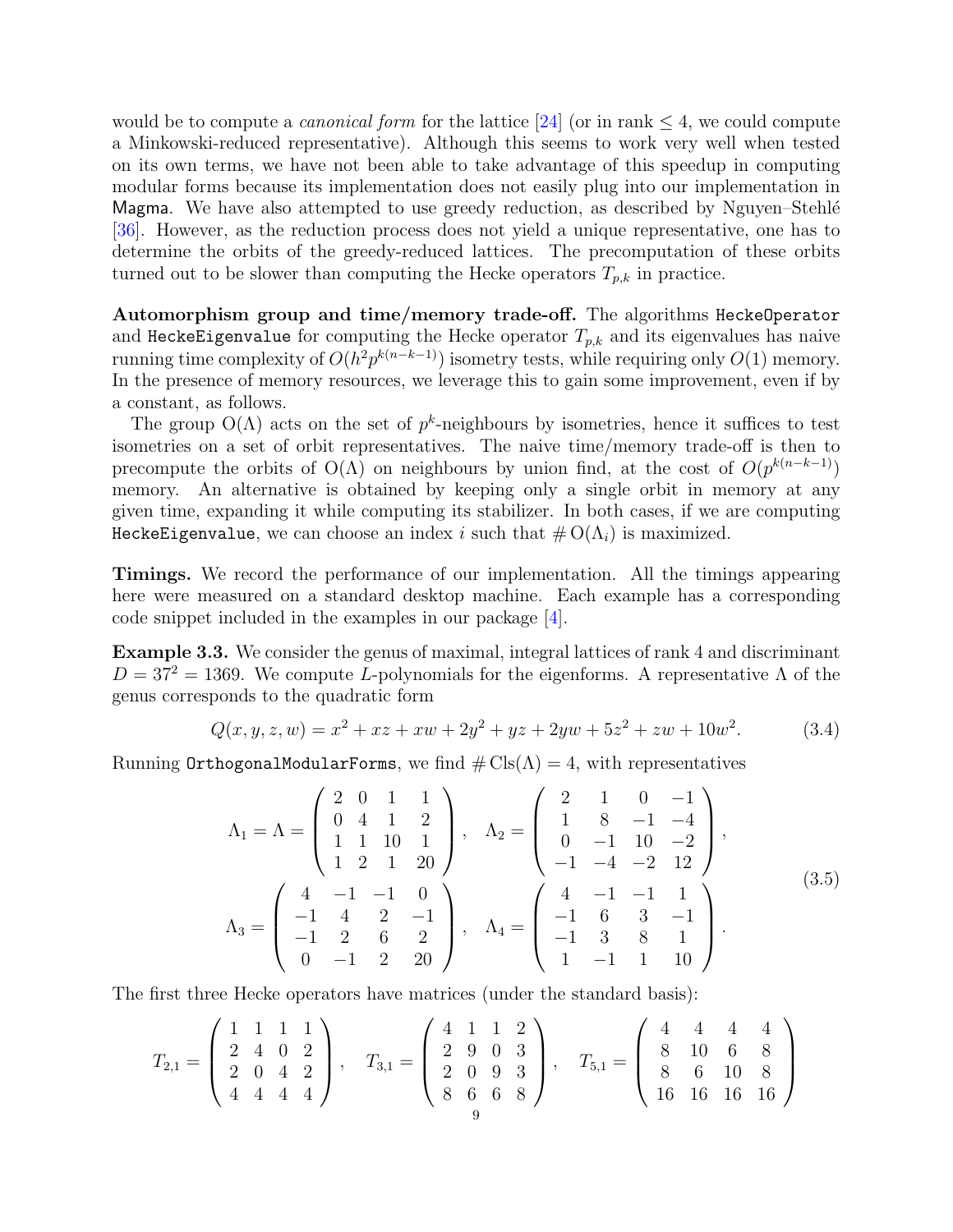The corresponding eigenforms and eigenvalues are:

| $\phi_1 = [1, 1, 1, 1]$   | $\lambda_{2,1} = 9,$ | $\lambda_{3,1} = 16,$ | $\lambda_{5,1} = 36,$ | $\sim$ $\sim$ $\sim$  |
|---------------------------|----------------------|-----------------------|-----------------------|-----------------------|
| $\phi_2 = [0, 1, -1, 0]$  | $\lambda_{2,1}=4,$   | $\lambda_{3,1} = 9,$  | $\lambda_{5,1} = 4,$  | $\cdots$              |
| $\phi_3 = [4, -2, -2, 1]$ | $\lambda_{2,1}=0,$   | $\lambda_{3,1}=4,$    | $\lambda_{5,1}=0,$    | $\sim 100$ km $^{-1}$ |
| $\phi_4 = [4, 1, 1, -2]$  | $\lambda_{2,1} = 0,$ | $\lambda_{3,1}=1,$    | $\lambda_{5,1}=0,$    | $\sim 100$ km $^{-1}$ |

Below are the timings (in seconds) measured to produce L-polynomials for  $p < 100$ .

| $\boldsymbol{p}$ |                |      |      |      |      |      | 13                         |                    | 19               | 23   | 29   |       |      |       |
|------------------|----------------|------|------|------|------|------|----------------------------|--------------------|------------------|------|------|-------|------|-------|
| $\varphi_1$      |                |      |      | 0.04 | 0.07 | 0.13 | $\mid 0.16 \mid$           | $\vert 0.27 \vert$ | 0.33             | 0.45 | 0.71 | 0.84  | 0.00 | 1.40  |
| $\phi_2$         |                |      | 0.02 | 0.06 | 0.10 |      | $0.20 \mid 0.26 \mid 0.42$ |                    | $\mid 0.55 \mid$ | 0.80 | 1.22 | 1.37  | 0.01 | 2.41  |
|                  | $\overline{p}$ | 43   | 47   | 53   | 59   | 61   | 67                         | 71                 | 73               | 79   | 83   | 89    |      | 97    |
|                  | $\varphi_1$    |      | 79   | 2.24 | 2.86 | 3.04 | 3.57                       | 4.01               | 4.19             | 4.99 | 5.45 | 6.28  |      | 7.38  |
|                  | $\varphi_2$    | 2.62 | 3.12 | 4.03 | 5.09 | 5.40 | 6.54                       | 7.37               | 7.44             | 8.87 | 9.80 | 11.25 |      | 13.46 |

TABLE 1. Timings for a lattice of rank 4 and  $D = 37^2$ 

Note that running times for  $\phi_2$  are longer. This is due to the fact that the support of  $\phi_1$  (and  $\phi_3, \phi_4$ ) includes a lattice with  $\#\mathrm{O}(\Lambda) = 8$ , while the support of  $\phi_2$  only includes lattices with  $\# O(\Lambda) = 4$ . Note also that  $p = 37$  is significantly faster, which is due to the ramification at 37.

<span id="page-9-1"></span>**Example 3.6.** We consider the genus of maximal integral lattices of rank 4 and  $D = 193$ . We find that  $\#\text{Cls}(\Lambda) = 9$ . Below are the timings (in seconds) measured to produce Lpolynomials for  $p < 100$ . Note that in this case all forms have support including the lattice

| $\mathcal{D}$ |                     |                                                                                                                                |  |  | 7   11   13   17   19   23                                                                                      |  |  |  |  |  | 29 |      |                     |      |  |
|---------------|---------------------|--------------------------------------------------------------------------------------------------------------------------------|--|--|-----------------------------------------------------------------------------------------------------------------|--|--|--|--|--|----|------|---------------------|------|--|
|               |                     | $0.01 \mid 0.03 \mid 0.02 \mid 0.06 \mid 0.05 \mid 0.07 \mid 0.12 \mid 0.15 \mid 0.34 \mid 0.32 \mid 0.61 \mid 0.47 \mid 0.58$ |  |  |                                                                                                                 |  |  |  |  |  |    |      |                     |      |  |
|               | $\boldsymbol{\eta}$ |                                                                                                                                |  |  |                                                                                                                 |  |  |  |  |  |    | - 83 | $\pm$ 89 $^{\circ}$ | - 97 |  |
|               |                     |                                                                                                                                |  |  | $\mid 0.78 \mid 1.00 \mid 1.97 \mid 1.36 \mid 2.58 \mid 1.80 \mid 1.89 \mid 2.21 \mid 3.88 \mid 2.81 \mid 5.42$ |  |  |  |  |  |    |      |                     |      |  |

TABLE 2. Timings for a lattice of rank 4 and  $D = 193$ 

with the largest automorphism group. The time taken is closely approximated by  $c_{\chi_{193}(p)}p^2$ seconds, where  $c_1/c_{-1}$  is roughly 1.62; this is due to the fact that for inert primes, there are fewer neighbours.

<span id="page-9-0"></span>**Example 3.7.** We consider a genus of (maximal) integral lattices of rank 6 and  $D = 39$ containing a lattice  $\Lambda \simeq A_2 \oplus \Lambda_2$ , where  $\Lambda_2$  is a lattice of rank 4 generated by  $A_3$  and a vector of norm 4 whose intersections with the 3 roots corresponding to the vertices of the Dynkin diagram are 1, 0, 0. It takes less than a second to set up the space (of dimension 2) and compute the two eigenforms. We give timings (in seconds) measured to produce *L*-polynomials for  $p < 20$  in Table [3.](#page-10-0)

<span id="page-9-2"></span>**Example 3.8.** Consider the genus of integral lattices of discriminant  $D = 75$  that contains the lattice  $A_4 \oplus \Lambda_{15}$ , where  $\Lambda_{15}$  is a lattice of rank 2 spanned by vectors x, y of norm 4 with  $(x, y) = 1$ . We give timings (in seconds) measured to produce L-polynomials for  $p < 20$  in Table [4.](#page-10-1)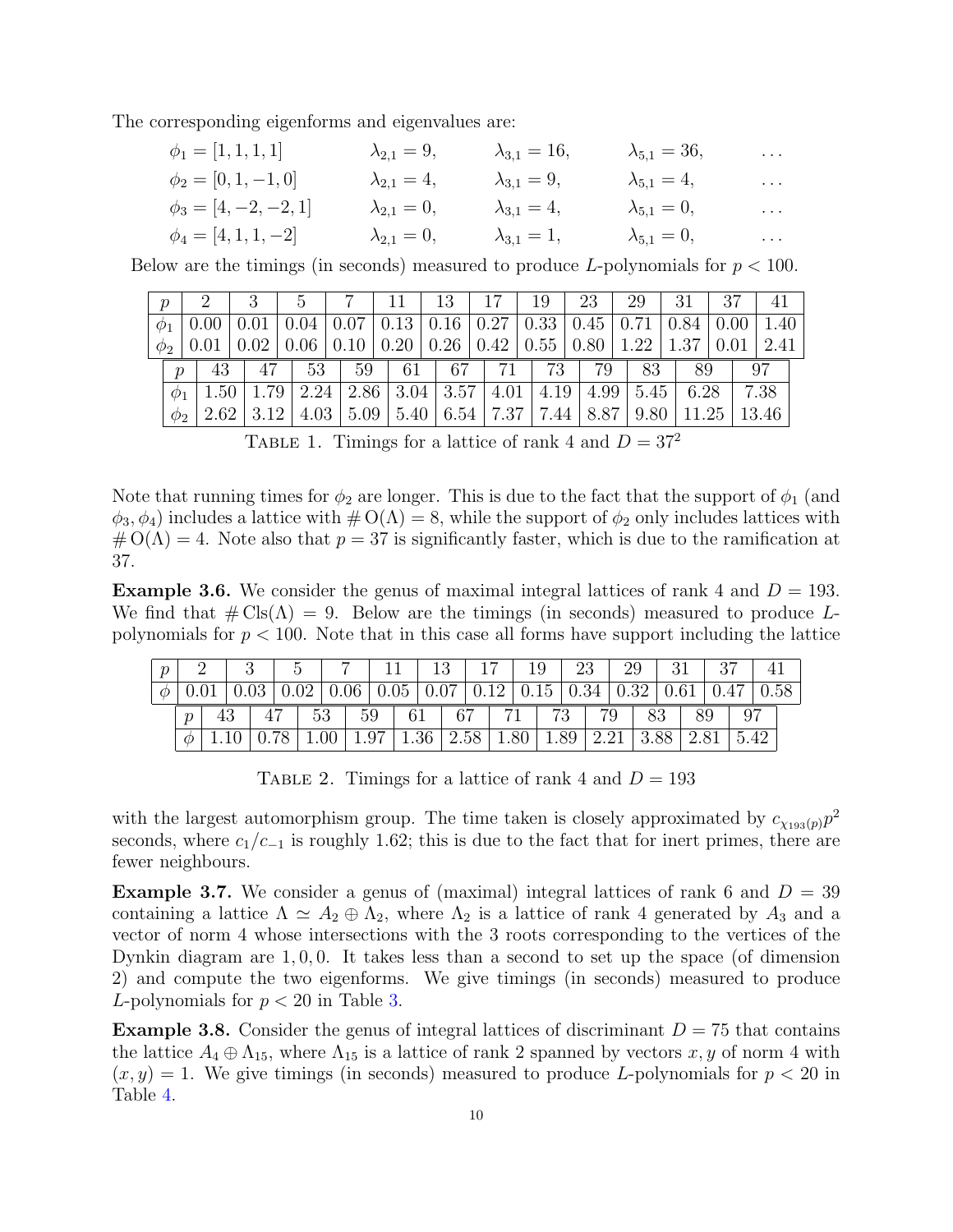<span id="page-10-0"></span>

| $\eta$ |  |  |  |                                                                                                        |  |
|--------|--|--|--|--------------------------------------------------------------------------------------------------------|--|
|        |  |  |  | $\mid \phi \mid 0.13 \mid 0.30 \mid 4.11 \mid 12.05 \mid 185.39 \mid 341.80 \mid 1209.94 \mid 2228.58$ |  |

TABLE 3. Timings for a lattice of rank 6 and  $D = 39$ 

<span id="page-10-1"></span>

|  |  |  | $\phi$   0.03   0.23   3.97   14.31   126.77   358.64   1055.34   2256.81 |  |
|--|--|--|---------------------------------------------------------------------------|--|

TABLE 4. Timings for a lattice of rank 6 and  $D = 75$ 

<span id="page-10-6"></span><span id="page-10-2"></span>**Example 3.9.** Consider the genus of integral lattices with discriminant  $D = 84$  that contains  $\Lambda = A_1^2 \oplus A_2 \oplus L_7$ , where  $L_7$  is the lattice of rank 2 and discriminant 7. We give timings (in seconds) measured to produce L-polynomials for  $p < 20$  in Table [5.](#page-10-2)

| $\boldsymbol{v}$ |  |  |  |                                                                                                        |  |
|------------------|--|--|--|--------------------------------------------------------------------------------------------------------|--|
|                  |  |  |  | $\mid \phi \mid 0.05 \mid 0.27 \mid 3.59 \mid 12.58 \mid 187.29 \mid 358.52 \mid 1489.43 \mid 2604.32$ |  |

TABLE 5. Timings for a lattice of rank 6 and  $D = 84$ 

<span id="page-10-7"></span><span id="page-10-3"></span>**Example 3.10.** Consider the genus of integral lattices of rank 6 with discriminant  $D = 131$ . We give timings (in seconds) measured to produce L-polynomials for  $p < 20$  in Table [6.](#page-10-3)

| $\sim$ |  |  |  |                                                                                              |  |
|--------|--|--|--|----------------------------------------------------------------------------------------------|--|
|        |  |  |  | $\mid 0.11 \mid 0.54 \mid 4.08 \mid 18.52 \mid 202.14 \mid 488.63 \mid 1323.29 \mid 2284.46$ |  |

TABLE 6. Timings for a lattice of rank 6 and  $D = 131$ 

<span id="page-10-8"></span><span id="page-10-4"></span>**Example 3.11.** We consider the genus of lattices of rank 8 and  $D = 21$  containing  $\Lambda =$  $A_6 \oplus A_2$ . It takes 14 seconds to compute the space (dimension 3) and 0.23 seconds to compute eigenforms, and the following much shorter Table [7](#page-10-4) shows how long it takes to compute L-polynomials.

|  |  | 1.25   62.8   93955.09 |
|--|--|------------------------|

TABLE 7. Timings for a lattice of rank 8 and  $D = 21$ 

<span id="page-10-9"></span><span id="page-10-5"></span>**Example 3.12.** We consider the unique genus of lattices of rank 8 and  $D = 53$ . It takes 305 seconds to compute the space (dimension 8) and 1 second to compute eigenforms, and the following Table  $8$  shows how long it takes to compute  $L$ -polynomials.

|  |  | $\phi$   2.43   71.62   9559.27   345324.19 |  |  |
|--|--|---------------------------------------------|--|--|

TABLE 8. Timings for a lattice of rank 8 and  $D = 53$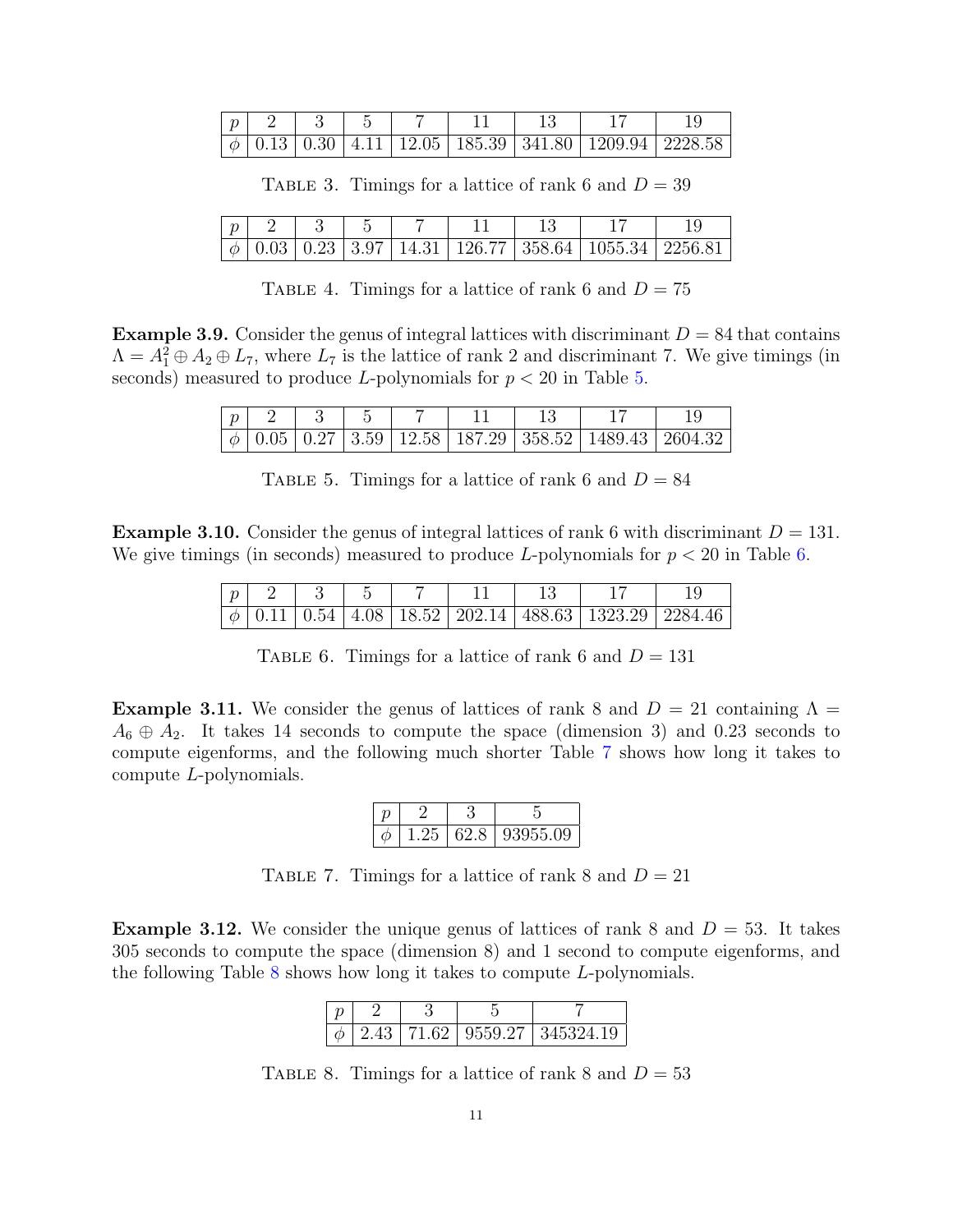Example 3.13. We consider the lattice from Example [3.7,](#page-9-0) but consider forms of weight  $(2, 0, 0)$ . It takes us less than a second to find that the dimension of the space is 4, and that it consists of two Galois orbits of eigenforms, of sizes 1, 3. The following table shows how long it takes to compute L-polynomials for either eigenform:

|  | $0.66 \mid 0.98 \mid 19.81$ | 37. |
|--|-----------------------------|-----|

TABLE 9. Timings for a lattice of rank 6,  $D = 39$  and weight  $(2, 0, 0)$ 

<span id="page-11-1"></span>**Example 3.14.** We consider the root lattice  $A_6$ , of rank 6 and discriminant 7. In trivial weight it only admits an Eisenstein series, but in weight  $(4, 0, 0)$  we find a cusp form  $\phi$  in 10 seconds. The following table shows how long it takes to compute L-polynomials.

|  |  | 181.56 468.45 4632.85 10253.26 |
|--|--|--------------------------------|

TABLE 10. Timings for a lattice of rank 6,  $D = 7$  and weight  $(4, 0, 0)$ 

<span id="page-11-2"></span>**Example 3.15.** We consider the root lattice  $A_{10}$  of rank 10 and discriminant 11. We find that the genus consists of 3 lattices, giving 3 distinct eigenforms,  $\phi_1, \phi_2, \phi_3$ . We can compute the polynomials  $L_2(\phi_i, T)$  for  $i = 1, 2, 3$  in 249.52 seconds.

<span id="page-11-3"></span>Example 3.16. We consider the genus of lattices of rank 10 and discriminant 27 that contains  $E_6 \oplus A_2^2$ . We find that the genus consists of 2 lattices, giving a single cusp form,  $\phi$ . We can compute the polynomial  $L_2(\phi, T)$  in 264.51 seconds.

## 4. Rank four

<span id="page-11-0"></span>In this section, we consider spaces  $M(\Lambda)$  where  $\Lambda$  has rank  $n = 4$ . In this case, we relate orthogonal modular eigenforms explicitly to Hilbert modular forms, and we give examples.

**Transfer.** Let  $\Lambda$  be a lattice of rank 4, as in section [2.](#page-3-0) In this section, we suppose that  $\Lambda$ is maximal, to simplify the discussion of newforms and oldforms. Write its discriminant as  $D = D_0N^2$  where  $D_0$  is a fundamental discriminant. The orthogonal modular forms for  $\Lambda$ will be described as Hilbert modular forms over the étale algebra

$$
K := \mathbb{Q}[\sqrt{D_0}] = \mathbb{Q}[x]/(x^2 - D_0)
$$
\n(4.1)

So if  $D_0 = 1$  we have  $K \simeq \mathbb{Q} \times \mathbb{Q}$  and will again find classical modular forms, otherwise we have a real quadratic field. Let  $\mathbb{Z}_K$  be the ring of integers of K, with  $\mathbb{Z}_K = \mathbb{Z} \times \mathbb{Z}$  if  $D_0 = 1$ .

To further focus on a clarifying case, we explain the precise relation in the case where N is squarefree. We say that a prime p is isotropic for V if there exists nonzero  $x \in V \otimes \mathbb{Q}_p$ such that  $Q(x) = 0$ ; else, we say that p is anisotropic. There are finitely many anisotropic primes, and we let M be their product.

For an integer N, write  $S_2(N\mathbb{Z}_K)$  for the space of Hilbert cusp forms of parallel weight 2, level  $N\mathbb{Z}_K$ , and trivial character. This finite-dimensional C-vector space comes equipped with a Hecke algebra  $\mathcal{H}(N\mathbb{Z}_K)$  of operators away from N as well as a cavalcade of additional structures, as follows.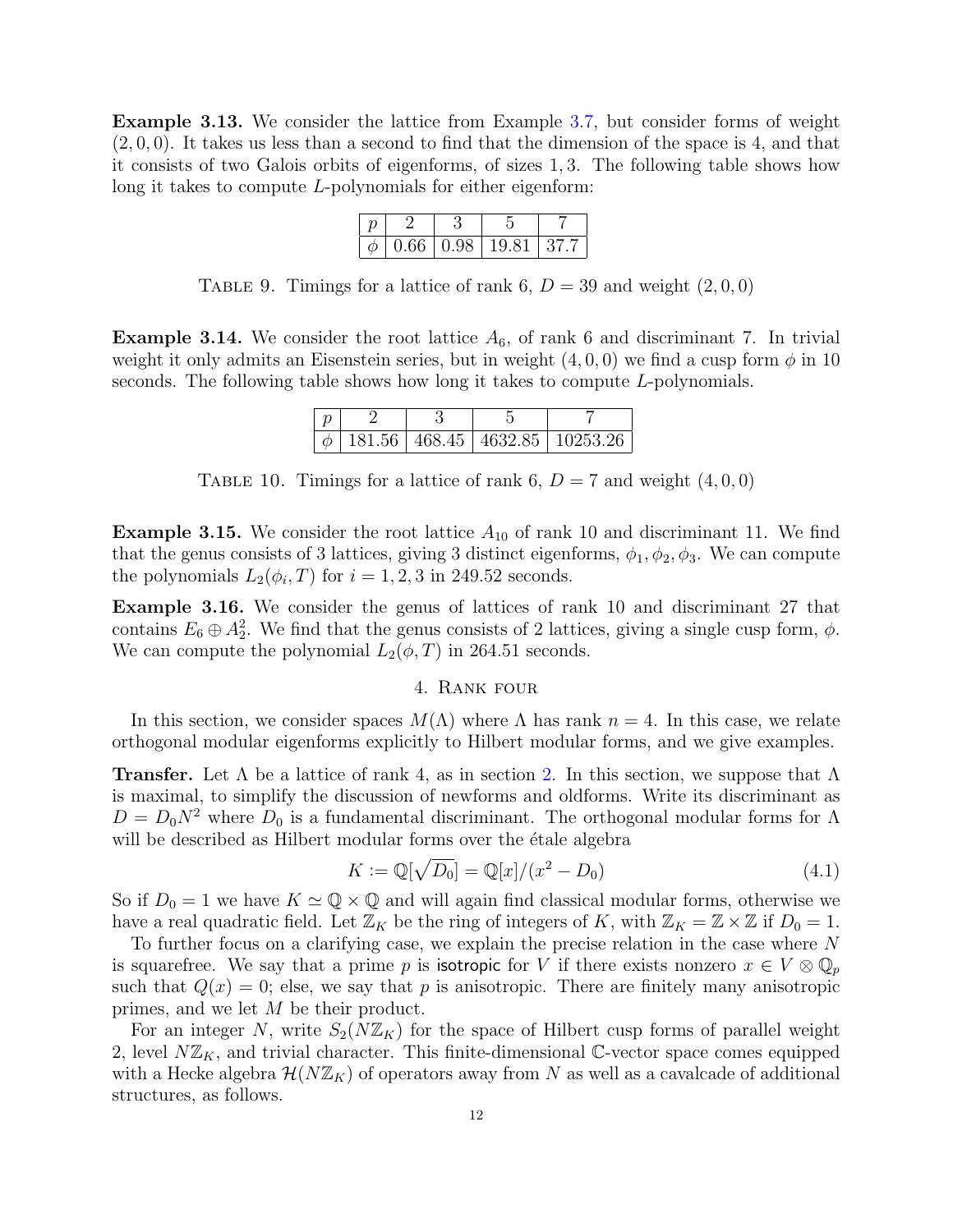- (1) The space  $S_2(N\mathbb{Z}_K)$  decomposes into new and old subspaces; we let  $S_2(N\mathbb{Z}_K)^{M\text{-new}}$ be the space of forms which are new at all primes  $\mathfrak{p} \mid M$ .
- (2) For every  $p \mid N$ , there exists an involution  $W_p$  on this space, called the Atkin–Lehner involution at  $p$ . (When  $p$  splits, this is the product of the involutions for the two primes above p.) For a sequence  $\{c_p\}_{p\mid N}$  with  $c_p \in {\pm 1}$ , we write  $S_2(N\mathbb{Z}_K; \{c_p\}_{p\mid N})$ for the subspace of forms  $f \in S_2(N\mathbb{Z}_K)$  such that  $W_p f = c_p f$ .
- (3) The Galois group  $G_K := \text{Gal}(K \mid \mathbb{Q}) = \langle \sigma \rangle$  acts on  $S_2(N\mathbb{Z}_K)$  via its action on the base field: in terms of Hecke eigenvalues, we have  $a_{\mathfrak{p}}(\sigma f) = a_{\sigma(\mathfrak{p})}(f)$ .
- (4) There is a twisting action by the group of finite order Hecke characters of modulus  $N\mathbb{Z}_K(\infty)$ . We denote by  $X = X(N)$  the Hecke characters that act on  $S_2(N\mathbb{Z}_K; \{c_p\}_p)$ :

$$
X := \{ \chi : Cl^+(N\mathbb{Z}_K) \to \mathbb{C}^\times : \chi^2 = 1, \ \chi(p) = 1 \text{ for all } p \mid N \}. \tag{4.2}
$$

Putting these altogether, we write

$$
G_K \backslash S_2(N\mathbb{Z}_K; \{c_p\}_p)^{X, M\text{-new}}\tag{4.3}
$$

for the subspace of forms which are M-new at all primes  $p \mid M$  and fixed by all characters in X, up to the swapping action of  $G_K$ .

The following transfer of modular forms can be proven using the even Clifford functor.

<span id="page-12-0"></span>**Theorem 4.4** ([\[3\]](#page-29-15)). There is an injective linear map from orthogonal cusp forms to orbits of Hilbert cusp forms

$$
C_0\colon S(\Lambda) \hookrightarrow G_K \backslash S_2(N\mathbb{Z}_K)
$$

and a natural embedding  $\mathcal{H}(\Lambda) \hookrightarrow \mathcal{H}(N\mathbb{Z}_K)$  for which this injection is equivariant for the action of the corresponding Hecke algebras. The image of this map consists of the orbits in  $S_2(N\mathbb{Z}_K; \{c_p\}_{p\mid N})^{X,M\text{-}new}$ , where  $c_p = -1, 1$  according as p | M or not.

In the square discriminant case, i.e.,  $D_0 = 1$ , this was proved by Böcherer and Schulze-Pillot in [\[8\]](#page-29-16). An equality of dimensions can be deduced from the results of Ponomarev in [\[39\]](#page-30-12).

As a corollary from this description, we obtain a relationship between the L-polynomials of the objects on both sides. In order to describe this relation we recall the definition of the Asai L-function associated to a Hilbert eigenform. Let  $f \in S_2(N\mathbb{Z}_K)$  be an eigenform. For every prime **p** of  $\mathbb{Z}_K$  that does not divide N with  $T_p f = a_p f$ , we factor

$$
1 - a_{\mathfrak{p}}T + Nm(\mathfrak{p})T^2 = (1 - \alpha_{\mathfrak{p}}T)(1 - \beta_{\mathfrak{p}}T)
$$
\n(4.5)

where  $Nm(\mathfrak{p})$  is the absolute norm. Asai [\[2\]](#page-29-17) defines for every prime  $p \nmid N$  a polynomial depending on the splitting behavior of  $p$  in  $K$ :

<span id="page-12-1"></span>
$$
L_p(f, T, \text{Asai}) := \begin{cases} (1 - \alpha_{\mathfrak{p}} \alpha_{\mathfrak{p}'} T)(1 - \alpha_{\mathfrak{p}} \beta_{\mathfrak{p}'} T)(1 - \beta_{\mathfrak{p}} \alpha_{\mathfrak{p}'} T)(1 - \beta_{\mathfrak{p}} \beta_{\mathfrak{p}'} T), & \text{if } p\mathbb{Z}_K = \mathfrak{p}\mathfrak{p}';\\ (1 - \alpha_{\mathfrak{p}} T)(1 - \beta_{\mathfrak{p}} T)(1 - p^2 T^2), & \text{if } p\mathbb{Z}_K = \mathfrak{p}. \end{cases}
$$
(4.6)

These are the "good" L-polynomials of the Asai lift of  $f$  to  $GL_4$ . The precise description of the embedding of Hecke algebras  $\mathcal{H}(\Lambda) \hookrightarrow \mathcal{H}(N \mathbb{Z}_K)$  in Theorem [4.4](#page-12-0) then yields the following corollary.

**Corollary 4.7.** Let  $\phi \in S(\Lambda)$  be an eigenform. Then for every prime  $p \nmid D$  we have

$$
L_p(\phi, T) = L_p(C_0(\phi), T, \text{Asai}).
$$
\n(4.8)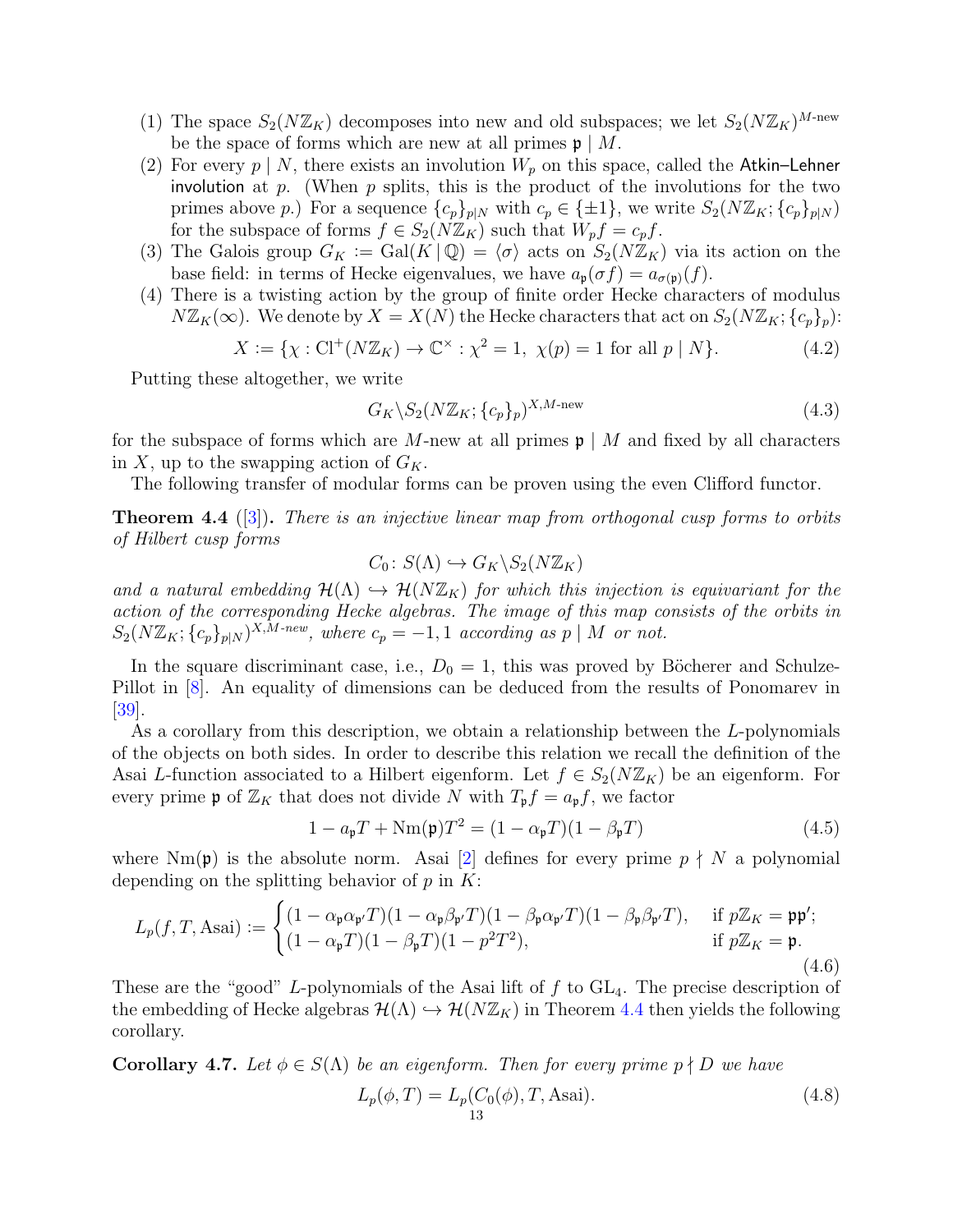<span id="page-13-0"></span>Remark 4.9. In the square discriminant case, i.e.  $D_0 = 1$ , we have  $K \simeq F \times F$  and  $S_2(N\mathbb{Z}_K) \subseteq M_2(N) \otimes M_2(N)$  is the subspace spanned by pairs of (classical) modular forms of level  $N$  such that either both are cusp forms, or one form is a cusp form and the other is the Eisenstein series  $E_2$ . This space was named the "essential" subspace in [\[8\]](#page-29-16). In this case, all the primes are split, and so the Asai L-function in [\(4.6\)](#page-12-1) turns out to be simply the Rankin–Selberg L-function associated to  $f \otimes g \in S_2(N\mathbb{Z}_K)$ . Namely, if  $C_0(\phi) = f \otimes g$ , then  $L_p(\phi,T) = L_p(f \otimes g,T)$ . We further note that the Galois action here is simply the swap, identifying  $f \otimes g$  with  $g \otimes f$ .

<span id="page-13-1"></span>Remark 4.10. In view of the description of the image of the map  $C_0$  in Theorem [4.4,](#page-12-0) one might wonder where all the other forms went. Indeed, working with a compact form we only expect to see Hecke characters whose associated Dirichlet character is trivial, and since the Clifford functor is trivial on scalars, we must also restrict to forms with trivial Hecke character. However, it is possible to obtain the spaces of forms with different Atkin–Lehner eigenvalues by using appropriate weights. For  $d \mid N$ , we let  $\nu_d : \mathbb{Q}_{>0}^{\times}/\mathbb{Q}^{\times2} \to {\pm 1}$  be the character defined on primes by  $\nu_d(p) = -1$  iff  $p \mid d$ . Let  $\gamma_0 \in O(V)$  be an isometry with determinant  $-1$ . Elements in SO(V) can be represented as composition of reflections by vectors, and the product of the norms of these vectors is invariant up to squares, yielding a map called the spinor norm, nrd :  $SO(V) \to \mathbb{Q}_{>0}^{\times}/\mathbb{Q}^{\times 2}$ , which we extend to  $O(V)$  by setting nrd( $\gamma_0$ ) = 1. Then  $\psi_d = \nu_d \circ \text{nrd}$  is a character of  $O(V)$ , known as the spinor norm character, as in Hein–Tornaría–Voight  $[27]$ . One can find the forms with other Atkin–Lehner eigenvalues by considering the space of orthogonal modular forms with weight given by the spinor norm character. Full details and more general statements will be given in future work [\[3\]](#page-29-15).

Square discriminant case. We now proceed to give examples that exhaust all possible types of eigensystem and L-function in the rank 4 case. Throughout  $p$  is assumed to be a good prime, i.e.  $p \nmid D$ . We begin with the case where  $D_0 = 1$ . By Remark [4.9](#page-13-0) the eigenforms  $\phi \in M(\Lambda)$  can only belong to one of four types.

**Example 4.11.** Let  $\Lambda$  be a maximal integral lattice with  $D = 37^2$ , as in Example [3.3.](#page-8-0) As expected, the eigenform  $\phi_1$  is Eisenstein, having eigenvalue

$$
\lambda_{p,1} = (1 + p + p^2) + p = (1 + p)^2
$$

and L-polynomials

$$
L_p(\phi_1, T) = (1 - T)(1 - pT)^2(1 - p^2T)
$$

(the L-polynomial of the "Asai L-function" of  $E_2 \otimes E_2$ ).

To explain the eigenforms  $\phi_2$  and  $\phi_3$  we let

$$
f_2 := q - 2q^2 - 3q^3 + 2q^4 - 2q^5 + 6q^6 - q^7 + O(q^9) \in S_2(\Gamma_0^{(1)}(37))^+
$$
  
\n
$$
f_3 := q + q^3 - 2q^4 - q^7 - 2q^9 + O(q^{11}) \in S_2(\Gamma_0^{(1)}(37))^-\tag{4.12}
$$

be the forms with LMFDB labels [37.2.a.a](https://www.lmfdb.org/ModularForm/GL2/Q/holomorphic/37/2/a/a/) and [37.2.a.b](https://www.lmfdb.org/ModularForm/GL2/Q/holomorphic/37/2/a/b/). In both cases it appears that  $\lambda_{p,1} =$  $a_p^2$ , where  $a_p$  is the  $T_p$  eigenvalue of  $f_2$  and  $f_3$  respectively. Indeed, both are explained in the same fashion by using the transfer map. For example, one can check that  $C_0(\phi_2) = f_2 \otimes f_2$ , so that

$$
L_p(\phi_2, T) = L_p(C_0(\phi_2), T, \text{Asai}) = L_p(f_2 \otimes f_2, T).
$$

Comparing linear terms gives  $\lambda_{p,1} = a_p^2$ .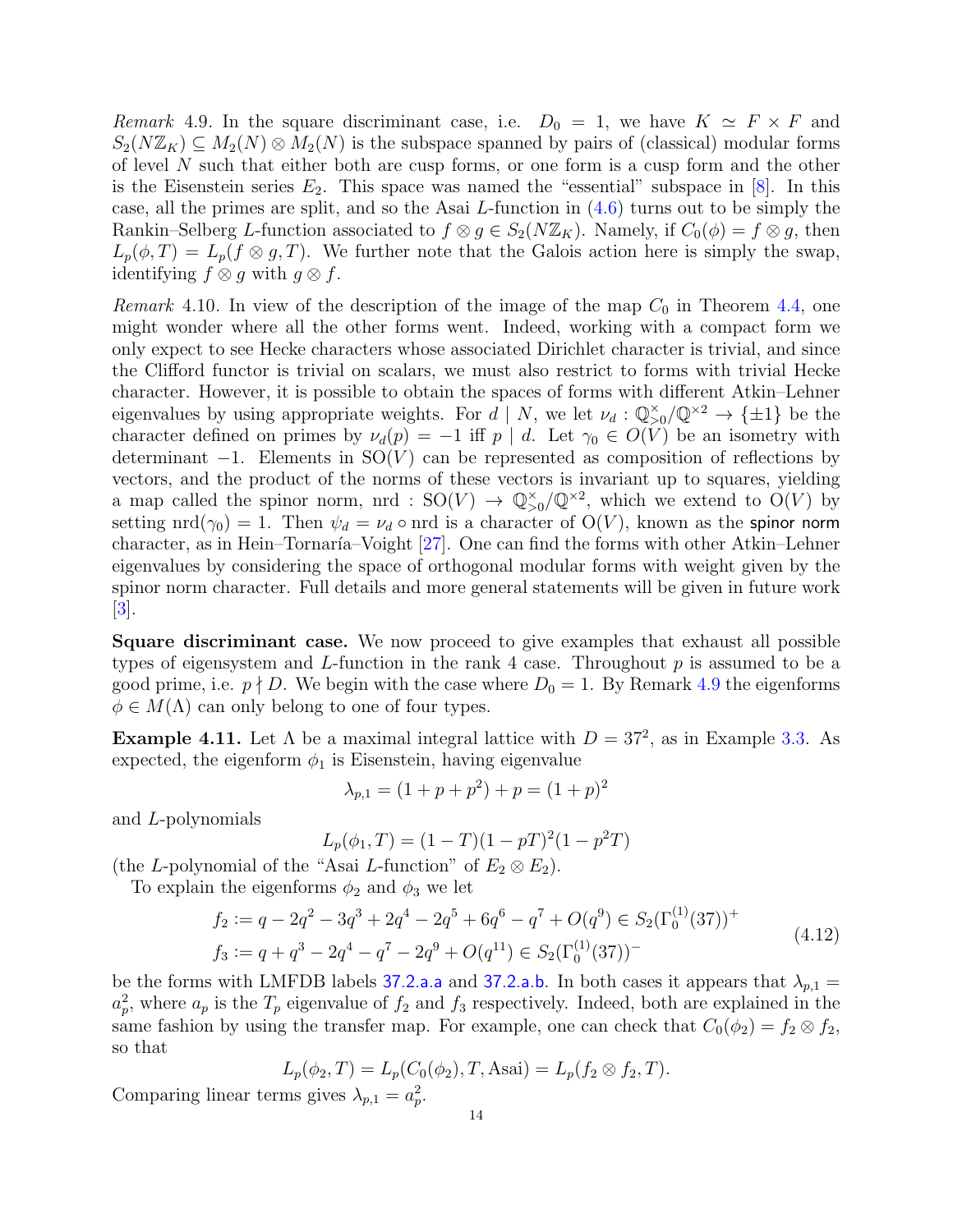It remains to explain the eigenform  $\phi_4$ . It appears that  $\lambda_{p,1} = (1+p)a_p$ , where  $a_p$  is the  $T_p$  eigenvalue of  $f_3$ . This is again explained by the transfer map, since one can check that  $C_0(\phi_4) = E_2 \otimes f_3$ , so that

$$
L_p(\phi_4, T) = L_p(C_0(\phi_4), T, \text{Asai}) = L_p(E_2 \otimes f_3, T).
$$

Comparing linear terms gives  $\lambda_{p,1} = (1+p)a_p$ .

Note that  $W_{37}f_2 = -f_2$  while  $W_{37}E_2 = E_2$  and  $W_{37}f_3 = f_3$ , and indeed we only obtain the pairs which are fixed by  $W_{37}$  coming from pairs having the same Atkin–Lehner sign (see Remark [4.10\)](#page-13-1).

**Example 4.13.** Let  $\Lambda$  be a maximal integral lattice with  $D = 67^2$  and Gram matrix

$$
\left(\begin{array}{cccc} 2 & 0 & 0 & 1 \\ 0 & 2 & 1 & 0 \\ 0 & 1 & 34 & 0 \\ 1 & 0 & 0 & 34 \end{array}\right).
$$

Then  $\#\text{Cls}(\Lambda) = 13$  and we compute the Hecke operator  $T_{2,1}$ .

Consider the eigenvector  $\phi$  satisfying  $T_{2,1}\phi = -\phi$ . The first few eigenvalues of  $\phi$  are:

$$
\lambda_{2,1} = \lambda_{3,1} = \lambda_{5,1} = \lambda_{7,1} = \lambda_{13} = -1, \quad \lambda_{11,1} = 1, \quad \lambda_{17,1} = 4, \quad \lambda_{19,1} = 29, \quad \dots
$$

It seems that  $\lambda_{p,1} = a_p b_p$ , where  $a_p$  and  $b_p$  are the eigenvalues of the eigenform with LMFDB label [67.2.a.c](https://www.lmfdb.org/ModularForm/GL2/Q/holomorphic/67/2/a/c/):

$$
f_1 := q - \alpha q^2 + (1 - \alpha)q^3(-1 + \alpha)q^4 + (1 + 2\alpha)q^5 + q^6 + \alpha q^7 + O(q^8) \in S_2(\Gamma_0^{(1)}(67)),
$$

and its Galois conjugate  $f_2$ , where  $\alpha := (1 + \sqrt{5})/2$ . This is explained by the transfer map, since  $C_0(\phi) = f_1 \otimes f_2$ , and so

$$
L_p(\phi, T) = L_p(C_0(\phi), T, \text{Asai}) = L_p(f_1 \otimes f_2, T).
$$

Comparing linear terms gives  $\lambda_{p,1} = a_p b_p$ .

Note here the necessity of the Galois action appearing in Theorem [4.4.](#page-12-0) We needed to identify  $f_1 \otimes f_2$  and  $f_2 \otimes f_1$  in order to uniquely determine  $C_0(\phi)$  (similarly with  $E_2 \otimes f_3$  with  $f_3 \otimes E_2$ ). This is clear from an L-functions perspective since  $L(f_1 \otimes f_2, s) = L(f_2 \otimes f_1, s)$ and  $L(E_2 \otimes f_3, s) = L(f_3 \otimes E_2, s)$ .

Non-square discriminant. We now consider the somewhat less well-studied nonsquare discriminant case. Here an eigenform  $\phi \in M(\Lambda)$  can be one of three types.

**Example 4.14.** Let  $\Lambda$  be a maximal integral lattice with  $D = 193$ , as in Example [3.6.](#page-9-1)

The eigenforms  $\phi_1, \phi_2, ..., \phi_9$  come in three Galois orbits. The eigenvector  $\phi_1$  is the Eisenstein eigenvector with eigenvalues

$$
\lambda_{p,1} = \frac{p^3 - 1}{p - 1} + \chi_{193}(p)p
$$

and L-polynomials

$$
L_p(\phi_1, T) = (1 - \chi_{193}(p)pT)(1 - T)(1 - pT)(1 - p^2T)
$$

(those of the "Asai L-function" of the Hilbert Eisenstein series  $E_2 \in M_2(\mathbb{Z}_K)$  over  $K =$  $\overline{\mathbb{Q}(\sqrt{193})}$ .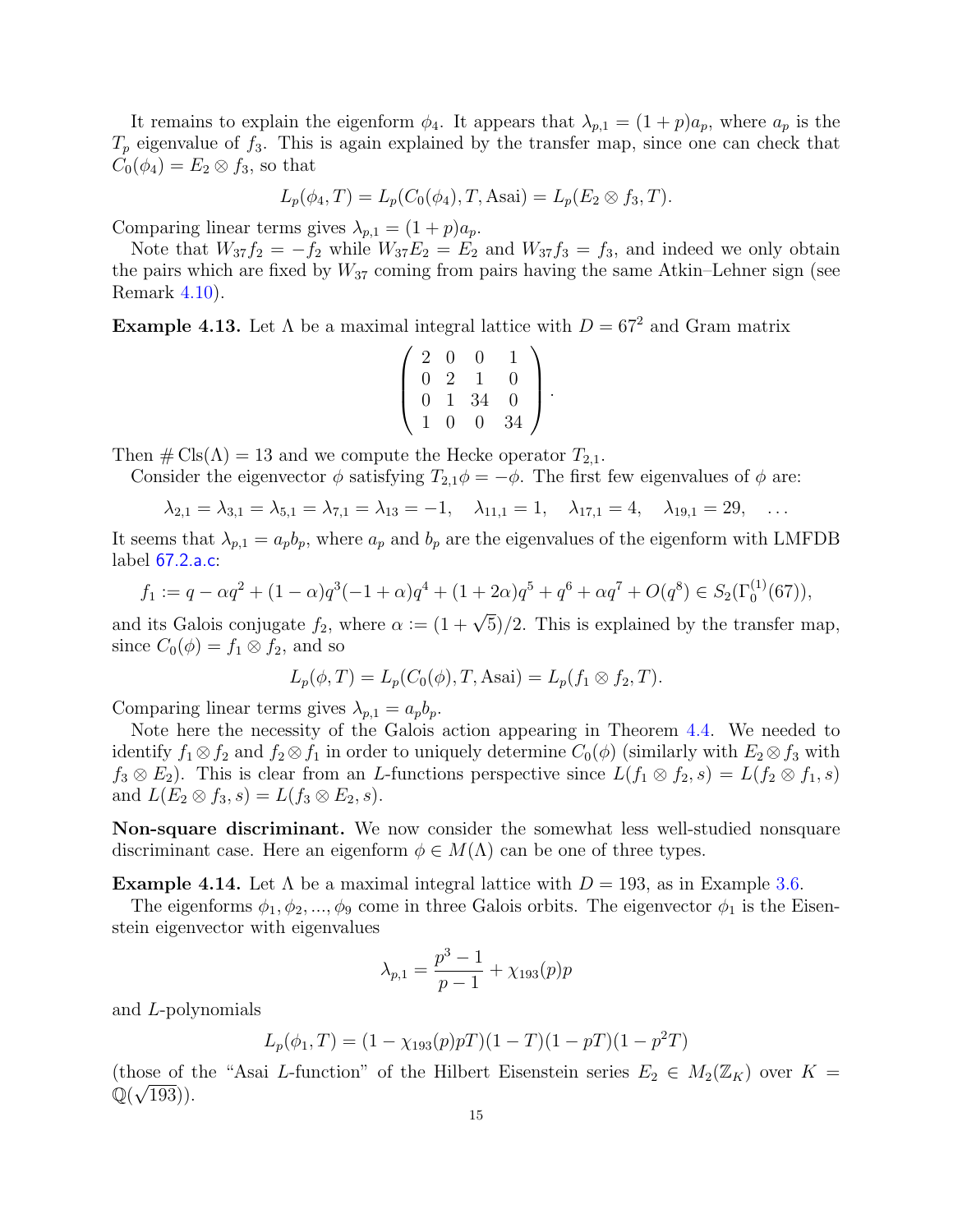The seven eigenvectors  $\phi_2, ..., \phi_8$  appear to have eigenvalues  $\lambda_{p,1} = a_{p,i}^2 + p(1 - \chi_{193}(p))$ with  $a_{p,i}$  running through the  $T_p$  eigenvalues of  $f \in S_2(\Gamma_0^{(1)}(193), \chi_{193})$  (a Galois orbit of size 14 with LMFDB label [193.2.b.a](https://www.lmfdb.org/ModularForm/GL2/Q/holomorphic/193/2/b/a/)). This is explained by the transfer map. Indeed, we find that  $C_0(\phi_2) = DN(f)$ , the Doi–Naganuma lift [\[13\]](#page-29-18), and so we have

$$
L_p(\phi_2, T)(1 - \chi_{193}(p)p) = L_p(DN(f), T, \text{Asai})(1 - \chi_{193}(p)p)
$$
  
=  $L_p(f \otimes \bar{f} \otimes \chi_{193}, T)(1 - p)$ . (4.15)

Comparing linear terms yields  $\lambda_{p,1} + \chi_{193}(p)p = a_{p,i}^2 + p$ . Note that the Galois action identifies pairs of forms in the orbit, shrinking its size from 14 to 7.

The eigenvector  $\phi_9$  is slightly more mysterious. The first few eigenvalues are

$$
\lambda_{2,1} = -4, \quad \lambda_{3,1} = -4, \quad \lambda_{5,1} = 1, \quad \dots
$$

These appear to be linked to a Hilbert eigenform  $f \in S_2(\mathbb{Z}_K)$ . Indeed, there is such an eigenform (LMFDB label [2.2.193.1-1.1-a](https://www.lmfdb.org/ModularForm/GL2/TotallyReal/2.2.193.1/holomorphic/2.2.193.1-1.1-a)) with Hecke eigenvalues √

$$
a_{\mathfrak{p}_2} = a_{\mathfrak{p}_3} = \frac{1 + \sqrt{17}}{2}, \quad a_{\bar{\mathfrak{p}}_2} = a_{\bar{\mathfrak{p}}_3} = \frac{1 - \sqrt{17}}{2}, \quad a_{\mathfrak{p}_5} = 1, \quad \dots
$$

It seems that:

$$
\lambda_p = \begin{cases} a_{\mathfrak{p}} a_{\bar{\mathfrak{p}}} & \text{if } p \mathcal{O}_K = \mathfrak{p} \bar{\mathfrak{p}} \text{ splits in } K \\ a_{\mathfrak{p}} & \text{if } p \mathcal{O}_K = \mathfrak{p} \text{ is inert in } K \end{cases}.
$$

This follows from the transfer map, since  $C_0(\phi_9) = f$  and the above is exactly the linear term of  $L_p(f,T, \text{Asai}).$ 

### 5. Theta series and a theorem of Rallis

<span id="page-15-0"></span>In the interest of finding explicit formulae for the eigenvalues  $\lambda_{p,k}$ , we will find it very useful to consider theta series, defined as follows.

First, given a lattice  $\Lambda$  of rank n defining the space  $M(\Lambda)$  of orthogonal modular forms, we define the **theta map** for  $g \in \mathbb{Z}_{\geq 1}$  by

$$
\theta^{(g)}: M(\Lambda) \to M_{\frac{n}{2}}(\Gamma_0^{(g)}(D), \chi_{D^*})
$$
  
\n
$$
[c_1, ..., c_h] \mapsto \sum_{i=1}^h \frac{c_i}{\# \mathcal{O}(\Lambda_i)} \theta^{(g)}(\Lambda_i),
$$
\n(5.1)

where

$$
\theta^{(g)}(\Lambda_i)(\tau) := \sum_{A \in \text{Mat }n, g(\mathbb{Z})} e^{\pi i \operatorname{tr}(A^{\mathsf{T}} Q_i A \tau)} \tag{5.2}
$$

is the Siegel theta series of  $\Lambda_i$  of genus g (with variable in the Siegel upper half plane  $\mathcal{H}_g = \{ \tau \in M_g(\mathbb{C}) \mid \tau^T = \tau, \text{Im}(\tau) > 0 \}.$  Here  $Q_i$  is the Gram matrix of  $\Lambda_i$  with respect to  $Q$  and  $\overline{I}$  denotes matrix transpose. By convention, we also define

$$
\theta^{(0)}(\Lambda_i) := 1 \tag{5.3}
$$

so that

$$
\theta^{(0)}([c_1,\ldots,c_h]) = \sum_{i=1}^h \frac{c_i}{\# \mathrm{O}(\Lambda_i)} = \langle [c_1,\ldots,c_h], [1,1,\ldots,1] \rangle \tag{5.4}
$$

with inner product as in  $(2.6)$ .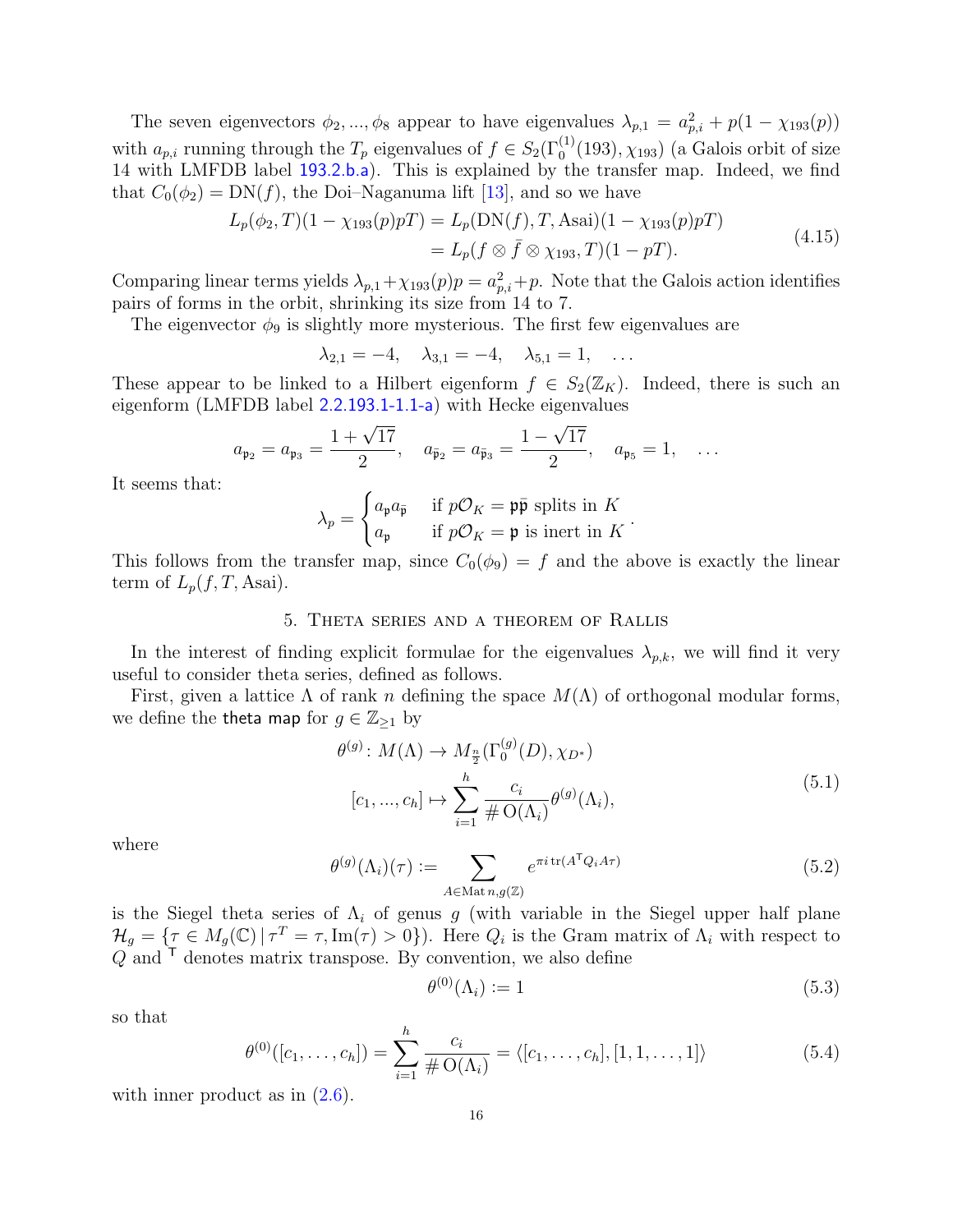A long-standing problem has been to determine relations (and non-relations) between Siegel theta series of lattices. For example the fact that  $\theta^{(1)}(E_8 \oplus E_8) = \theta^{(1)}(E_{16})$  shows that there exist isospectral tori that are non-isometric. The fact that  $\theta^{(4)}(E_8 \oplus E_8) - \theta^{(4)}(E_{16}) \neq 0$ is related to the famous Schottky problem (this function is non-vanishing precisely when  $\tau \in \mathcal{H}_4$  corresponds to a 4-dimensional abelian variety that is not the Jacobian of a genus 4 curve).

**Definition 5.5.** Let  $\phi \in M(\Lambda)$  be an eigenform. The depth  $d_{\phi}$  is the smallest integer such that  $\theta^{(d_{\phi})}(\phi) \neq 0$ .

In fact  $\theta^{(g)}(\phi) \neq 0$  for all  $g \geq d_{\phi}$ , since theta series are compatible under the Siegel operator

$$
\Phi_g \colon M_k(\Gamma_0^{(g)}(D), \chi_{D^*}) \to M_k(\Gamma_0^{(g-1)}(D), \chi_{D^*}),
$$

i.e.,  $\Phi_g(\theta^{(g)}(\Lambda)) = \theta^{(g-1)}(\Lambda)$  for any lattice  $\Lambda$  (see Böcherer [\[7\]](#page-29-19)).

For  $p \nmid D$ , results of Rallis relate the action of  $p^k$ -neighbour operators on eigenforms  $\phi \in M(\Lambda)$  with the action of Hecke operators at p acting on the Siegel modular form  $F = \theta^{(g)}(\phi)$  (if non-zero). This implies precise statements relating the Hecke eigenvalues of  $\phi$  and F. The following is a consequence of such results that will prove useful later.

<span id="page-16-0"></span>**Theorem 5.6.** Let  $\phi \in M(\Lambda)$  be an eigenform. Suppose that  $g \geq 0$  is such that  $F := \theta^{(g)}(\phi)$ has  $F \neq 0$ . Let  $m := n/2 - 1$ . Then the following statements hold.

- (a) F is an eigenform for the algebra of Hecke operators generated by  $T_p$  when  $\chi_{D^*}(p) = 1$ and  $T_{1,p^2}$  when  $\chi_{D^*}(p) = -1$ .
- (b) If  $2g < n$  and  $p \nmid D$  then

$$
L_p(\phi, T) = L_p(\chi_{D^*} \otimes F, p^m T, \text{ std}) \prod_{i=g-m}^{m-g} (1 - p^{m-i} T).
$$

(c) If  $2q \ge n$  and  $p \nmid D$  then

$$
L_p(\chi_{D^*} \otimes F, p^m T, \text{ std}) = L_p(\phi, T) \prod_{i=(m+1)-g}^{g-(m+1)} (1 - p^{m-i} T).
$$

Here the standard L-function of  $\chi \otimes F$  for eigenform  $F \in S_k(\Gamma_0^{(g)}(D), \chi)$  has L-polynomials

$$
L_p(\chi \otimes F, T, \text{ std}) = (1 - \chi(p)T) \prod_{i=1}^g (1 - \chi(p) \alpha_i T)(1 - \chi(p) \alpha_i^{-1} T),
$$

at  $p \nmid D$ , where  $\{\alpha_{0,p}, \alpha_{1,p}, ..., \alpha_{g,p}\}\$  are the (standard) Satake parameters of F at p, normalized so that  $\alpha_{0,p}^2 \alpha_{1,p} \ldots \alpha_{g,p} = 1$ . See Pitale [\[37,](#page-30-13) Chapter 3] for a more detailed discussion.

Proof. Parts (b) and (c) follow from work of Rallis [\[40,](#page-30-14) Remark 4.4]. Part (a) uses an additional Eichler commutation relation from the work of Freitag [\[25,](#page-30-15) Theorem 4.5] (see also Chenevier–Lannes  $[9, p. 178, (ii); (7.1.1)]$ . The translation in the unimodular case is given explicitly by Chenevier–Lannes [\[9,](#page-29-3) Corollary 7.1.3], but the argument applies more generally, by carefully following arrows [\[40,](#page-30-14) Theorem 6.1].  $\Box$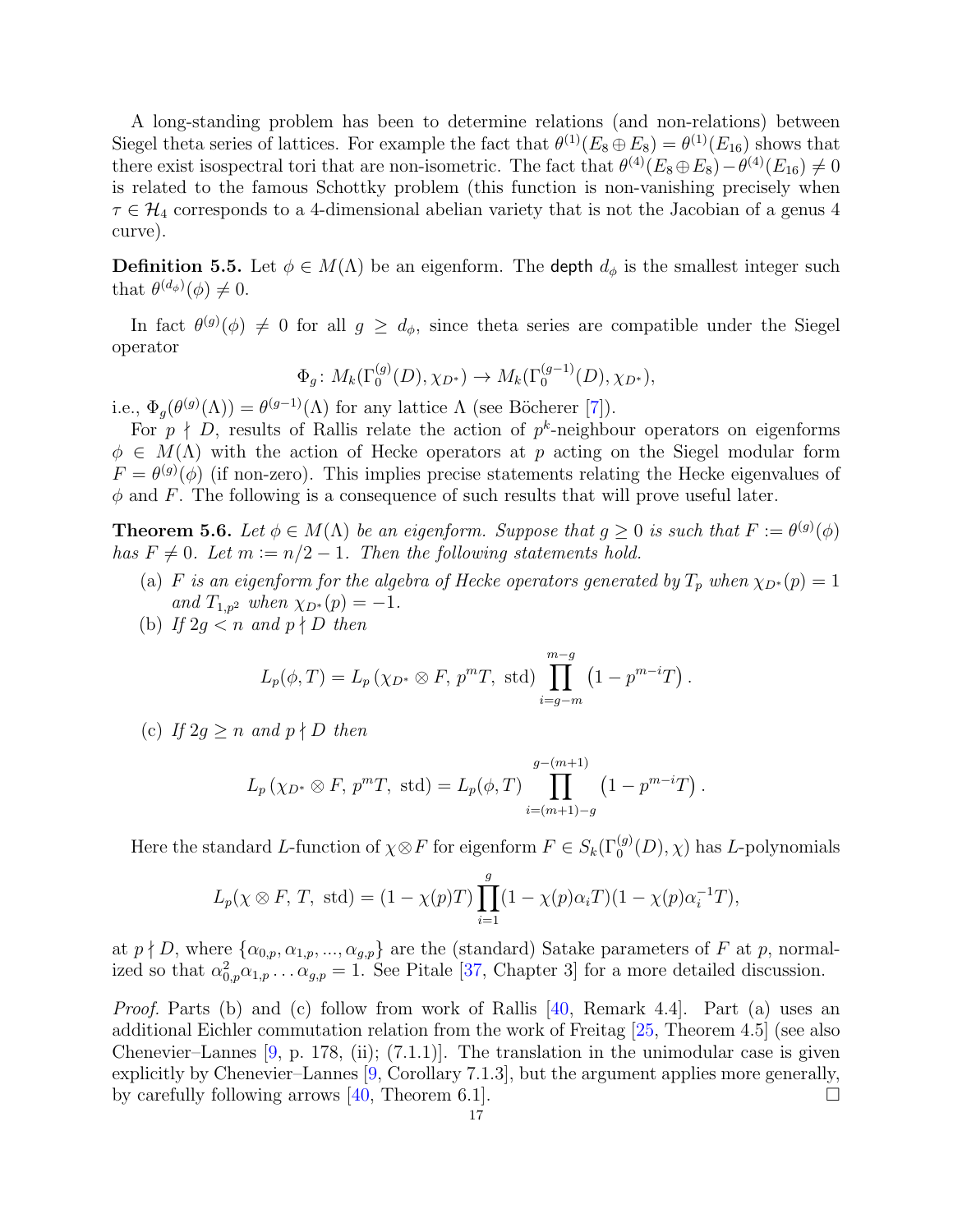Note that in the above theorem  $F$  may be a lift and so the standard L-function may decompose further into L-functions corresponding to eigenforms of lower genus. The rank 4 examples in the previous section already demonstrate this behaviour.

In fact, a consequence of general conjectures of Arthur (known in this case by work of Taïbi [\[44\]](#page-30-16)) is that the global L-function  $L(\phi, s)$  should always decompose into a product of automorphic L-functions for general linear groups. Knowing this decomposition is related to understanding how  $\phi$  is an endoscopic lift, and it lets us understand exactly how the  $\lambda_{n,k}$ can be rewritten in terms of eigenvalues of automorphic forms of lower rank groups.

<span id="page-17-1"></span>**Small depth.** Theorem [5.6](#page-16-0) tells us that the underlying structure of the eigenvalues  $\lambda_{p,k}$  of an eigenform  $\phi \in M(\Lambda)$  is intimately related to its depth  $d_{\phi}$ . We begin with small depths; in this case, general formulae can be proved.

<span id="page-17-0"></span>**Theorem 5.7.** Let  $\phi \in M(\Lambda)$  be an eigenform and let  $p \nmid D$  be prime. Then the following statements hold.

(a)  $d_{\phi} = 0$  if and only if  $\phi$  is the Eisenstein eigenform. In this case:

$$
L_p(\phi, T) = \left(1 - \chi_{D^*}(p)p^{\frac{n}{2}-1}T\right) \prod_{i=0}^{n-2} (1 - p^i T)
$$

and so

$$
\lambda_{p,1} = \left(\frac{p^{n-1} - 1}{p - 1}\right) + \chi_{D^*}(p)p^{\frac{n}{2} - 1}.
$$

(b) If  $d_{\phi} = 1$  and  $F = \theta^{(1)}(\phi) \in S_{\frac{n}{2}}(\Gamma_0^{(1)}(D), \chi_{D^*})$  then:

$$
L_p(\phi, T) = L_p(\chi_{D^*} \otimes \text{Sym}^2(F), T) \prod_{i=1}^{n-3} (1 - p^i T)
$$

and so

$$
\lambda_{p,1} = a_p^2 - \chi_{D^*}(p)p^{\frac{n}{2}-1} + p\left(\frac{p^{n-3}-1}{p-1}\right),
$$

where  $a_p$  is the  $T_p$  eigenvalue of F.

*Proof.* If  $\phi = [1, 1, ..., 1]$  is the Eisenstein eigenform then  $d_{\phi} = 0$  since

$$
\theta^{(0)}(\phi) = \text{mass}(\Lambda) = \sum_{i=1}^{h} \frac{1}{\# O(\Lambda_i)} > 0.
$$

Conversely, if  $\phi$  is not Eisenstein then  $d_{\phi} > 0$  since  $\theta^{(0)}(\phi) = 0$  (by definition of the cuspidal subspace). The Euler factors for the Eisenstein eigenform immediately follow from Theorem [5.6,](#page-16-0) and the corresponding formula for  $\lambda_{p,1}$  follows by comparing linear terms. This formula is expected since the right-hand side is the total number of  $p$ -neighbours of  $\Lambda$ .

We next consider depth  $d_{\phi} = 1$ . To prove the formula for the Euler factor we again use Theorem [5.6.](#page-16-0) Letting  $\{\beta_p, \chi_{D^*}(p)\beta_p^{-1}\}\$  be the (spinor) Satake parameters of F at p, we find that the (standard) Satake parameters of F at p are  $\{\chi_{D^*}(p)\beta_p^2, 1, \chi_{D^*}(p)\beta_p^{-2}\}.$  These are readily recognised as those of the symmetric square lift  $\text{Sym}^2(F)$  of F to  $\text{GL}_3$ . Hence in this case  $L_p(\chi_{D^*} \otimes F, p^{\frac{n}{2}-1}T, \text{std}) = L_p(\chi_{D^*} \otimes \text{Sym}^2(F), T)$ , proving the claim.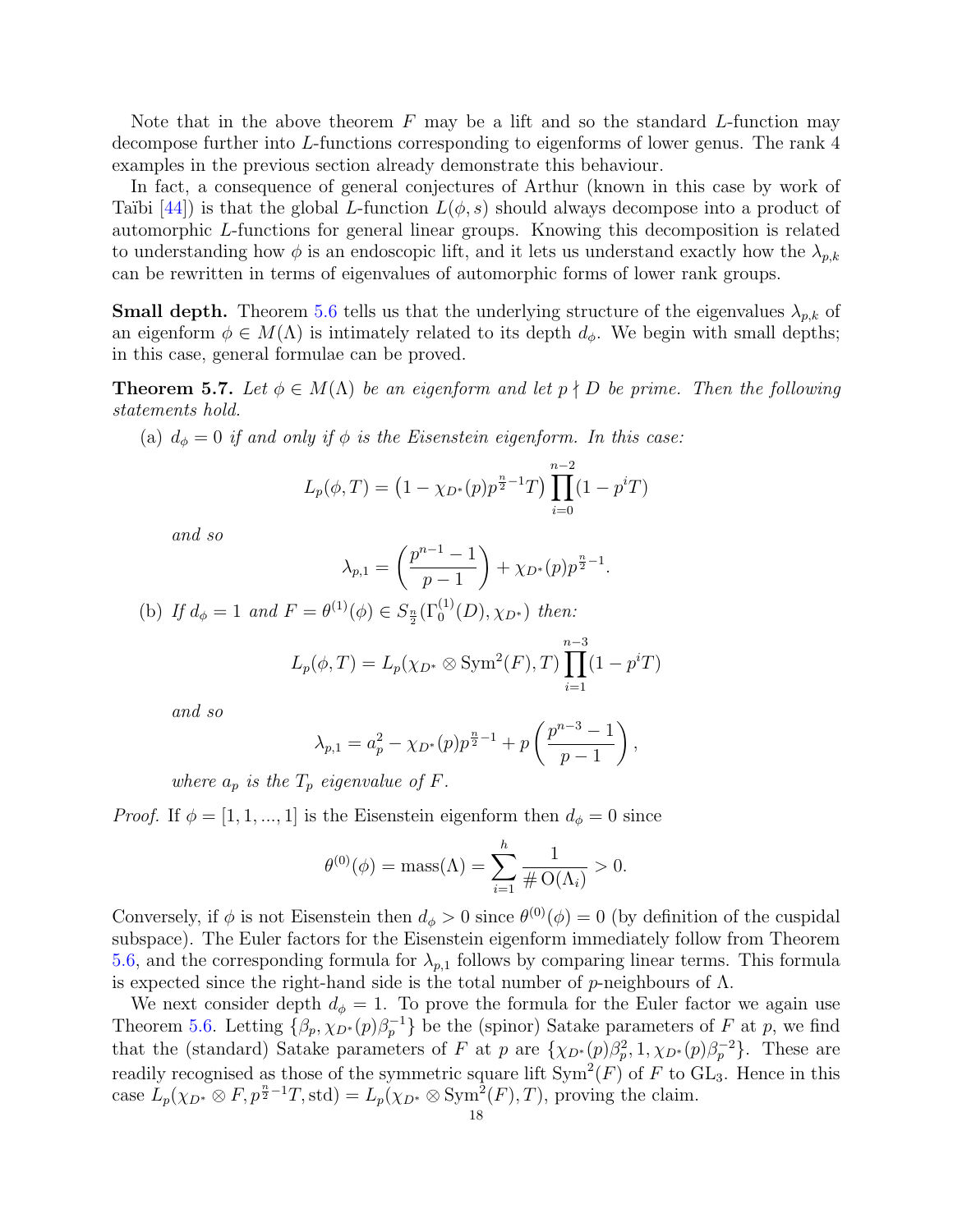Once again, comparing linear terms gives

$$
\lambda_{p,1} = p^{\frac{n}{2}-1}(\beta_p^2 + \chi_{D^*}(p) + \beta_p^{-2}) + p\left(\frac{p^{n-3}-1}{p-1}\right)
$$
  
\n
$$
= p^{\frac{n}{2}-1}((\beta_p + \chi_{D^*}(p)\beta_p^{-1})^2 - \chi_{D^*}(p)) + p\left(\frac{p^{n-3}-1}{p-1}\right)
$$
  
\n
$$
= a_p^2 - \chi_{D^*}(p)p^{\frac{n}{2}-1} + p\left(\frac{p^{n-3}-1}{p-1}\right)
$$
  
\nas desired.

Given the above, it makes sense to focus on finding higher rank lattices that give eigenvectors of higher depth, i.e.,  $d_{\phi} \geq 2$ . Some of these will still only relate to genus 1 data (the standard L-function of  $F$  might break up into L-functions of classical modular forms and Dirichlet L-functions, e.g. if  $F$  is an Ikeda lift). However, when the lattice has rank greater than 4, some will relate to genuine Siegel cusp forms of higher genus, and so are much more mysterious.

#### 6. Higher rank

<span id="page-18-0"></span>Our investigations of orthogonal modular forms also have applications to lattices of rank greater than 4. One such application is to find formulas analogous to those of Chenevier– Lannes  $[9,$  Théorème A], expressing the number of ways that the two even unimodular lattices of rank 16 are p-neighbours of each other in terms of the coefficients of  $\tau(p)$  and powers of p. There is no genus of even unimodular lattices of order greater than 1 in rank less than 16, so we considered lattices of small discriminant. It is also interesting to study the set of possible types of automorphic forms and their L-functions that arise in a given weight and to try to realize them all on specific genera. In some cases this gives a method for computing Hecke eigenvalues of Siegel modular forms, though not a systematic one since we cannot necessarily produce a genus of lattices corresponding to a given form.

Rank 6. We begin our study of lattices of rank 6 with a typical small example. Once again, p is assumed to be a good prime, i.e.,  $p \nmid D$ .

**Example 6.1.** Consider the genus of integral lattices of discriminant  $D = 39$  as in Example [3.7.](#page-9-0) The two eigenforms are explained by Theorem [5.7.](#page-17-0) The Eisenstein eigenform  $\phi_1 = [1, 1]$ satisfies  $d_{\phi_1} = 0$  and has L-polynomials

$$
L_p(\phi_1, T) = (1 - \chi_{-39}(p)p^2T)(1 - T)(1 - pT)(1 - p^2T)(1 - p^3T)(1 - p^4T)
$$

and so

$$
\lambda_{p,1} = \left(\frac{p^5 - 1}{p - 1}\right) + \chi_{-39}(p)p^2.
$$

The other eigenform  $\phi_2 = [6, -5]$  satisfies  $d_{\phi_2} = 1$  and has L-polynomials

$$
L_p(\phi_2, T) = L_p(\chi_{-39} \otimes \text{Sym}^2(f), T)(1 - pT)(1 - p^2T)(1 - p^3T)
$$

and so

$$
\lambda_{p,1} = a_p^2 - \chi_{-39}(p)p^2 + p\left(\frac{p^3 - 1}{p - 1}\right)
$$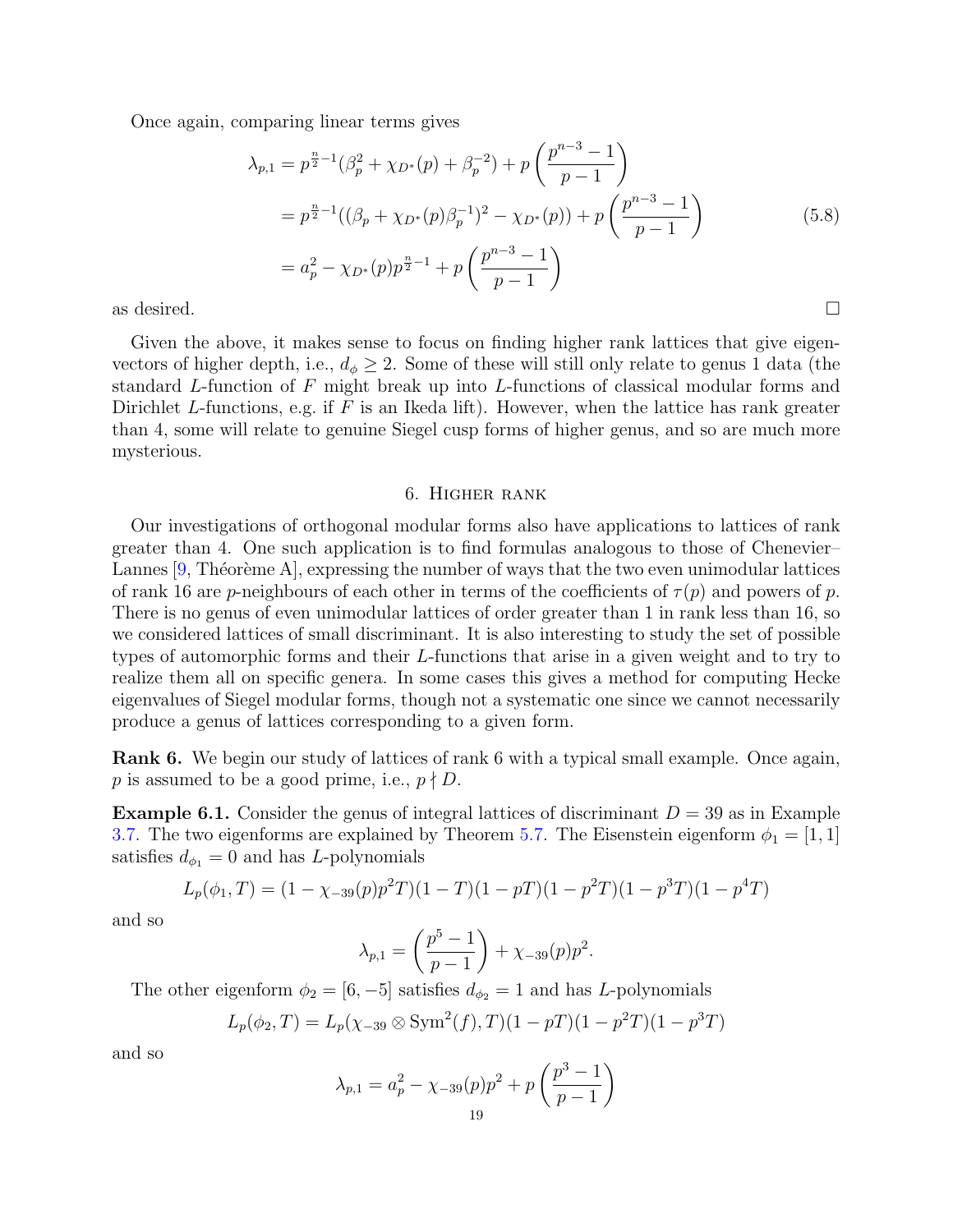(where  $a_p$  are the  $T_p$  eigenvalues of the newform  $f \in S_3(\Gamma_0^{(1)}(39), \chi_{-39})$  with LMFDB label [39.3.d.c](https://www.lmfdb.org/ModularForm/GL2/Q/holomorphic/39/3/d/c/)).

Here, the map  $\theta^{(1)}$  is injective and so only classical modular forms contribute to the eigenvalues.

<span id="page-19-0"></span>**Example 6.2.** Consider the genus of integral lattices of discriminant  $D = 75$  that contains the lattice  $A_4 \oplus \Lambda_{15}$ , where  $\Lambda_{15}$  is a lattice of rank 2 spanned by vectors  $x, y$  of norm 4 with  $(x, y) = 1$ , as in Example [3.8.](#page-9-2) Two eigenforms are explained by Theorem 5.[7.](#page-17-0) The Eisenstein eigenform  $\phi_1 = [1, 1, 1]$  is as in the above example (but with character  $\chi_{-75}$ ). The cusp form  $\phi_1 = [12, 5, -9]$  has depth  $d_{\phi_2} = 1$  and so is also as in the above example (but with character  $\chi$ -75 and modular form f with LMFDB label [75.3.c.e](https://www.lmfdb.org/ModularForm/GL2/Q/holomorphic/75/3/c/e/)).

The eigenform  $\phi_3 = [16, -10, 3]$  has depth  $d_{\phi} = 2$  and generates the kernel of  $\theta^{(1)}$ . Computation suggests that

$$
\lambda_{p,1} = (p+1)b_p + (1 + \chi_{-3}(p))p^2,
$$

where the  $b_p$  are the  $T_p$  eigenvalues of the modular form  $f \in S_4(\Gamma_0(5))$  with LMFDB label [5.4.a.a](https://www.lmfdb.org/ModularForm/GL2/Q/holomorphic/5/4/a/a/). This may be proved using Theorem [5.6.](#page-16-0) We know that

$$
L_p(\phi_3, T) = L_p(\chi_{-3} \otimes F, p^2T, \text{std})(1 - p^2T),
$$

where  $F = \theta^{(2)}(\phi_3) \in S_3(\Gamma_0^{(2)}(75), \chi_{-3})$ . There is no obvious theoretical reason for F to be a lift. However, our algorithm readily computes that

$$
L_2(\phi_3, T) = (1 - 4T)(1 + 4T)(1 + 4T + 8T^2)(1 + 8T + 32T^2),
$$

immediately suggesting that  $F$  is a lift. We computed more  $L$ -polynomials and found that they factor in the same way. In fact, it can be shown that F is the Ikeda lift of f to  $Sp_4$ (i.e., the Saito–Kurokawa lift of  $f$ ), so that

$$
L_p(\phi_3, T) = (1 - p^2 T)(1 - \chi_{-3}(p)p^2 T)L_p(\chi_{-3} \otimes f, T)L_p(\chi_{-3} \otimes f, pT).
$$

The formula for  $\lambda_{p,1}$  follows by comparing linear terms.

This example shows that higher depth eigenforms can still have eigenvalues explained by classical modular forms (e.g.  $\theta^{(d_{\phi})}(\phi)$  could be an Ikeda lift, so that  $L(\phi, s)$  is a product of  $GL<sub>2</sub>$  and Dirichlet L-functions).

Example 6.3. There appear to be other eigensystems that are explainable by classical modular forms, but not corresponding to Ikeda lifts. For example, consider the genus of integral lattices with discriminant  $D = 84$  that contains  $\Lambda = A_1^2 \oplus A_2 \oplus L_7$ , where  $L_7$ is the lattice of rank 2 and discriminant 7, as in Example [3.9.](#page-10-6) There is an eigenform  $\phi = [2, -8, -2, 0, 5]$  of depth  $d_{\phi} = 2$ .

Conjecture 6.4. The eigenvalues of  $\phi$  are:

$$
\lambda_{p,1} = pd_p + c_p + (1 + \chi_{-3}(p))p^2,
$$

where  $c_p, d_p$  are the  $T_p$  eigenvalues of modular forms  $f_1$  and  $f_2$  with LMFDB labels [4.5.b.a](https://www.lmfdb.org/ModularForm/GL2/Q/holomorphic/4/5/b/a/) and [7.3.b.a](https://www.lmfdb.org/ModularForm/GL2/Q/holomorphic/7/3/b/a/) respectively.

Alternatively, the eigenvalues are

$$
\lambda_{p,1} = p e_p^2 + c_p + (\chi_{-3}(p) - \chi_{-7}(p)) p^2,
$$

where  $e_p$  are the coefficients of the modular form  $f_3$  with LMFDB label [49.2.a.a](https://www.lmfdb.org/ModularForm/GL2/Q/holomorphic/49/2/a/a/).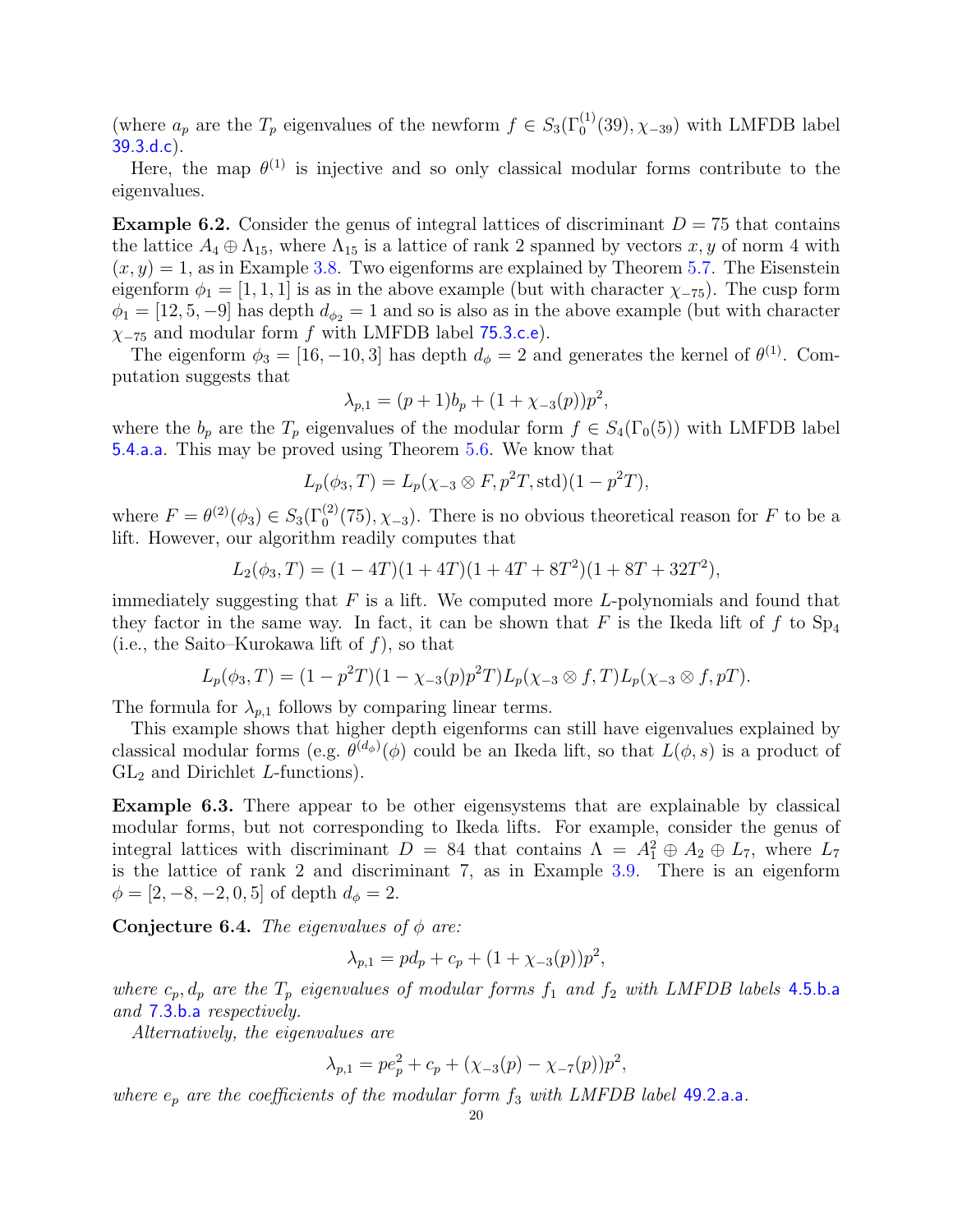We have checked the above formulae for sufficiently many primes to be convinced that they are correct (all  $p < 40$ ). However, we were unable to give a complete proof. The nature of the second formula suggests that  $F = \theta^{(2)}(\phi)$  is a Miyawaki-style lift of  $f_1$  and  $f_3$  (this would explain the appearance of both a classical eigenform and a symmetric square). We were unable to verify this directly.

In general, higher depth eigenforms are likely to have eigenvalues that are not completely explained by classical modular forms. The L-function cannot be expected to always factor into degree 1 or 2 pieces. Eventually we must see a contribution from higher genus Siegel modular forms.

Example 6.5. Let us consider the genus of lattices of rank 6 and discriminant 131, as in Example [3.10.](#page-10-7) One such lattice is obtained by adjoining a vector of norm 34 to  $D_5$  that pairs to 1 with one of the two roots corresponding to a leaf of the Dynkin diagram that is adjacent to the vertex of degree 3 and to 0 with the other generators. The kernel of the  $\theta^{(1)}$  map has dimension 1. In just a few seconds we use our algorithm to compute the L-polynomials for the corresponding eigenform  $\phi$  at small primes  $p = 3, 5, 7$  and find irreducible factors of degree 4; for example

$$
L_3(\phi, T) = (1 - 9T)^2 (1 + 14T + 138T^2 + 1134T^3 + 6561T^4).
$$

This shows that  $F = \theta^{(2)}(\phi) \in S_3(\Gamma_0^{(2)}(131), \chi_{-131})$  is a non-lift. This is hard to check directly, since there are currently no general algorithms that allow us to compute  $F$ . One linear factor is explained by the zeta factor in Theorem [5.6,](#page-16-0) whereas the other degree 5 piece corresponds to  $L_p(\chi_{-131} \otimes F, p^2T, \text{std})$ . We conclude that

$$
L_p(\phi, T) = L_p(\chi_{-131} \otimes F, p^2T, \text{std})(1 - p^2T),
$$

and that F contributes genuine genus 2 data to the eigenvalues  $\lambda_{p,k}$  of  $\phi$  (i.e., via the standard lift to a  $GL_5$  automorphic form). In particular, a comparison of linear terms gives:

$$
\lambda_{p,1} = b_{1,p^2} + p + p^2,
$$

for  $p \neq 131$ , where  $b_{1,p^2}$  is the  $T_{1,p^2}$  eigenvalue of F.

Let us now consider  $\theta^{(2)}$ ; for simplicity we restrict to prime discriminant. It is not easy to be certain that an eigenvector is in the kernel of  $\theta^{(2)}$ , since there is no Sturm bound  $b_p$  to tell us when we can conclude that a linear combination is 0 from the first  $b_p$  terms being all 0. However, it seems reasonable to expect that if the kernel on the coefficients of the lattices of rank 2 of smallest discriminant is stable and nontrivial over a substantial range, then this is genuinely the kernel of  $\theta^{(2)}$ . Under this assumption, we found that  $\theta^{(2)}$  appeared not to be injective for the genus of lattices of discriminant 599, and for 19 of the 30 primes congruent to 3 mod 4 between 600 and 1000. (It is also not injective for a number of composite values, the smallest being 471, but we made no systematic attempt to list these.)

Remark 6.6. We might expect that  $\theta^{(2)}$  would almost always be injective for  $n = 6$  and for only finitely many genera in larger even rank. Indeed, the mass of a lattice of rank  $n$  and discriminant p grows like  $p^{(n-1)/2}$  (this follows easily from the mass formula of [\[12\]](#page-29-20)), and thus the number of lattices in the genus is of this order. On the other hand, the codomain of  $\theta^{(2)}$ is a space of modular forms for a group of index roughly  $p^3$  (for more detail see [\[17,](#page-29-21) Corollary II.6.10]), and so its dimension is proportional to  $p^3$ . Thus the case of rank 6 is interesting, since  $\theta^{(2)}$  fails to be injective for many p even though there is no obvious reason for this.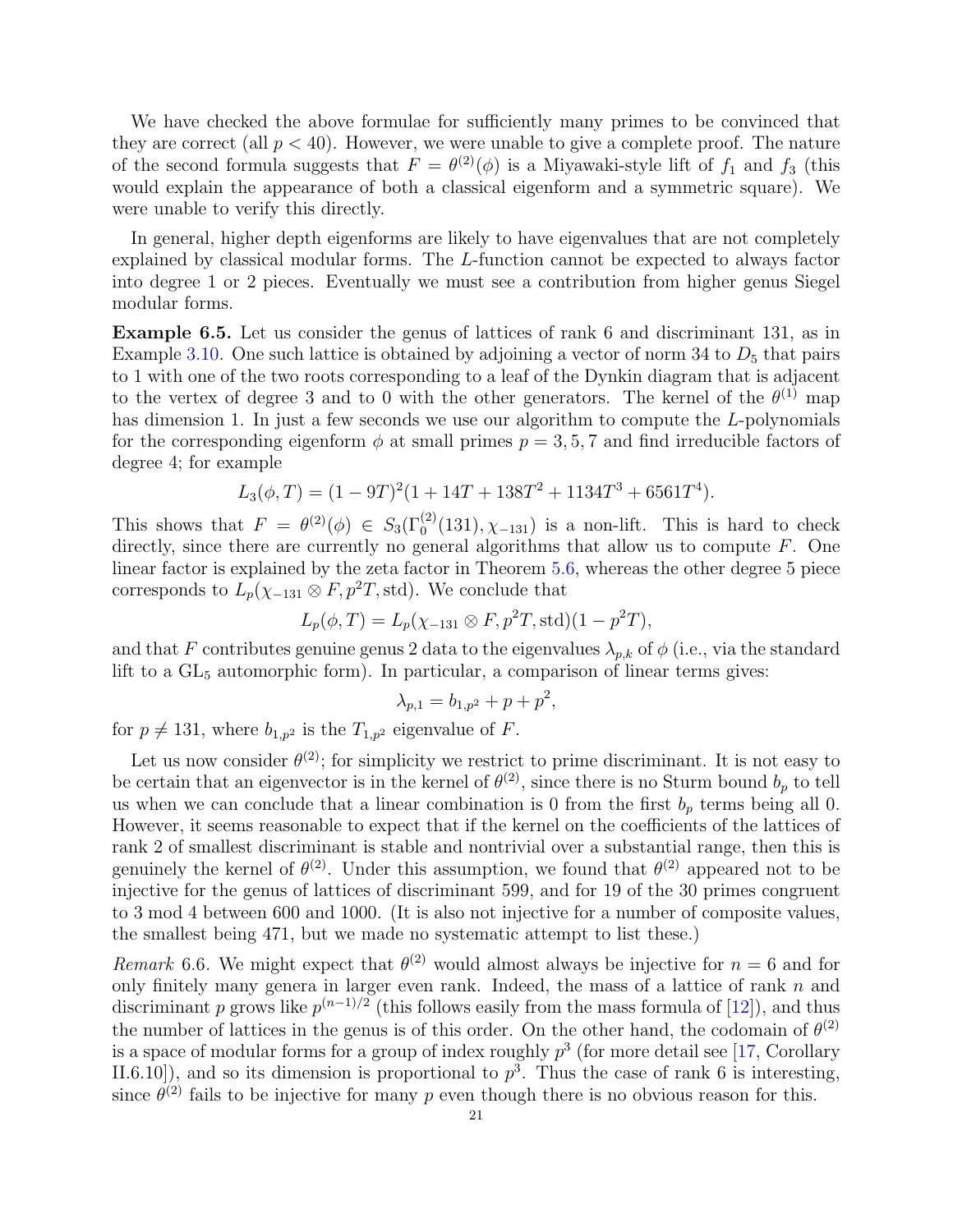Some investigation of these lattice genera led us to Conjecture [1.3,](#page-2-1) which we restate here for convenience.

**Conjecture 6.7.** Let  $G_p$  be the genus of lattices of rank 6 and discriminant p and let  $k_p$  be the number of isomorphism classes in  $G_p$  of lattices with no automorphism of determinant  $-1$ . Then the kernel of  $\theta^{(2)}$  on  $G_p$  has dimension  $k_p$ .

In particular, such a lattice has no vectors of norm 2, since reflection in such a vector has determinant  $-1$ . This explains why no such lattices exist for small p.

**Example 6.8.** We consider the root lattice  $A_6$ , of rank 6 and discriminant 7, as in Exam-ple [3.14.](#page-11-1) In trivial weight it only admits an Eisenstein series, but in weight  $(4, 0, 0)$  we find a cusp form  $\phi$ . We find that for the first few primes

$$
L_p(\phi, T) = L_p(\chi_{-7} \otimes \text{Sym}^2(f), T)(1 - p^5T)(1 - p^6T)(1 - p^7T)
$$

where  $f \in S_7(\Gamma_0^{(1)}(7), \chi_{-7})$  with LMFDB label [7.7.b.b](https://www.lmfdb.org/ModularForm/GL2/Q/holomorphic/7/7/b/b/).

Example 6.9. We consider the lattice from Example [3.7,](#page-9-0) now with forms of nontrivial weight  $(2, 0, 0)$ . The space is of dimension 4, and it consists of two Galois orbits of eigenforms, of sizes 3 and 1. Denote an eigenform from each orbit by  $\phi_1$ ,  $\phi_2$ , respectively.

It appears that

$$
L_p(\phi_1, T) = L_p(\chi_{-39} \otimes \text{Sym}^2(f), T)(1 - p^3T)(1 - p^4T)(1 - p^5T)
$$

for all  $p \neq 3, 13$ , where  $f \in S_5(\Gamma_0^{(1)}(39), \chi_{-39})$  with LMFDB label [39.5.d.d](https://www.lmfdb.org/ModularForm/GL2/Q/holomorphic/39/5/d/d/); this would follow from an extension of the theta map to higher weight and the corresponding extension of Theorem [5.6.](#page-16-0)

We also find for  $p = 2, 5, 7, 11$  that

$$
L_p(\phi_2, T) = (1 + a_p T + p^8 T^2)(1 - \chi_{-39}(p)p^4 T)(1 + p^4 T)(1 - p^4 T)^2
$$

with  $a_2 = 2 \cdot 13$ ,  $a_5 = 47 \cdot 13$ ,  $a_7 = 49 \cdot 13$ ,  $a_{11} = -682 \cdot 13$ .

**Rank 8.** As in the case of rank 6, for small discriminants, the map  $\theta^{(1)}$  is injective and we can easily express the eigenvalues of the Kneser matrices in terms of ordinary modular forms.

<span id="page-21-0"></span>**Example 6.10.** Consider the genus of lattices of discriminant  $D = 21$  containing  $\Lambda =$  $A_6 \oplus A_2$ , as in Example [3.11.](#page-10-8) In this case  $\# \text{Cls}(\Lambda) = 3$ . Aside from the Eisenstein eigenform  $\phi_1 = [1, 1, 1]$  with

$$
L_p(\phi_1, T) = (1 - \chi_{21}(p)p^3T)(1 - T)(1 - pT)(1 - p^2T)(1 - p^3T)(1 - p^4T)(1 - p^5T)(1 - p^6T)
$$
  
and

$$
\lambda_{p,1} = \left(\frac{p^7 - 1}{p - 1}\right) + \chi_{21}(p)p^3,
$$

we have eigenforms  $\phi_2 = [7, -15, 84]$  and  $\phi_3 = [3, -4, -32]$ , of depth  $d_{\phi_2} = d_{\phi_3} = 1$  with

$$
L_p(\phi_i, T) = L_p(\chi_{21} \otimes \text{Sym}^2(f_i), T)(1 - pT)(1 - p^2T)(1 - p^3T)(1 - p^4T)(1 - p^5T)
$$

and

$$
\lambda_{p,1} = a_p^2 - \chi_{21}(p)p^3 + p\left(\frac{p^5 - 1}{p - 1}\right),\,
$$
  
22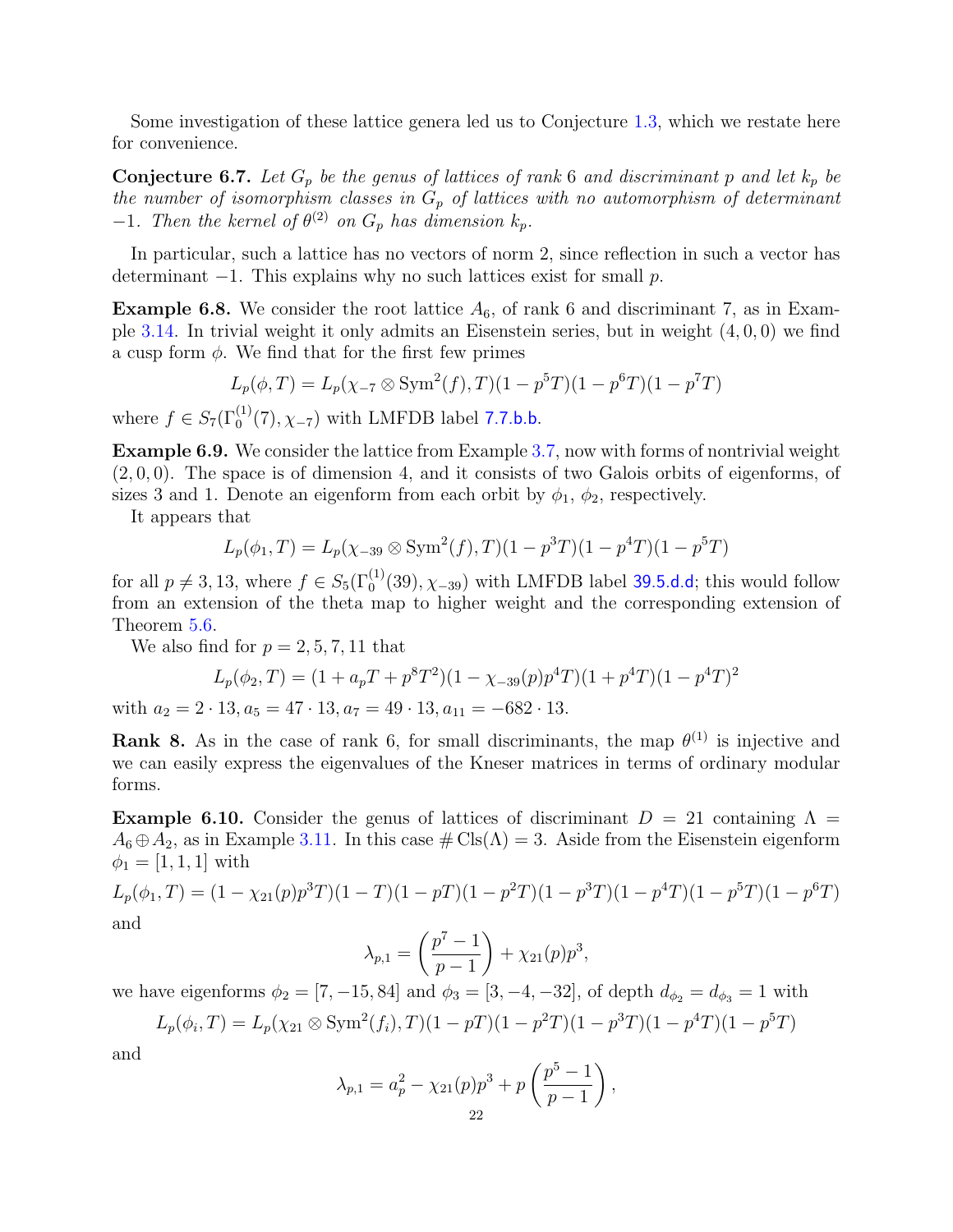where the  $a_p$  are the  $T_p$  eigenvalues of newforms  $f_1, f_2 \in S_4(\Gamma_0^{(1)}(21), \chi_{21})$  with LMFDB labels [21.4.c.a](https://www.lmfdb.org/ModularForm/GL2/Q/holomorphic/21/4/c/a/) and [21.4.c.b](https://www.lmfdb.org/ModularForm/GL2/Q/holomorphic/21/4/c/b/).

To illustrate our initial goal for this project, we give explicit expressions for the  $p$ -neighbour adjacency matrices. Let  $\Lambda_1 = \Lambda$ , and let  $\Lambda_2, \Lambda_3$  be the other lattices in the genus, such that the root sublattices of  $\Lambda_2$  and  $\Lambda_3$  are  $E_6$  and  $E_7$  respectively. Given the eigenvectors and eigenvalues as above, this amounts to a simple change of basis. The  $p$ -neighbour adjacency matrix is  $1/1309$  times

$$
\begin{pmatrix} 816 & 816 & 816 \ 476 & 476 & 476 \ 17 & 17 & 17 \end{pmatrix} \lambda_{p,1}^{(1)} + \begin{pmatrix} 196 & -420 & 2352 \ -245 & 525 & -2940 \ 49 & -105 & 588 \end{pmatrix} \lambda_{p,1}^{(2)} + \begin{pmatrix} 297 & -396 & -3168 \ -231 & 308 & 2464 \ -66 & 88 & 704 \end{pmatrix} \lambda_{p,1}^{(3)}
$$

where the  $\lambda_{n,1}^{(i)}$  $p_{p,1}^{(i)}$  are the  $T_p$  eigenvalues for the respective  $\phi_i$  given above. One could do the same for the  $p^k$ -neighbour matrices using the eigenvalues  $\lambda_{p,k}^{(i)}$ . Clearly the description in terms of the eigenvectors and eigenvalues is more perspicuous.

For slightly larger discriminants we again expect to see a nontrivial kernel of  $\theta^{(1)}$ . At first all such eigensystems are explained by classical modular forms (since once again  $\theta^{(d_{\phi})}(\phi)$  is a lift from  $GL_2$ ). For example, the smallest such discriminant is  $D = 36$ , the genus in question containing the lattice  $A_2^2 \oplus D_4$ . For the eigenvector  $\phi$  of depth  $d_{\phi} = 2$ :

$$
\lambda_{p,1} = (p+1)a_p + p^2(p+1)^2,
$$

where the  $a_p$  are the coefficients of the newform  $f \in S_6(\Gamma_0^{(1)}(3))$  with LMFDB label [3.6.a.a](https://www.lmfdb.org/ModularForm/GL2/Q/holomorphic/3/6/a/a/). As previously explained, this is expected since  $\theta^{(2)}(\phi)$  is the Ikeda lift of f to Sp<sub>4</sub> (i.e., Saito–Kurokawa lift).

Eventually, we expect to see genuine contributions from non-lift Siegel modular forms. In studying such examples it is important to be able to compute L-polynomials, so our general code is essential, as the following example indicates.

**Example 6.11.** As in Example [3.12,](#page-10-9) we consider the genus of lattices of discriminant  $D =$ 53. Here  $\#\text{Cls}(\Lambda) = 8$ . The Eisenstein eigenform  $\phi_1 = [1, 1, 1, 1, 1, 1, 1, 1]$  is as in the above example (but with character  $\chi_{53}$ ). The depth 1 eigenforms all lie in a (messy) Galois orbit with coefficients in the sextic field defined by

$$
x^{6} - 2x^{5} - 290x^{4} - 388x^{3} + 14473x^{2} + 11014x - 81256.
$$

We let  $\phi_2$  be one representative of this orbit. Then the L-polynomials and eigenvalues of  $\phi_2$  are also as in the above example (but with character  $\chi_{53}$  and modular form  $f \in$  $S_4(\Gamma_0^{(1)}(53), \chi_{53})$  with LMFDB label [53.4.b.a](https://www.lmfdb.org/ModularForm/GL2/Q/holomorphic/53/4/b/a/)).

The eigenform  $\phi_3 = [6, 0, -96, -21, -42, -16, 0, 216]$  has depth  $d_{\phi_3} = 2$ . However, in contrast with Example [6.2,](#page-19-0) the eigenform  $F = \theta^{(2)}(\phi_3) \in S_4(\Gamma_0^{(2)}(53), \chi_{53})$  is not a lift. This is non-trivial to verify, since there are currently no general algorithms that would allow us to compute F directly. However, we were able to check this by using our algorithm and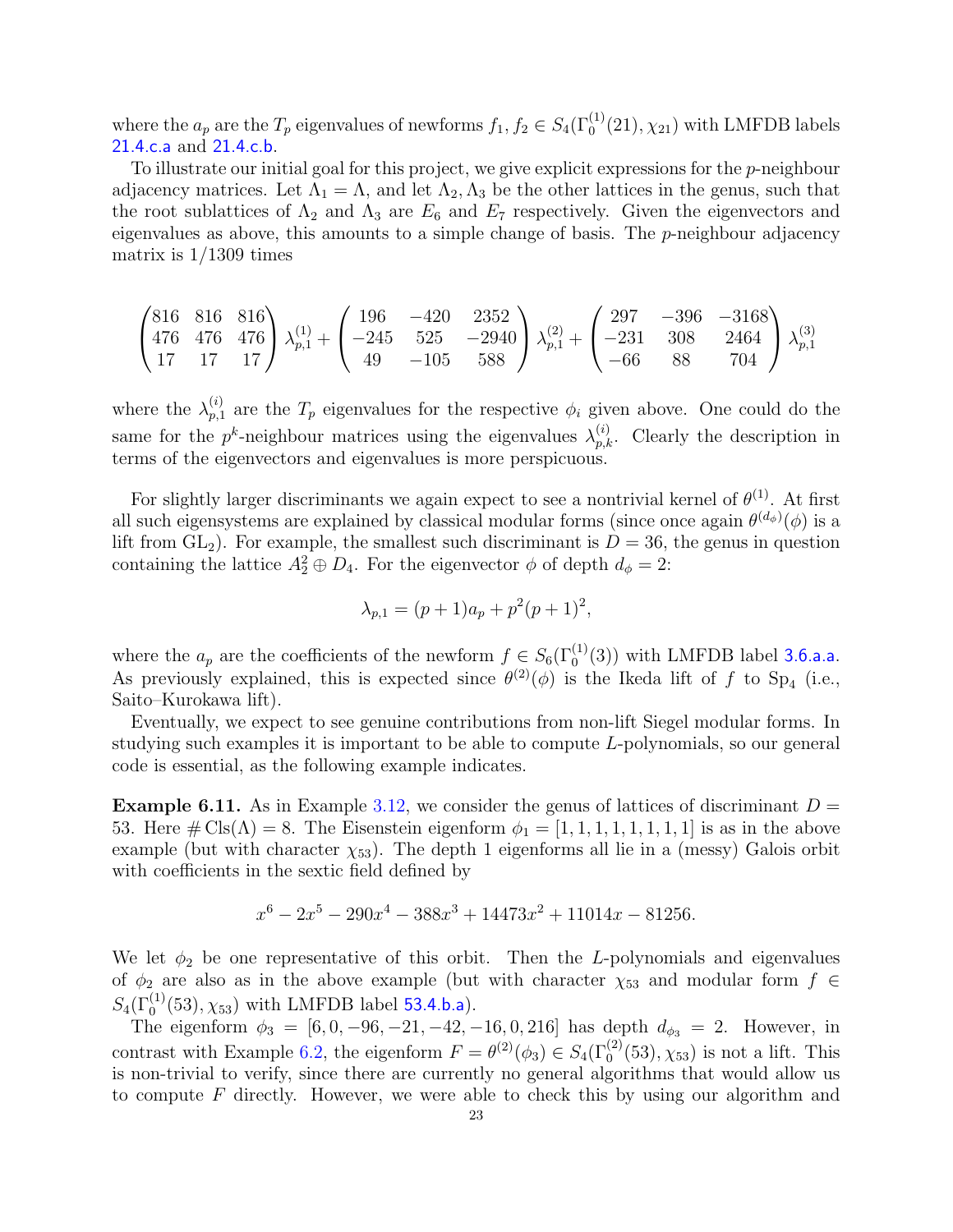computing L-polynomials of  $\phi_3$ :

$$
L_2(\phi_3, T) = (1 - 16T)(1 - 8T)(1 - 4T)(1 + 8T)
$$
  
\n
$$
(1 + 13T + 118T^2 + 832T^3 + 4096T^4),
$$
  
\n
$$
L_3(\phi_3, T) = (1 - 81T)(1 - 27T)(1 - 9T)(1 + 27T)
$$
  
\n
$$
(1 - 12T - 129T^2 - 8748T^3 + 531441T^4),
$$
  
\n
$$
L_5(\phi_3, T) = (1 - 625T)(1 - 125T)(1 - 25T)(1 + 125T)
$$
  
\n
$$
(1 - 172T + 12885T^2 - 2687500T^3 + 244140625T^4),
$$
  
\n
$$
L_7(\phi_3, T) = (1 - 2401T)(1 - 343T)^2(1 - 49T)
$$
  
\n
$$
(1 + 690T + 288617T^2 + 81177810T^3 + 13841287201T^4).
$$
  
\n(6.12)

Three of the linear factors are the zeta factors in Theorem [5.6,](#page-16-0) whereas the remaining degree 5 piece corresponds to  $L_p(\chi_{53} \otimes F, p^3T, \text{std})$ . Once again, the presence of an irreducible degree 4 factor in each case indicates that  $F$  is a non-lift. We conclude that

$$
L_p(\phi_3, T) = L_p(\chi_{53} \otimes F, p^3T, \text{std})(1 - p^2T)(1 - p^3T)(1 - p^4T),
$$

and that F contributes genuine genus 2 data to the eigenvalues  $\lambda_{p,k}$  of  $\phi_3$  (i.e., via the standard lift to a  $GL_5$  automorphic form). In particular, a comparison of linear terms gives:

$$
\lambda_{p,1} = b_{1,p^2} + p^3 + p^2 \left(\frac{p^3 - 1}{p - 1}\right),
$$

for  $p \neq 53$ , where  $b_{1,p^2}$  is the  $T_{1,p^2}$  eigenvalue of F.

In the rank 8 case it is possible to see non-lift Siegel modular forms of genus 3 contributing their eigenvalues. Indeed, we were able to compute a genus of lattices of discriminant  $D = 269$ and observe an eigenform of depth 3 corresponding to a non-lift Siegel eigenform  $F$  of genus 3 (clear after computing the corresponding L-polynomials). We were also able to check that this is the first prime discriminant for which this happens.

Higher rank. For larger ranks, we expect results similar to those we found for rank 6 and 8. However, the transition to vectors of larger depth happens at smaller discriminant and the Hecke operators become much more difficult to calculate, so only a few examples can be analyzed completely. We briefly discuss one example in rank 10 and one in rank 12.

<span id="page-23-0"></span>**Example 6.13.** For rank 10 and discriminant  $D < 15$ , the  $\theta^{(1)}$  map is always injective, with results as predicted in Section [5.](#page-17-1) To illustrate this, we return to Example [3.15,](#page-11-2) with root lattice  $A_{10}$ . We find that

$$
L_p(\phi_1, T) = (1 - \chi_{-11}(p)p^4T) \prod_{i=0}^8 (1 - p^i T)
$$
  
\n
$$
L_p(\phi_2, T) = L_p(\chi_{-11} \otimes \text{Sym}^2(f_1), T) \prod_{i=1}^7 (1 - p^i T)
$$
  
\n
$$
L_p(\phi_3, T) = L_p(\chi_{-11} \otimes \text{Sym}^2(f_2), T) \prod_{i=1}^7 (1 - p^i T)
$$
  
\n(6.14)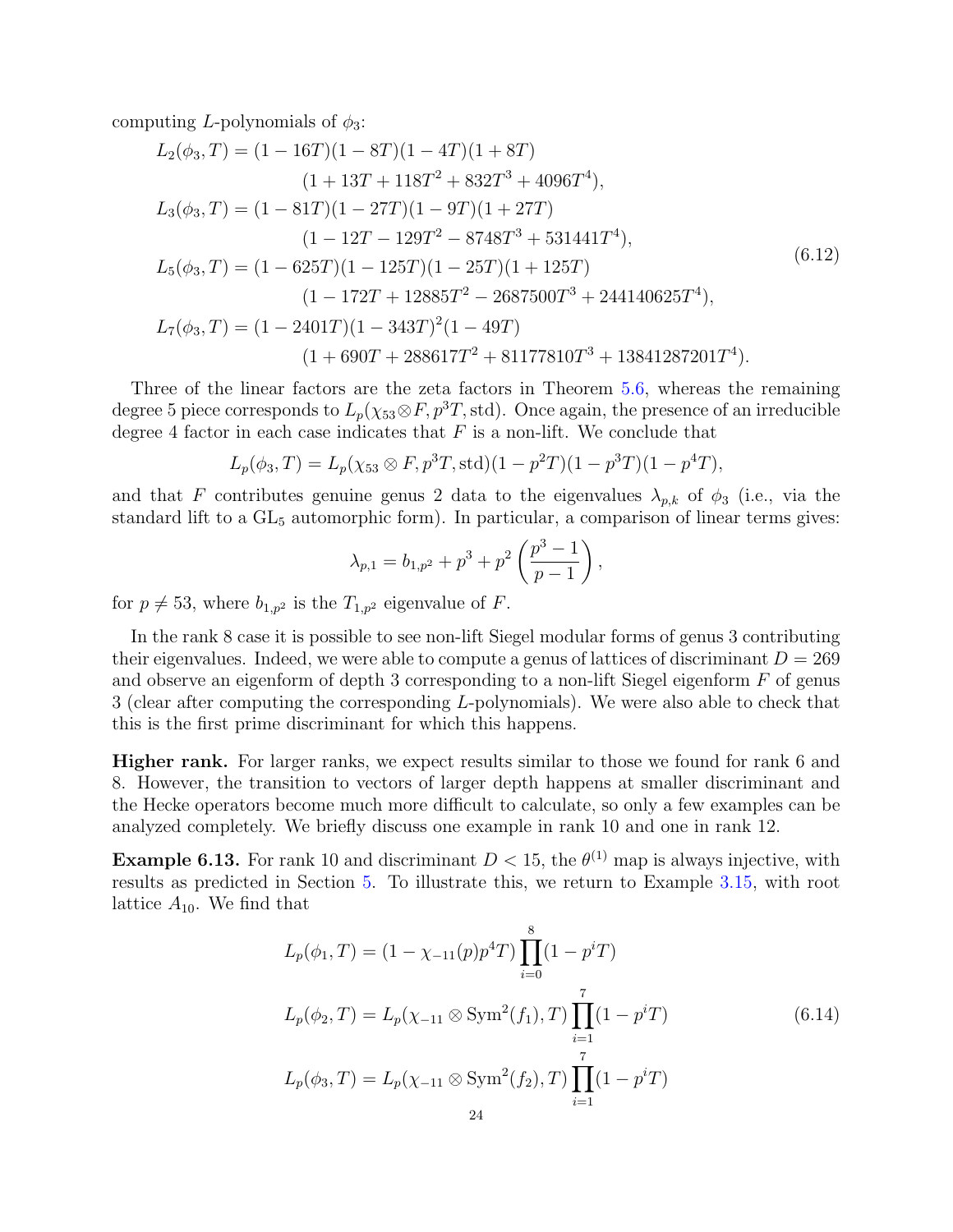for all  $p \neq 11$ , where  $f_1, f_2 \in S_5(\Gamma_0^{(1)}(11), \chi_{-11})$  are the forms with LMFDB labels [11.5.b.a](https://www.lmfdb.org/ModularForm/GL2/Q/holomorphic/11/5/b/a/) and [11.5.b.b](https://www.lmfdb.org/ModularForm/GL2/Q/holomorphic/11/5/b/b/), respectively.

**Example 6.15.** We now consider the genus G consisting of the three lattices  $D_4 \oplus D_6$ ,  $D_8 \oplus A_1^2, E_7 \oplus A_1^3$ . There are three rational eigenvectors for G; in this ordering they are [1, 1, 1], [6, -4, -9], [-12, -56, 63], of depth 0, 1, 2 respectively. We already know how to describe the eigenvalues for the first two of these (the modular form whose symmetric square arises in the second has LMFDB label [4.5.b.a](https://www.lmfdb.org/ModularForm/GL2/Q/holomorphic/4/5/b/a/)). For the third, the Siegel modular form can once again be shown to be an Ikeda lift to  $Sp_4$  (i.e., a Saito–Kurokawa lift), implying the following formula for eigenvalues:

<span id="page-24-1"></span>
$$
\lambda_{p,1} = (p+1)a_p + \chi_{-4}(p)p^4 + p^2 \left(\frac{p^5 - 1}{p - 1}\right),\tag{6.16}
$$

where the  $a_p$  are the eigenvalues for the modular form with LMFDB label [2.8.a.a](https://www.lmfdb.org/ModularForm/GL2/Q/holomorphic/2/8/a/a/).

Example 6.17. Consider the genus of lattices of rank 10 and discriminant 27 that contains  $E_6 \oplus A_2^2$ , as in Example [3.16.](#page-11-3) This is not a maximal lattice, and there are 2 lattices in the genus, whose theta series are equal; in other words,  $[1, -1]$  is an eigenform of depth 2. Its eigenvalues are of the form  $(p+1)a_p + \chi_{-3}(p)p^4 + \sum_{i=2}^6 p^i$  where the  $a_p$  come from the form with LMFDB label [3.8.a.a](https://www.lmfdb.org/ModularForm/GL2/Q/holomorphic/3/8/a/a/) (checked for  $p = 2, 5, 7$ ), like  $(6.16)$ .

Example 6.18. We proceed to an example of rank 12 and discriminant 16: the genus of  $D_6 \oplus D_6$ . It contains three other root lattices  $E_7 \oplus D_4 \oplus A_1$ ,  $D_{10} \oplus A_1 \oplus A_1$ , and  $E_8 \oplus A_1^4$ , as well as a lattice containing  $D_8 \oplus A_1^4$  with index 2. The kernel of  $\theta^{(1)}$  has dimension 3; the kernel of  $\theta^{(2)}$  appears to have dimension 1. The eigenvector of depth 1 has eigenvalues

$$
\lambda_{p,1} = a_p^2 + p^5 + p \left( \frac{p^9 - 1}{p - 1} \right),
$$

where the  $a_p$  come from eigenform with LMFDB label [4.6.a.a](https://www.lmfdb.org/ModularForm/GL2/Q/holomorphic/4/6/a/a/). The eigenvectors of depth 2 are both explained by an Ikeda lift to  $Sp_4$ , (i.e., Saito–Kurokawa lift) and so has eigenvalues

$$
\lambda_{p,1} = (p+1)a_p + p^5 + p^2 \left(\frac{p^7 - 1}{p-1}\right),
$$

where the  $a_p$  come from the eigenform with LMFDB label [2.10.a.a](https://www.lmfdb.org/ModularForm/GL2/Q/holomorphic/2/10/a/a/). The reason for the duplication is that the lattices in this genus are not maximal: for example,  $E_7 \oplus D_4 \oplus A_1$ is a sublattice of index 2 in  $E_8$  (indeed,  $E_7 + A_1 \simeq \langle r \rangle \oplus r^{\perp}$ , where r is a root of  $E_8$ ), and thus the forms for the genus that is represented by  $E_8 \oplus D_4$  and  $D_{12}$  appear twice here as well. The situation is analogous to that of classical modular forms where the forms of weight k and level N appear twice in the space of modular forms of weight k and level  $pN$ . The eigenvector of depth greater than 2 is unexplained and presumably has eigenvalues arising from a non-lift.

## 7. Eisenstein congruences

<span id="page-24-0"></span>One can often easily prove explicit congruences between the eigenvalues  $\lambda_{p,k}$  of eigenforms  $\phi \in M(\Lambda)$ . If these eigenforms are explicitly understood as endoscopic lifts (e.g. via their L-function) then this implies congruences between Hecke eigenvalues of eigenforms for lower rank groups. This has recently been a fruitful strategy when trying to prove non-trivial Eisenstein congruences.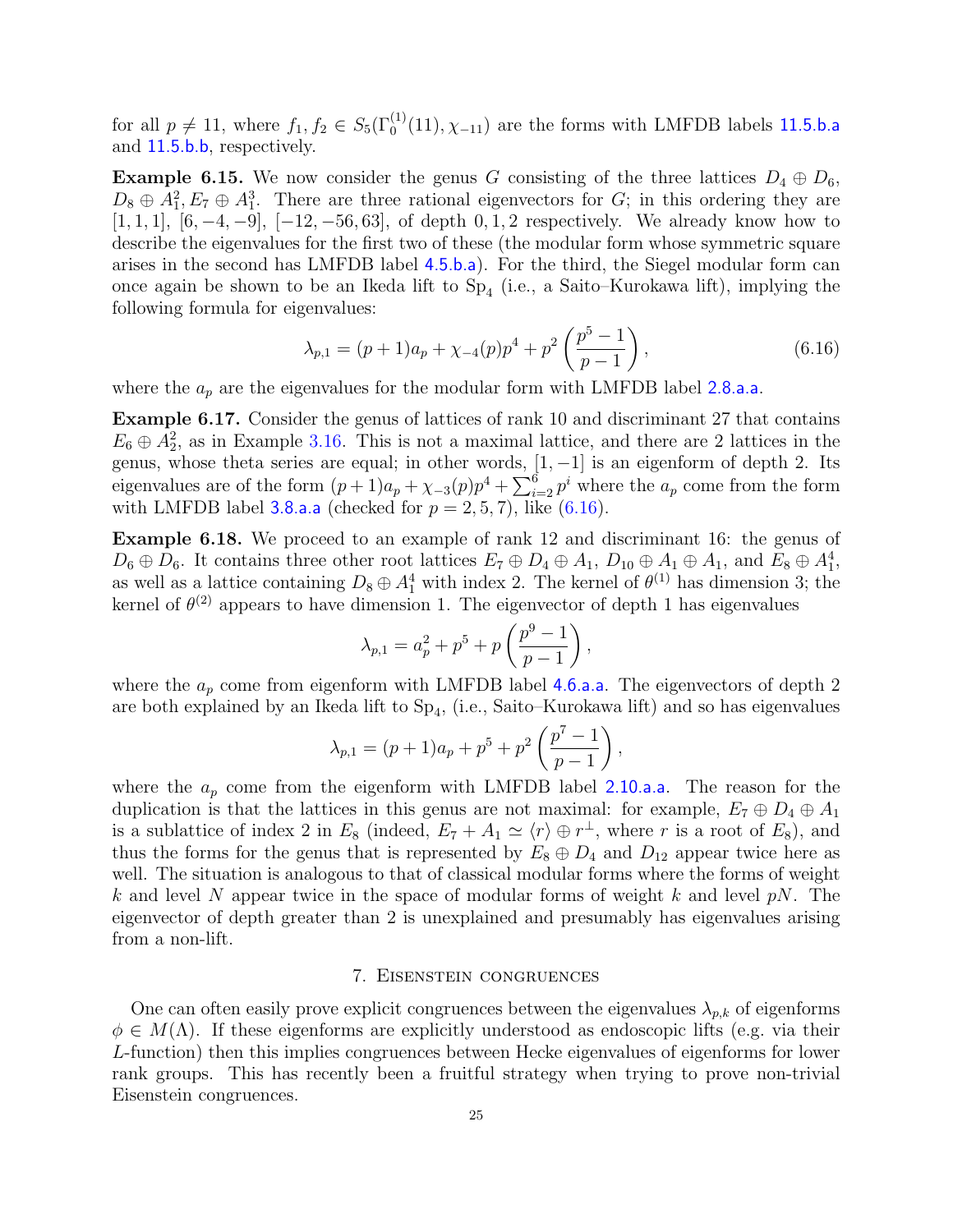<span id="page-25-0"></span>Example 7.1. For a well-known example, consider the 16-dimensional even unimodular lattice  $\Lambda = E_8 \oplus E_8$  (with the standard inner product). Then famously  $\text{Cls}(\Lambda) = \{[E_8 \oplus E_8] \mid E_8 \oplus E_8] \}$  $E_8$ ,  $[E_{16}]$  and one can calculate in a few seconds that:

$$
T_{2,1} = \left(\begin{array}{cc} 20025 & 18225\\ 12870 & 14670 \end{array}\right)
$$

and diagonalizing produces the two eigenforms  $\phi_1 = [1, 1]$  and  $\phi_2 = [405, -286]$  of  $M(\Lambda)$ with eigenvalues  $\lambda_{2,1} = 32895$  and  $\lambda'_{2,1} = 1800$  respectively. It is immediately clear that  $\lambda_{2,1} \equiv \lambda'_{2,1} \pmod{691}$ . Indeed, the simple fact that  $286\phi_1 + \phi_2 \equiv [0,0] \pmod{691}$  implies the congruence  $\lambda_{p,k} \equiv \lambda'_{p,k} \pmod{691}$  for all p and k.

The cusp form  $\phi_2$  has depth  $d_{\phi_2} = 4$  and  $F = \theta^{(4)}(\phi_2) \in S_8(\text{Sp}_8(\mathbb{Z}))$  can be shown to be the Ikeda lift of  $\Delta \in S_{12}(\mathrm{SL}_2(\mathbb{Z}))$  to  $\text{Sp}_8$  (see Section 7.3 of [\[9\]](#page-29-3)). It follows that:

$$
L_p(\chi_D \otimes F, p^7T, \text{std}) = (1 - p^7T)L_p(\Delta, T)L_p(\Delta, pT)L_p(\Delta, p^2T)L_p(\Delta, p^3T),
$$

and so by Theorem  $5.6$  we have the explicit formula (for all  $p$ ):

$$
\lambda'_{p,1} = \tau(p) \left( \frac{p^4 - 1}{p - 1} \right) + p^7 + p^4 \left( \frac{p^7 - 1}{p - 1} \right).
$$

Since  $\lambda_{p,1} = \frac{p^{15}-1}{p-1} + p^7$  the above congruence reduces to (for  $k = 1$ ):

$$
\left(\frac{p^4 - 1}{p - 1}\right)\tau(p) \equiv \left(\frac{p^4 - 1}{p - 1}\right)(1 + p^{11}) \pmod{691}.
$$

This is a scaling of the familiar Ramanujan congruence (the scaling factor can be removed by deeper work with the associated Galois representations). The existence of such Eisenstein congruences was used by Ribet in his proof of the converse to Herbrand's theorem [\[42\]](#page-30-17), relating divisibility of special values of  $\zeta(s)$  (i.e., Bernoulli numbers) with the Galois module structure of class groups of cyclotomic fields. In particular, Ramanujan's congruence relates the fact that  $\text{ord}_{691}(B_{12}) > 0$  with the fact that  $\text{Cl}(\mathbb{Q}(\zeta_{691}))$  has an element of order 691 satisfying  $\sigma \cdot [\mathfrak{a}] = \chi_{691}^{-11}(\sigma)[\mathfrak{a}]$  for all  $\sigma \in \text{Gal}(\mathbb{Q}(\zeta_{691}) \mid \mathbb{Q})$  (with  $\chi_{691}$  the mod 691 cyclotomic character).

Many other types of GL<sup>2</sup> Eisenstein congruence can be proved by computing orthogonal eigenforms and adopting the above strategy:

- Congruences featuring modular forms of non-trivial level/character can be found by considering lattices with non-trivial discriminant. These have moduli dividing special values of Dirichlet L-functions.
- Congruences of local origin are also found for lattices of varying discriminant. These have moduli dividing special values of Euler factors [\[15\]](#page-29-22).
- Congruences featuring Hilbert modular forms over totally real fields  $F$ . Some of these were proven [\[14\]](#page-29-23) by computing with  $\mathbb{Z}_F$ -lattices with F a real quadratic field of small discriminant. Some of these congruences were of Ramanujan type (with modulus explained by special values of  $\zeta_F(s)$  but others were new and involved non-parallel weight (with modulus explained by special values of adjoint L-functions). The second family of congruences were observed experimentally, allowing the authors to make general conjectures.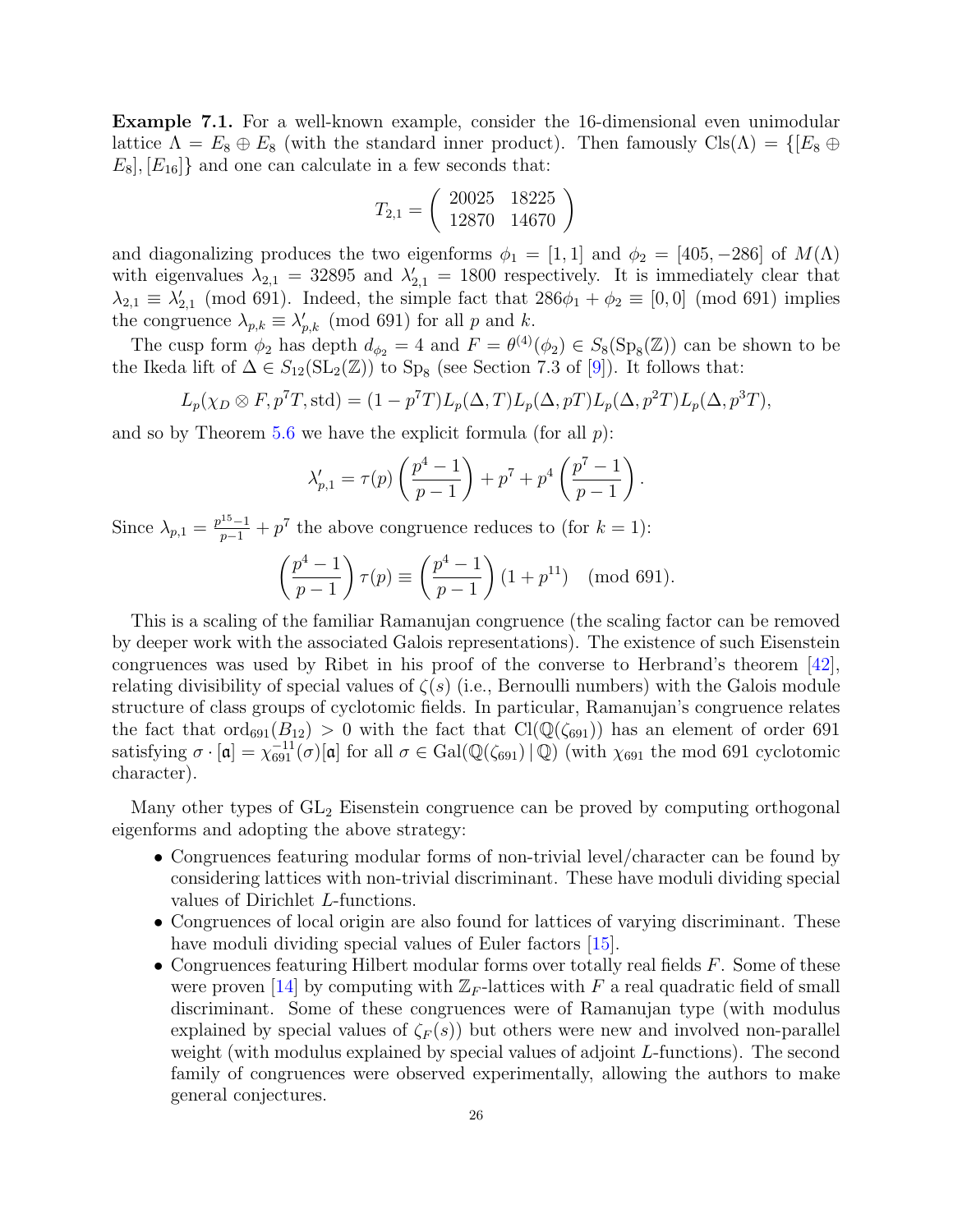All such congruences provide evidence for the Bloch–Kato conjecture, a vast generalisation of the Herbrand–Ribet theorem (among other things). This links divisibility of special values of motivic L-functions with elements of prescribed order in various Bloch–Kato Selmer groups attached to these motives.

Beyond  $GL<sub>2</sub>$  it becomes much harder to prove Eisenstein congruences. Even gaining computational evidence can be tricky, due to the lack of explicit algorithms for computing with higher rank automorphic forms. However, recent interest in computing orthogonal modular forms has led to proofs of non-trivial Eisenstein congruences for higher rank groups.

<span id="page-26-0"></span>**Example 7.2.** A well-known conjecture of Harder suggests that if  $j \geq 0$  is even,  $k \geq 3$ and  $f \in S_{j+2k-2}(\mathrm{SL}_2(\mathbb{Z}))$  is an eigenform, then a (large enough) prime q of  $\mathbb{Q}_f$  dividing  $L_{\text{alg}}(f, j+k)$  should be the modulus of a congruence of the form

$$
\lambda_{F,p} \equiv \mu_{f,p} + p^{j+k-1} + p^{k-2} \pmod{\mathfrak{q}},
$$

for some eigenform  $F \in S_{j,k}(\mathrm{Sp}_4(\mathbb{Z}))$  and some  $\mathfrak{q}' \mid \mathfrak{q}$  in  $\mathbb{Q}_{f,F}$ . Typically "large enough" means that q lies above a rational prime  $q > j + 2k - 2$ .

When  $j = 0$  the right-hand side is the  $T_p$  eigenvalue of the Saito–Kurokawa lift of f and so much has been proved. Before the recent work of Chenevier–Lannes, this congruence was unknown for even a single modular form satisfying  $j > 0$ . Their work, featured in the book [\[9\]](#page-29-3), proved the first instance of Harder's conjecture (the case  $(i, k) = (4, 10)$  and  $\mathfrak{q} \mid 41$ ). This is achieved by proving an explicit congruence between eigenforms in  $M(\Lambda)$ for  $\Lambda = E_8 \oplus E_8 \oplus E_8$  (i.e., Cls( $\Lambda$ ) consisting of the 24-dimensional Niemeier lattices). The congruence then follows once again by a comparison of L-functions, although it is now not a simple task to decompose into automorphic L-functions.

Work of Mégarbané [\[33\]](#page-30-4) extended the above to certain high rank lattices of discriminant 2, leading to proofs of Harder-type congruences (at level 1). Recent work of Dummigan, Pacetti, Rama and Tornaría [\[16\]](#page-29-2) considers certain quinary lattices and links the eigensystems  $\lambda_{p,k}$ with eigenvalues of paramodular forms. Explicit computations led to proofs of Harder-type congruences of paramodular level, as predicted in the paper of Fretwell [\[18\]](#page-29-24).

As expected, some of our own computations have resulted in proofs of new Eisenstein congruences, this time of Kurokawa–Mizumoto type (extending those in [\[30\]](#page-30-18) and [\[34\]](#page-30-19)). We discuss an example.

<span id="page-26-1"></span>**Example 7.3.** Consider the genus of lattices of rank 8 and discriminant  $D = 53$ . Recall that there is a depth 1 eigenform  $\phi_2 = [6, 0, -96, -21, -42, -16, 0, 216]$  with

$$
\lambda'_{p,1} = a_p^2 - \chi_{53}(p)p^3 + p\left(\frac{p^5 - 1}{p - 1}\right),
$$

for  $p \neq 53$ , where  $a_p$  is the  $T_p$  eigenvalue of  $f = \theta^{(1)}(\phi_3) \in S_4(\Gamma_0^{(1)}(53), \chi_{53})$  (LMFDB label [53.4.b.a](https://www.lmfdb.org/ModularForm/GL2/Q/holomorphic/53/4/b/a/)). There is also a rational eigenform  $\phi_3$  of depth 2, with

$$
\lambda_{p,1} = b_{1,p^2} + p^3 + p^2 \left(\frac{p^3 - 1}{p - 1}\right),
$$

where  $b_{1,p^2}$  is the  $T_{1,p^2}$  eigenvalue of a non-lift eigenform  $F \in S_4(\Gamma_0^{(2)}(53), \chi_{53})$ .

It is possible to normalise the eigenform  $\phi_3$  so that the entries are algebraic integers with no common prime ideal factors. After doing this it is then a true splendor to observe that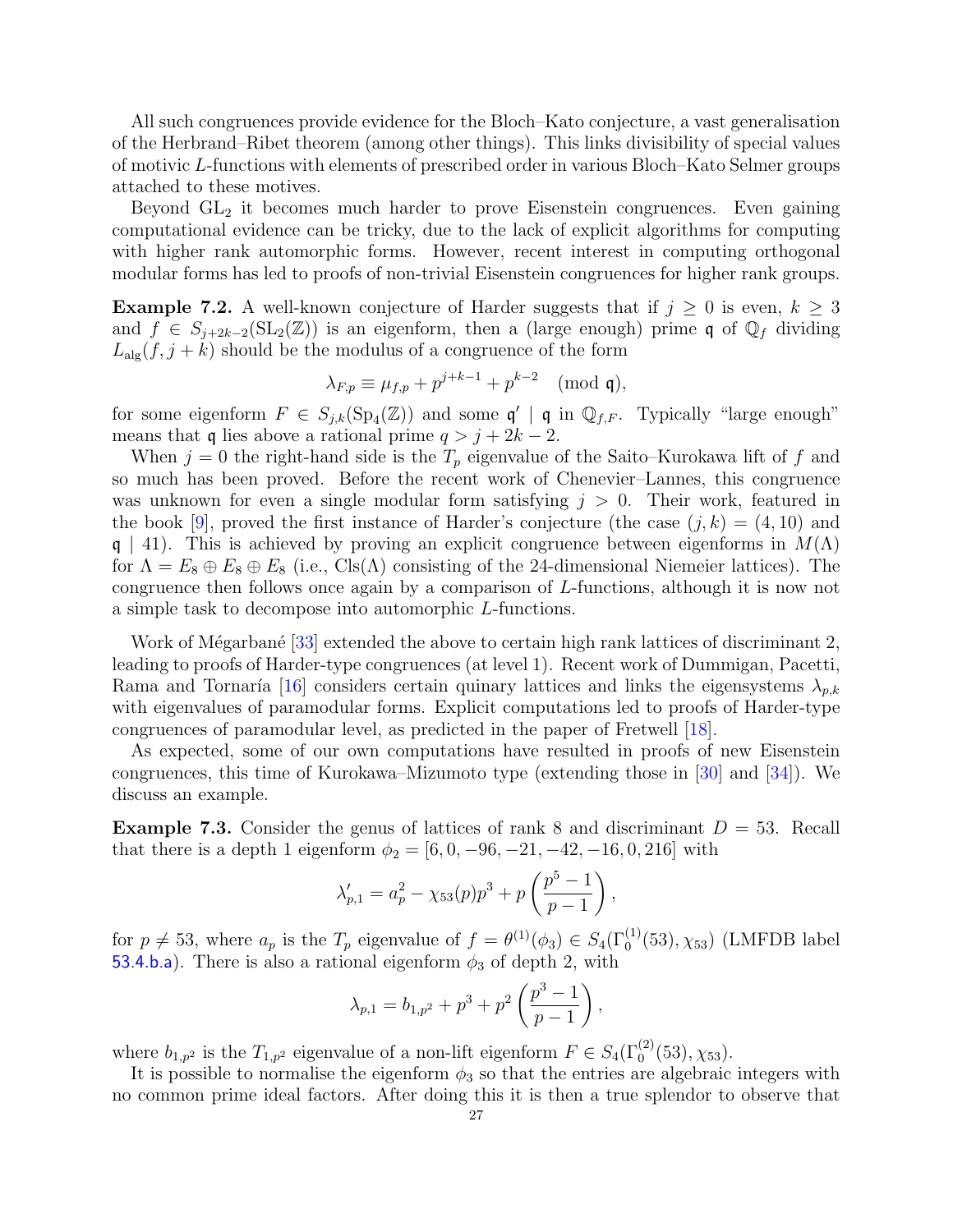$\phi_2 + 273\phi_1 \equiv [0, ..., 0] \pmod{q}$  for some prime q | 397 of the appropriate sextic number field. This implies a congruence  $\lambda_{p,k} \equiv \lambda'_{p,k} \pmod{q}$  for all  $p \neq 53$  and  $1 \leq k \leq 4$ . In particular for  $k = 1$  this reduces to

$$
b_{1,p^2} \equiv a_p^2 - (1 + \chi_{53}(p))p^3 + p + p^5 \pmod{\mathfrak{q}},
$$

for  $p \neq 53$ .

It would be interesting to exhibit this Siegel modular form directly, perhaps as a Borcherds product (if it admits such a description).

Recall that the moduli of Eisenstein congruences should come from special values of Lfunctions. So how do we explain the modulus  $q$  in the above example? Numerical computations suggest that the norm of

$$
\frac{L(\text{Sym}^2(f), 1)}{\pi^2 L(\text{Sym}^2(f), 3)}
$$

is equal to 24250736770795028/2197125, which has numerator divisible by 397. The functional equation would then imply that  $\text{ord}_{\mathfrak{q}}(L_{\text{alg}}(\text{Sym}^2(f), 6)) > 0$ .

As far as the authors are aware the congruence of Example [7.3](#page-26-1) was not previously known, and is intractable using other existing techniques (as with Harder-type congruences). The fact that we were able to prove it is an interesting application of our computations.

We made similar calculations for all primes congruent to 1 mod 4 and less than 200 for which  $\theta^{(1)}$  has a kernel. (The discriminant is required to be prime to simplify the determination of the bad factors of the L-functions.) In every case we found a similar divisibility: that is, for all large primes q for which there was a congruence modulo a prime dividing q between a vector in the kernel of  $\theta^{(1)}$  and one in the kernel of  $\theta^{(0)}$  we found a cusp form f of weight 4, level q, and quadratic character such that  $L(\text{Sym}^2(f), 1)/\pi^2 L(\text{Sym}^2(f), 3)$  appeared to be an algebraic number of norm divisible by q.

Likewise, our computations of L-functions have been restricted to rank 8. It is difficult to perform such computations for genera of rank 6 because there is only one pair of critical values of the L-function, and so we would need another way to calculate the period and find the algebraic part. However, we have been able to compute L-polynomials of Siegel modular forms in this setting and find the predicted congruence. Our computations suggest the following general conjecture.

<span id="page-27-0"></span>Conjecture 7.4. Let  $N \geq 1$  be square-free,  $\chi$  be a quadratic character mod N,  $j \geq 0$  and  $k \geq 3$ . Suppose  $f \in S_{j+k}(\Gamma_0^{(1)}(N), \chi)$  is an eigenform with  $\text{ord}_{\mathfrak{p}}(L_{\text{alg}}(\text{Sym}^2(f), j+2k-2)) > 0$ for some prime q of  $\mathbb{Q}_f$  lying above a rational prime  $q > 2(j+k) - 1$ . Then there exists an eigenform  $F \in S_{j,k}(\Gamma_0^{(2)}(N), \chi)$  and a prime  $\mathfrak{q}' | \mathfrak{q}$  of  $\mathbb{Q}_{f,F}$  such that

$$
b_{1,p^2} \equiv a_p^2 - \chi(p)p^{j+k-1} - p^{j+2k-5} + p^{j+2k-3} + p^{j+1} \pmod{\mathfrak{q}'},
$$

for all  $p \nmid N$  (with  $T_p(f) = a_p f$  and  $T_{1,p^2}(F) = b_{1,p^2} F$ ).

The congruence proved in the example above is the case of  $j = 0, k = 4, N = 53, \chi = \chi_{53}$ and  $\mathfrak{q} \mid 397$  in the number field defining  $\phi_3$ . This conjecture should hold in higher generality, but for ease of exposition we decided to state it only for square-free level and quadratic character.

Naturally, one asks how Conjecture [7.4](#page-27-0) fits into the general framework of Eisenstein congruences. The following gives a brief justification.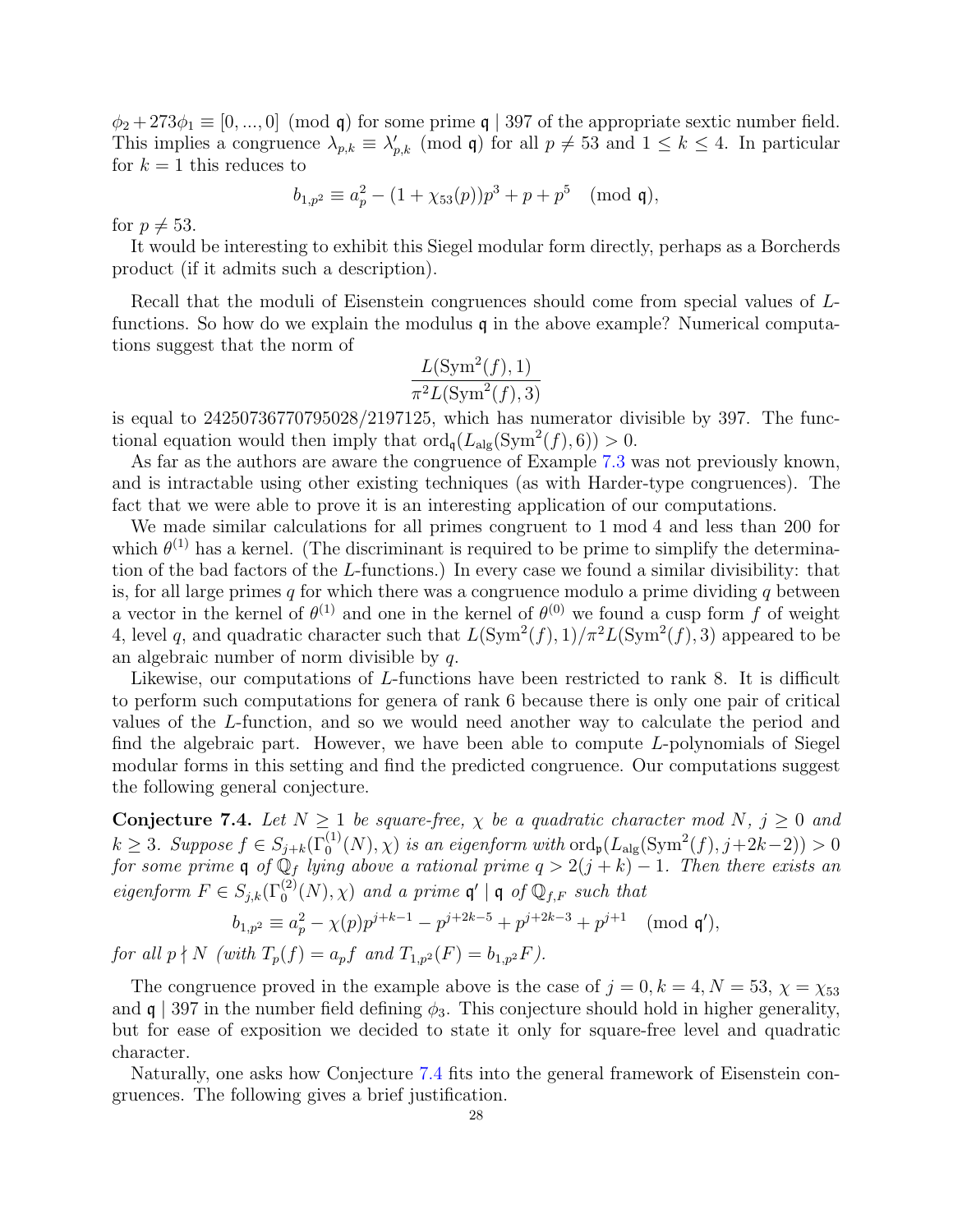Just as the right-hand side of Ramanujan-type congruences involve eigenvalues of Eisenstein series, and the right-hand side of Harder-type congruences involve Saito–Kurokawa like eigenvalues, the right-hand side of congruences of Mizumoto-Kurokawa type involve Klingen-Eisenstein like eigenvalues.

More precisely, suppose that  $j \geq 0$  and  $k \geq 3$ . Then whenever  $f \in S_{j+k}(\mathrm{SL}_2(\mathbb{Z}))$  is an eigenform and **q** is a (large enough) prime of  $\mathbb{Q}_f$  such that  $\text{ord}_{\mathfrak{q}}(L_{\text{alg}}(\text{Sym}^2(f), j+2k-2)) > 0$ , one expects a congruence of the form

$$
b_p \equiv a_p(1 + p^{k-2}) \pmod{\mathfrak{q}'},
$$

for some eigenform  $F \in S_{j,k}(\mathrm{Sp}_4(\mathbb{Z}))$  and some  $\mathfrak{q}' \mid \mathfrak{q}$  in  $\mathbb{Q}_{f,F}$  (with  $T_p(f) = a_p f$  and  $T_p(F) = a_p f$  $b_p$ . Typically, "large enough" means that q lies above a rational prime  $q > 2(j + k) - 1$ .

The right-hand side of this congruence is the eigenvalue of a genus 2 Klingen-Eisenstein series attached to f (although technically we would need  $k > 4$  to allow convergence).

Generalisations of Mizumoto-Kurokawa congruences exist for non-trivial level and character. For example, if  $f \in S_{j+k}(\Gamma_0^{(1)}(N), \chi)$  satisfies the same divisibility condition then one instead expects a congruence of the form

$$
b_p \equiv a_p(\chi(p) + p^{k-2}) \pmod{\mathfrak{q}}.
$$

We are indebted to Neil Dummigan for explaining this to us, as well as explaining how it follows from general conjectures on Eisenstein congruences for split reductive groups in his recent paper with Bergström  $[5, Section 6]$ .

Conjecture [7.4](#page-27-0) is the analogue of this congruence but for the  $T_{1,p^2}$  eigenvalues of F. To see this, note that the (spinor) Satake parameters at  $p \nmid N$  corresponding to the righthand side of the congruence are  $\{\alpha_p p^{\frac{k-2}{2}}, \chi(p)\alpha_p p^{-\frac{k-2}{2}}, \alpha_p^{-1} p^{\frac{k-2}{2}}, \chi(p)\alpha_p^{-1} p^{-\frac{k-2}{2}}\}$ . Thus the corresponding (standard) Satake parameters are  $\{\chi(p)p^{k-2}, \chi(p)\alpha_p^2, 1, \chi(p)\alpha_p^{-2}, \chi(p)p^{-(k-2)}\}.$ Twisting by  $\chi$ , scaling suitably and summing gives  $a_p^2 - \chi(p)p^{j+k-1} + p^{j+2k-3} + p^{j+1}$ . Doing the same with the left-hand side of the congruence (i.e., the (spinor) Satake parameters of F at p) gives  $b_{1,p^2} + p^{j+2k-5}$ . Comparing modulo q' reveals the congruence in Conjecture [7.4.](#page-27-0) It makes sense that our congruence is the "standard" version of the original "spinor"

one, since by Theorem [5.6](#page-16-0) we usually see standard L-polynomials of Siegel modular forms appearing in  $L_p(\phi, T)$  (as opposed to spinor L-polynomials). However, we expect that any F satisfying Conjecture [5.6](#page-16-0) should also satisfy the original congruence for  $T_p$  eigenvalues.

We end by noting that we were also able to observe congruences between eigenforms of higher depths. For example, consider the genus of rank 8 lattices of genus  $D = 269$  mentioned at the end of Section [6.](#page-18-0) The depth 3 eigenform corresponds to a non-lift Siegel eigenform  $F$ of genus 3 and there is a depth 2 eigenform that corresponds to a non-lift Siegel eigenform  $F'$ of genus 2. The two orthogonal eigenforms have eigenvalues that are (provably) congruent mod  $\mathfrak{q}$  | 347. This implies an Eisenstein congruence involving F and F'. However, it is not clear what the true explanation of this congruence is in terms of eigenvalues of  $F$  and  $F'$ . We suspect it to be related to a genus 3 congruence of Mizumoto-Kurokawa type, similar to those discussed in Section 9 of [\[5\]](#page-29-6) (but with non-trivial character). Unfortunately, verifying this would require computation of special values of  $L(F', s, std)$ . This is far beyond the scope of existing Magma packages.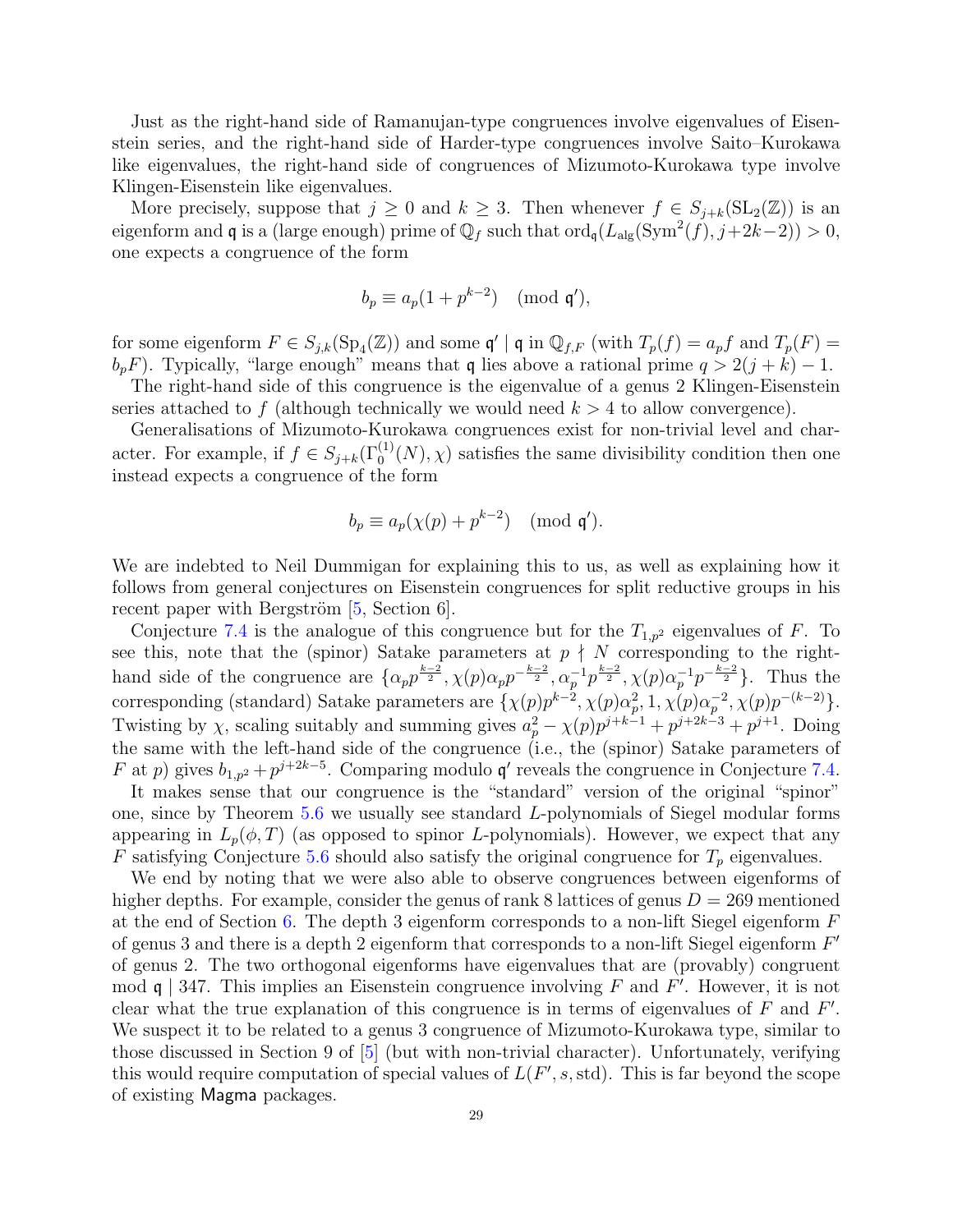### <span id="page-29-0"></span>**REFERENCES**

- <span id="page-29-13"></span>[1] Avraham Aizenbud, Dmitry Gourevitch, Stephen Rallis, and Gérard Schiffmann, Multiplicity one theorems, Ann. of Math. (2) 172 (2010), no. 2, 1407–1434.
- <span id="page-29-17"></span>[2] Tetsuya Asai, On certain Dirichlet series associated with Hilbert modular forms and Rankin's method, Math. Ann. 226 (1977), no. 1, 81–94, DOI 10.1007/BF01391220. MR429751
- <span id="page-29-15"></span>[3] Eran Assaf, Dan Fretwell, Colin Ingalls, Adam Logan, Spencer Secord, and John Voight, Orthogonal modular forms attached to quaternary lattices. in preparation.
- <span id="page-29-5"></span>[4] Eran Assaf, Matthew Greenberg, Jeffery Hein, and John Voight, Algebraic modular forms (2022), [https:](https://github.com/assaferan/ModFrmAlg) [//github.com/assaferan/ModFrmAlg](https://github.com/assaferan/ModFrmAlg).
- <span id="page-29-6"></span>[5] Jonas Bergström and Neil Dummigan, *Eisenstein congruences for split reductive groups*, Selecta Mathematica 22 (2016), 1073–1115.
- <span id="page-29-1"></span>[6] B. J. Birch, Hecke actions on classes of ternary quadratic forms, Computational number theory (Debrecen, 1989), 1991, pp. 191–212.
- <span id="page-29-19"></span>[7] Siegfried Böcherer, On Yoshida's Theta Lift, Cohomology of Arithmetic Groups and Automorphic Forms, Lecture Notes in Mathematics, Springer 1447 (1989), 77–84.
- <span id="page-29-16"></span>[8] Siegfried Böcherer and Rainer Schulze-Pillot, Siegel modular forms and theta series attached to quaternion algebras, Nagoya Math. J. 121 (1991), 35–96, DOI 10.1017/S0027763000003391. MR1096467
- <span id="page-29-3"></span>[9] Gaëtan Chenevier and Jean Lannes, Automorphic forms and even unimodular lattices, Ergebnisse der Mathematik und ihrer Grenzgebiete. 3. Folge. [Results in Mathematics and Related Areas. 3rd Series. A Series of Modern Surveys in Mathematics], vol. 69, Springer, Cham, 2019. Translated from the French by Reinie Erné.
- <span id="page-29-9"></span>[10] Wieb Bosma, John Cannon, and Catherine Playoust, The Magma algebra system. I. The user language, J. Symbolic Comput. 24 (1997), no. 3-4, 235–265, DOI 10.1006/jsco.1996.0125. Computational algebra and number theory (London, 1993). MR1484478
- <span id="page-29-11"></span>[11] Arjeh M. Cohen, Scott H. Murray, and D. E. Taylor, Computing in groups of Lie type, Math. Comp. 73 (2004), no. 247, 1477–1498, DOI 10.1090/S0025-5718-03-01582-5. MR2047097
- <span id="page-29-20"></span>[12] John H. Conway and N.J.A. Sloane, Sphere Packings, Lattices and Groups, 3rd edition, Grundlehren der Mathematischen Wissenschaften 290, Springer-Verlag, New York, 1999.
- <span id="page-29-18"></span>[13] Koji Doi and Hidehisa Naganuma, On the functional equation of certain Dirichlet series, Invent. Math. 9 (1969/70), 1–14, DOI 10.1007/BF01389886. MR253990
- <span id="page-29-23"></span>[14] Neil Dummigan and Dan Fretwell, Automorphic forms for some even unimodular lattices, Abh. Math. Sem. Univ. Hamburg 91 (2021), 19–67.
- <span id="page-29-22"></span>[15] , Ramanujan-style congruences of local origin, Journal of Number Theory 143 (2014), 248–261.
- <span id="page-29-2"></span>[16] Neil Dummigan, Ariel Pacetti, Gustavo Rama, and Gonzalo Tornaría, *Quinary forms and paramodular* forms (2021), available at <https://arxiv.org/abs/2112.03797>.
- <span id="page-29-21"></span>[17] Eberhard Freitag, Singular modular forms and their relations, Lecture Notes in Mathematics 1487, Springer-Verlag, 1991.
- <span id="page-29-24"></span>[18] Dan Fretwell, *Generic level p Eisenstein congruences for*  $GSp_4$ , Journal of Number Theory 180 (2017), 673-693.
- <span id="page-29-10"></span>[19] William Fulton and Joe Harris, Representation theory: a first course, Graduate Texts in Mathematics, vol. 129, Springer-Verlag, New York, 1991. Readings in Mathematics. MR1153249
- <span id="page-29-12"></span>[20] W. A. de Graaf, Constructing representations of split semisimple Lie algebras, J. Pure Appl. Algebra 164 (2001), no. 1-2, 87–107, DOI 10.1016/S0022-4049(00)00150-X. Effective methods in algebraic geometry (Bath, 2000). MR1854331
- <span id="page-29-8"></span>[21] Benedict H. Gross, Algebraic modular forms, Israel J. Math. 113 (1999), 61–93.
- <span id="page-29-7"></span>[22] Matthew Greenberg and John Voight, Lattice methods for algebraic modular forms on classical groups, Computations with modular forms, 2014, pp. 147–179, DOI 10.1007/978-3-319-03847-6 6.
- <span id="page-29-4"></span>[23] Günter Harder, A congruence between a Siegel and an elliptic modular form, The 1-2-3 of modular forms, 2008, pp. 247–260, DOI 10.1007/978-3-540-74119-0. Lectures from the Summer School on Modular Forms and their Applications held in Nordfjordeid, June 2004, Edited by Kristian Ranestad.
- <span id="page-29-14"></span>[24] Mathieu Dutour Sikirić, Anna Haensch, John Voight, and Wessel P. J. van Woerden, A canonical form for positive definite matrices, ANTS XIV—Proceedings of the Fourteenth Algorithmic Number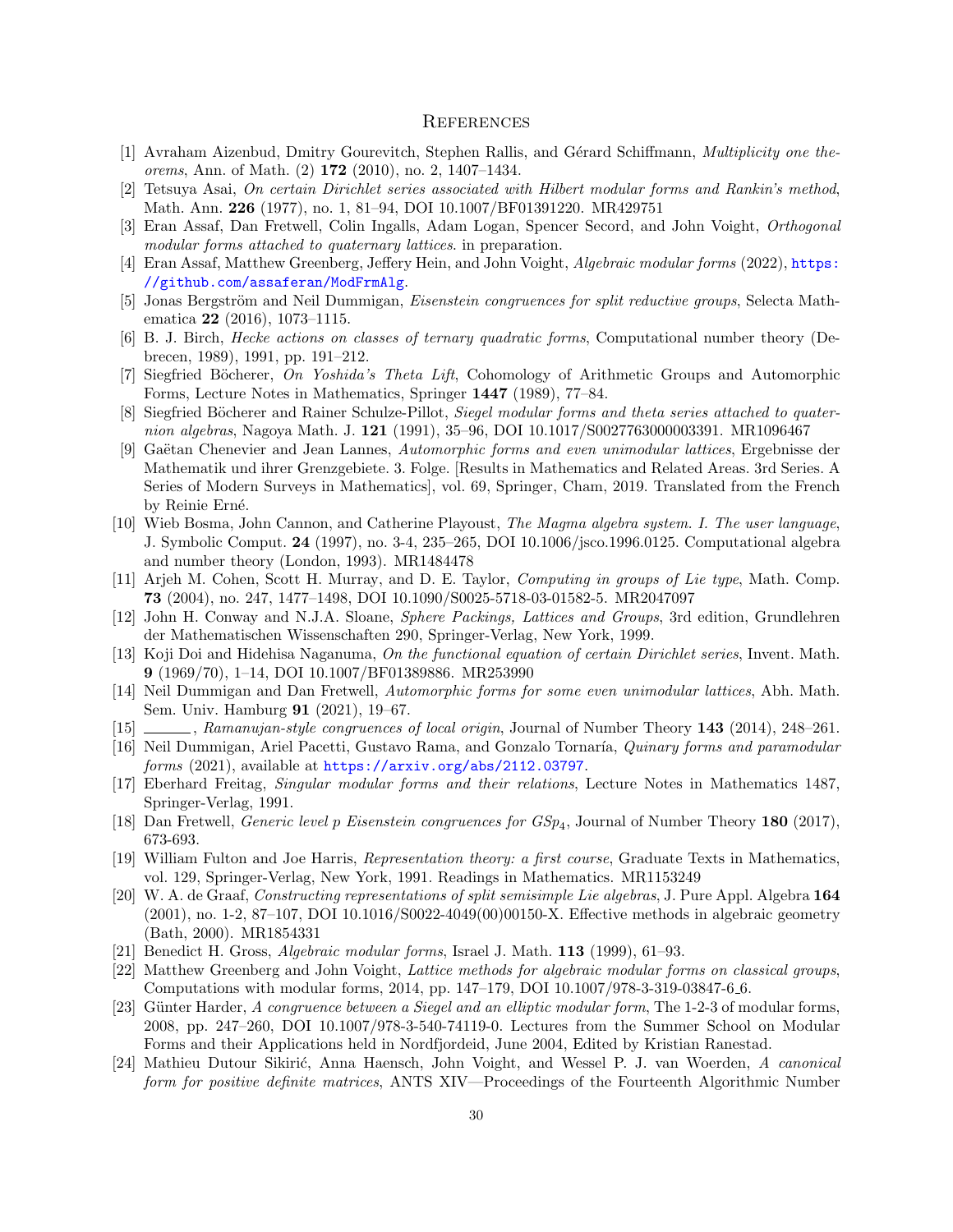Theory Symposium, Open Book Ser., vol. 4, Math. Sci. Publ., Berkeley, CA, 2020, pp. 179–195, DOI 10.2140/obs.2020.4.179. MR4235113

- <span id="page-30-15"></span>[25] E. Freitag, Die Wirkung von Heckeoperatoren auf Thetareihen mit harmonischen Koeffizienten, Math. Ann. 258 (1981/82), no. 4, 419–440, DOI 10.1007/BF01453976 (German). MR650947
- <span id="page-30-0"></span>[26] Jeffery Hein, Orthogonal modular forms: an application to a conjecture of Birch (2016), available at <https://collections.dartmouth.edu/archive/object/dcdis/dcdis-hein2016>.
- <span id="page-30-1"></span>[27] Jeffery Hein, Gonzalo Tornaría, and John Voight, Computing Hilbert modular forms as orthogonal modular forms, 2022.
- <span id="page-30-3"></span>[28] Tomoyoshi Ibukiyama, Quinary lattices and binary quaternion hermitian lattices, Tohoku Math. J. (2) 71 (2019), no. 2, 207–220, DOI 10.2748/tmj/1561082596.
- <span id="page-30-7"></span>[29] Martin Kneser, Klassenzahlen definiter quadratischer Formen, Arch. Math. 8 (1957), 241–250, DOI 10.1007/BF01898782 (German). MR90606
- <span id="page-30-18"></span>[30] Nobushige Kurokawa, Congruences between Siegel modular forms of degree 2, Proc. Japan Acad. 55A (1979), 417–422.
- <span id="page-30-5"></span>[31] The LMFDB Collaboration, The L-functions and modular forms database, 2022. [Online; accessed 3 March 2022].
- <span id="page-30-10"></span>[32] M. A. A. van Leeuwen, LiE, a software package for Lie group computations, Euromath Bull. 1 (1994), no. 2, 83–94. MR1283465
- <span id="page-30-4"></span>[33] Thomas Mégarbané, Calcul des opérateurs de Hecke sur les classes d'isomorphisme de réseaux pairs de déterminant 2 en dimension 23 et 25, Journal of Number Theory 186 (2018), 370–416.
- <span id="page-30-19"></span>[34] Shin-ichiro Mizumoto, Congruences for eigenvalues of Hecke operators on Siegel modular forms of degree two, Math. Ann. 275 (1986), 149–161.
- <span id="page-30-8"></span>[35] Daniel K. Murphy, *Algebraic modular forms on definite orthogonal groups* (2013), available at [https:](https://stacks.stanford.edu/file/druid:pv404zw1184/thesis.pdftk-augmented.pdf) [//stacks.stanford.edu/file/druid:pv404zw1184/thesis.pdftk-augmented.pdf](https://stacks.stanford.edu/file/druid:pv404zw1184/thesis.pdftk-augmented.pdf).
- <span id="page-30-11"></span>[36] Phong Q. Nguyen and Damien Stehlé, Low-dimensional lattice basis reduction revisited, ACM Trans. Algorithms 5 (2009), no. 4, Art. 46, 48, DOI 10.1145/1597036.1597050. MR2571909
- <span id="page-30-13"></span>[37] Ameya Pitale, Siegel Modular Forms: A Classical and Representation-Theoretic Approach, Lecture Notes in Mathematics (Springer) 2240 (2019).
- <span id="page-30-9"></span>[38] W. Plesken and B. Souvignier, Computing isometries of lattices, J. Symbolic Comput. 24 (1997), no. 3- 4, 327–334, DOI 10.1006/jsco.1996.0130. Computational algebra and number theory (London, 1993). MR1484483
- <span id="page-30-12"></span>[39] Paul Ponomarev, Arithmetic of quaternary quadratic forms, Acta Arith. 29 (1976), no. 1, 1–48, DOI 10.4064/aa-29-1-1-48. MR414517
- <span id="page-30-14"></span>[40] Stephen Rallis, Langlands' Functoriality and the Weil Representation, American Journal of Mathematics 104 (1982), no. 3, 469–515.
- <span id="page-30-2"></span>[41] Gustavo Rama and Gonzalo Tornaría, Computation of paramodular forms, ANTS XIV—Proceedings of the Fourteenth Algorithmic Number Theory Symposium, 2020, pp. 353–370.
- <span id="page-30-17"></span>[42] K.A. Ribet, A modular construction of unramified p-extensions of  $\mathbb{Q}(\mu_p)$ , Invent. Math. 34 (1976), 151–162.
- <span id="page-30-6"></span>[43] Carl Ludwig Siegel, *Lectures on the Geometry of Numbers*, Springer, 1989.
- <span id="page-30-16"></span>[44] Olivier Taïbi, Arthur's multiplicity formula for certain inner forms of special orthogonal and symplectic groups, J. Eur. Math. Soc. (JEMS) 21 (2019), 839–871.
- [45] Hiroyuki Yoshida, Siegel's modular forms and the arithmetic of quadratic forms, Invent. Math. 60 (1980), no. 3, 193–248, DOI 10.1007/BF01390016. MR586427